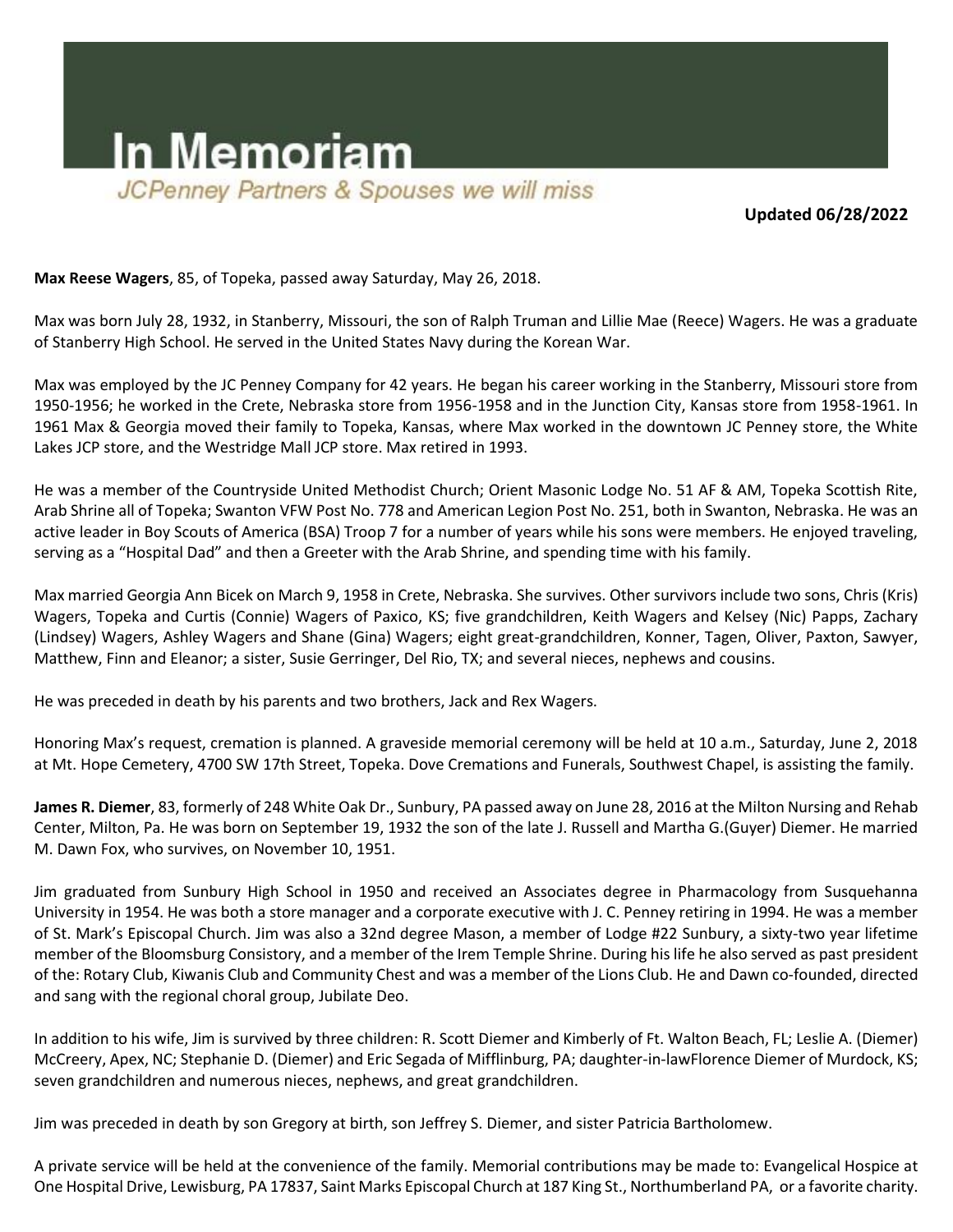Arrangements are made by the David T. Zweier Funeral Home, Inc. 157 Chestnut St. Sunbury, PA. Condolences may be made at davidzweierfuneralhome.com.

**Robert (Bob) Joseph Etheridge**, 88, of Littleton, passed away on Sunday, June 26, 2022, at Kitty Askins Hospice House in Goldsboro, NC.

Bob was born in Roanoke Rapids, NC, to the late Paul and Muriel King Etheridge on July 1, 1933. He married the love of his life, Mary Lou Shaw, from Weldon, NC, in June 1953, and the couple enjoyed nearly 60 years of marriage before her death in 2012.

Along with his parents and his wife, Lou, Bob was preceded in death by a brother, Paul Etheridge, Jr.

Bob was blessed with a 44-year career with the JC Penney Company. He began his career with JC Penney in the Roanoke Rapids store, working part-time while still in high school. He was dedicated to the company, working into managerial positions in many stores in the South as well as in the regional offices in Dallas, TX and Atlanta, GA. He retired from the company in 1994 while managing the store in Durham, NC. He lived by the "Penney Golden Rule" by being fair and just with his family, friends, associates, and customers.

Despite all the places his career took him, Bob always considered Roanoke Rapids and Littleton to be his home. He and his wife, Lou, returned to the area and retired to Lake Gaston on land that had been part of his grandfather's farm. He became an active member of Calvary United Methodist Church and the lake community. His church, his family — including members of the canine variety — and friends were the most important things in his life.

Bob is survived by his children Charlie (Colleen) Etheridge of St. Simons Island, GA, and Susan (Frank) Kidd of Wilson NC; seven grandchildren: Cate (Steven) Ouzts, Mitchell (Mary Ellen) Etheridge, David Tripp, Mary Beth (Jackson) Tucker, Amelia (Anthony) Ruize, Austin Etheridge, and Tobi (Matt) Nestor; eight (soon to be ten) great grandchildren; and of course, his best canine companion, Trey.

A visitation will be held at 11:00 AM and the funeral service will follow at 12:00 PM Wednesday, June 29, 2022, at Calvary United Methodist Church, Littleton, NC. Reverend Stan Lewis, who is a special friend of Bob's as well as a pastor, will officiate.

Interment will follow in the church cemetery.

Arrangements are being handled by Askew Funeral and Cremation Services, Roanoke Rapids, NC.

Memorials can be made to Calvary United Methodist Church, 136 Calvary Road, Littleton, NC, 27850.

**Amy (Westrem) Carney**, October 15, 1937 ~ June 14, 2022 (age 84). One of the most beautiful souls to have ever lived, left this earth on Tuesday, June 14th, 2022.

Amy Westrem Carney, aged 84, was born in Grand Forks, North Dakota on October 15, 1937, to J. Toby and Bergit Westrem. She spent her early life in East Grand Forks, Minnesota, graduating from High School there in 1955, where she was Head Majorette. She received her BS in Home Economics from the University of North Dakota in 1959. She married her high school sweetheart, Jim Carney, in 1958, spending 54 years together until his death in 2012.

Amy was a wonderful homemaker, who was skilled at cooking and sewing. She had the opportunity to set up house 6 times while following her husband's retail career across the Midwest. She made a home for her family in East Grand Forks, MN; Milwaukee, WI; Brainerd, MN; Springfield, IL; Mt. Pleasant, MI; and West Lafayette, IN. She lived her final years in Zionsville, IN.

While in West Lafayette, Amy was a founding partner in Parkway Realty, and President of Carney Inc/DBA B. Caryl, a ladies boutique.

Amy loved her husband and family with all of her heart. She was a completely selfless woman who always took the "burnt toast" claiming, "I like burnt toast". She taught her children how to love unconditionally, as her mother taught her.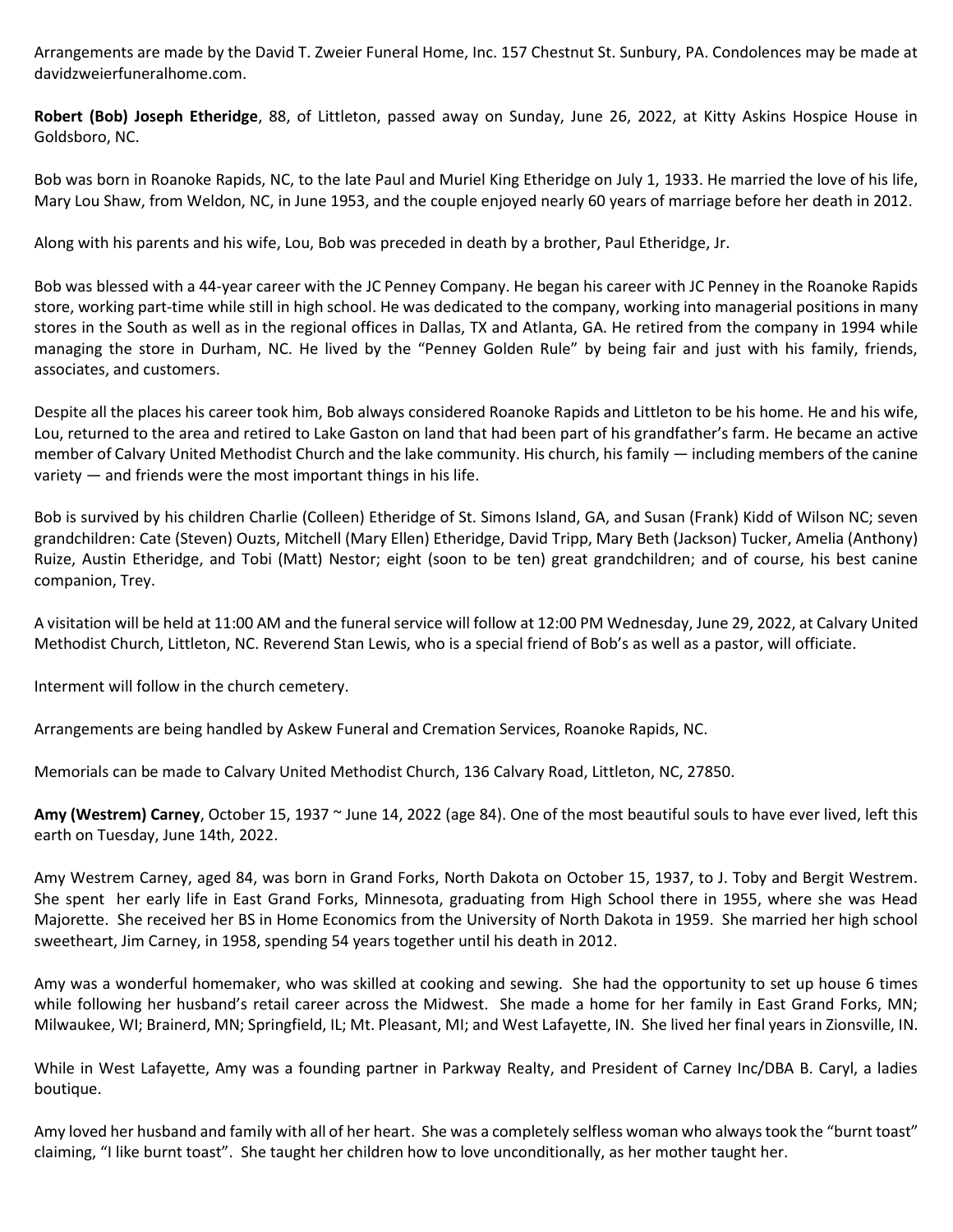Amy was preceded in death by her parents; husband; sister, Teresa Westrem Bakken; brothers-in-law, Jack and Peter Carney; and her best friend and sister-in-law, Dorothy Westrem.

Amy is survived by her 3 children who always told her she was the best mom in the whole world, and who were all with her the day she died in her home from natural causes: Tim Carney (Sue) of Creve Coeur, MO, Beth Carroll (Dennis) of Zionsville, IN and Heidi Dugan (Dave) of Carmel, IN; her adored grandchildren, Dennis and Briget Carroll, and Max and Riley Dugan; and her brother, John Westrem of East Grand Forks. She was recently blessed with her first great-grandchild, Edmond Dugan.

Amy will be greatly missed by all who loved her. She will be put to rest at Resurrection Cemetery in East Grand Forks alongside her husband sometime this fall.

In lieu of flowers or donations, Amy would prefer you treat yourself to something you love.

**Carole V. Indermuehle,** November 19, 1934 - August 18, 2021 (Nee Lee) (spouse of Ernie) Died peacefully surrounded by her loving family Wednesday, August 18, 2021, age 86. Beloved wife of the late Ernie. Loving mother of Lisa (David) Kroll, Lora (Dave) Dooley, Dawn (John) Wittak, and Beth (Mike) Yohnk. Proud grandma of Daniel (Cassandra) Kroll, Jonathan (Katlyn) Kroll, Andrew (Jamie) Kroll, Patrick (Sarah) Wittak, Rebecca Wittak, Jacob Yohnk, and Hannah Yohnk. Great-grandma of Jordynne, Audrey, Emmett, Evelyn, and William. Also loved by other family and friends.

Carole led a very active life. She especially enjoyed Bible Study, Christian Women's Club, her bridge groups, and the Red Hat Merry Makers. She was a longtime member of Unity Lutheran Church – Christ the King Campus, where she was very involved in many committees and social activities over the years. Carole liked to travel, knit, and sew. Most of all, she loved spending time with her family — especially "her girls."

Visitation at Unity Lutheran Church – Christ the King Campus, 4600 North Pilgrim Road, Brookfield, Wisconsin, Monday, August 23, 2021, 10:00 AM to 12:00 PM. Funeral Service at 12:00 PM. Private entombment at Wisconsin Memorial Park.

## **Robert Frank Milleville**

June 18, 1929 — June 18, 2022, Carmel, IN

Robert Milleville, longtime Carmel resident and member of King of Glory Lutheran Church, died Saturday, June 18, from natural causes. He was 93.

Bob's 44-year career with the J.C. Penney Company saw him managing stores in Minnesota, Iowa, and northern Indiana before moving to Carmel in 1978, where he managed the store at Lafayette Square until his retirement in 1990.

Bob, along with his late-wife Helen, was an active member of King of Glory, often called on to create carpentry projects for the church. He'll be remembered for the Easter crosses he created as well as storage cabinets for the bell choir and preschool and display cases in the church lobby.

Bob was born to Edgar and Harriet Milleville in Clayton Township, Michigan, on June 18, 1929. His father, a Lutheran minister, served parishes in Michigan, Ontario, and Wisconsin.

Bob and Helen were married in Marshfield, Wisconsin, in 1952. They were the proud parents of four children and made their home in several Midwest communities over the years, including St. Paul, Minnesota; Dubuque, Iowa; Winona, Minnesota; Vinton, Iowa; Burlington, Iowa; Elkhart, Indiana; and Carmel.

Misfortune struck Bob and Helen in 1999 when their Carmel home was destroyed by fire. At age 70, Bob designed his new home on the site of the old one and served as the general building contractor. For many years it served as the favorite summer destination for his children, grandchildren, and great-grandchildren.

Bob was chief caregiver for Helen for two years before her death in 2015, helping her navigate through life with Alzheimer's disease.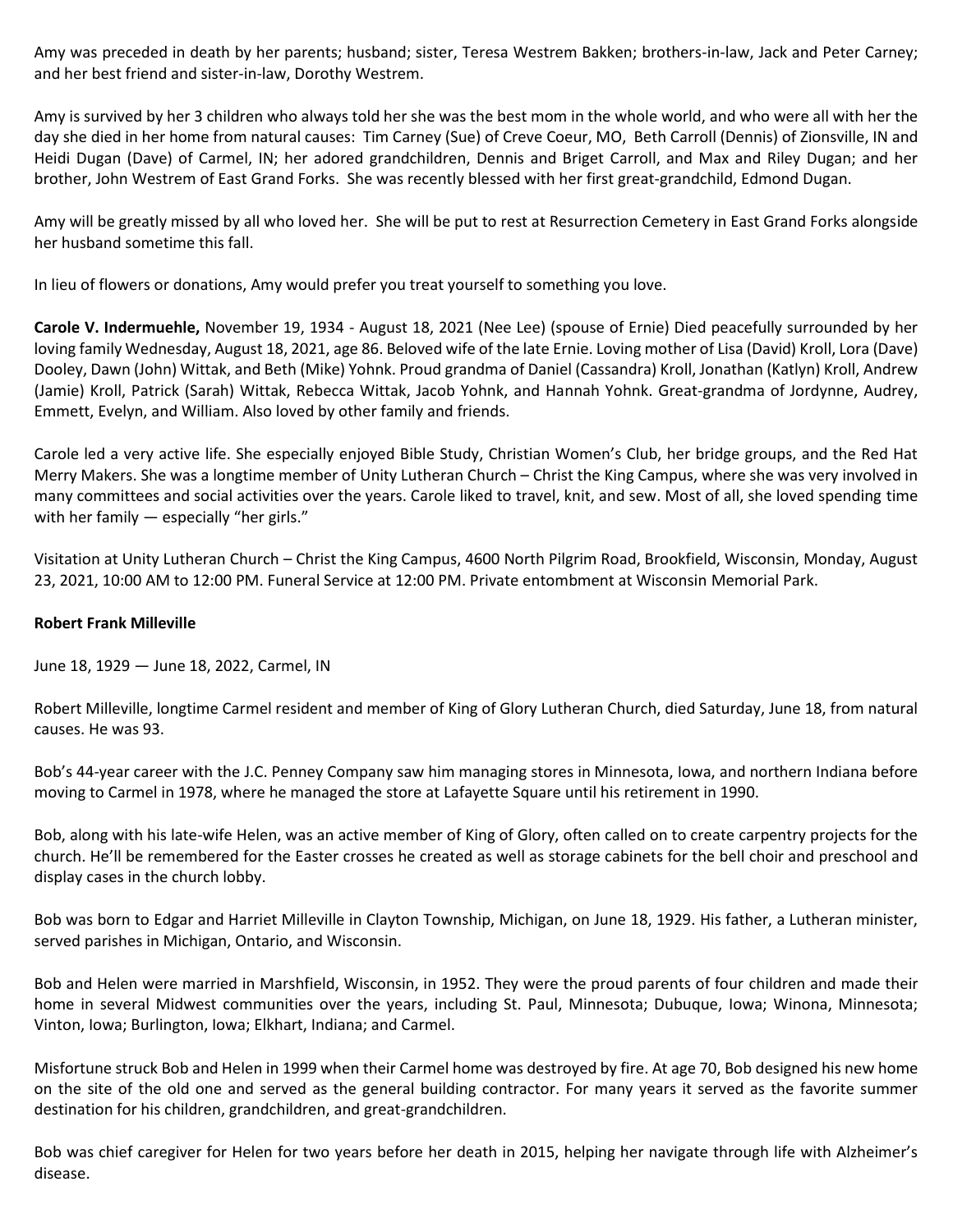Bob was preceded in death by Helen (2015); his sister, Shirley (1980); his father (1981); and his mother (1989). He is survived by his four children—Greg (and his wife, Susan) of Brookfield, Wisconsin; Kim (and her husband, Greg) Johnson of Coralville, Iowa; Lisa (and her husband, Brandon) Adomatis of Noblesville; and Lori Marsico of Charlotte, North Carolina—10 grandchildren, and eight great-grandchildren.

**John Joseph Poluski** of Plano, Texas passed away on Tuesday, June 14, 2022 at the age of 74, peacefully at home after a courageous battle with cancer.

John was born on September 9, 1947 in St Louis, MO to John and Sophia Poluski, nee Krupa. He grew up in St. Louis where he graduated from St. Mary's High School in 1965. He attended college at Saint Louis University, receiving a degree in Mathematics in 1969. He had a 46-year career with the JC Penney Company, retiring in 2012 as Senior Project Manager. John held many roles with JC Penney's that took him to locations all around the US before settling in Plano, TX to work at their Headquarters.

While in Indiana, John met and fell in love with Connie Slaughter. They married in 1983. Following their marriage, they honeymooned at Walt Disney World, John thought it was silly and then loved it, returning many times on family vacations. They were blessed with two children, Christopher and Matthew.

In his free time, John was an avid collector of coins, model trains, and JC Penney memorabilia. He loved his sons and spent many years fully invested in supporting their interests. He was a Cub Scout and Boy Scout leader and later the Committee Chairman for their Boy Scout Troop. He was known as the one to beat in the cake decorating competitions at the annual Blue and Gold Banquet. He always volunteered as scorekeeper during the baseball season and was the loudest to yell 'dig, dig, dig" after anyone hit the ball, as if that was going to make them run faster. John enjoyed going out with Connie and the boys to the movies or to try new places to eat. Even when there was a restaurant that Connie wasn't interested in trying, John had a willing partner in Matthew to sneak off and try it anyways. John, Connie, and the boys went on many memorable family vacations and always enjoyed exploring new places and traveling together, especially to Walt Disney World.

Later in life, John fully embraced his role as Grandpa and loved traveling to Florida to spend time with his grandchildren. His grandsons remember him as the best teller of spooky stories and funny jokes. John would make them up on the spot, in cahoots with the boys to stall bedtime as long as possible. He lived his life for his family and will be greatly missed by them all.

John is survived by his wife, Connie Poluski of Plano, TX; sons, Christopher (Julie) Poluski, of Orlando, FL, Matthew Poluski, of Dallas, TX; grandchildren, Benjamin, William, and Sloane Poluski; sisters Myra Van Pelt and Mary Konroy, both of St. Louis, MO; In-laws, JoAnn Bladdick of St. Louis, MO and Joy (Troy) Franke of Louisville, KY; and many nieces, nephews, and other loving family members. He was preceded in death by his parents, John and Sophia Poluski, and brother Ray Bladdick

A funeral service will be held at 4:00 p.m., Friday, June 17, 2022 at Turrentine-Jackson-Morrow Funeral Home Chapel, 2525 Central Expressway North, Allen, Texas 75013. The service will also be live streamed at TJMfuneral.com on John's obituary page by clicking on the following link: [https://celebrationoflife.tv/blog/john-joseph-poluski.](https://celebrationoflife.tv/blog/john-joseph-poluski) After the service, the recorded live stream will be available for viewing at the same link location. Interment will follow at Ridgeview Memorial Park in Allen, Texas.

The family will receive friends during a visitation on Friday, June 17, 2022 from 3:00 p.m. until 4:00 p.m. at the funeral home prior to the funeral service.

**Donald R. Weis**, age 91 of Alma passed away Thursday, November 11, 2021, at Mid-Michigan Medical Center-Gratiot in Alma. He was born July 11, 1930, in Popowski, Minnesota the son of Harry and Lury (Rundell) Weis. After graduating from high school, Don proudly served his country in the United State Army, during the Korean War.

On June 14, 1958, he married Barbara Branch in Colorado, a blessed union of 63 years. Don worked for the JC Penney Company for 38 years, retiring in 1990, he was a member of the North Central RMG.

While with the company he worked his way from advertising and display manager to retiring as the Store Manager from the Alma JC Penney Department Store. He was a faithful and devoted member of the Alma First Presbyterian Church, where for many years he sang in the choir. He was active with the Alma Rotary Club and severed as a past President 4 different terms. He enjoyed the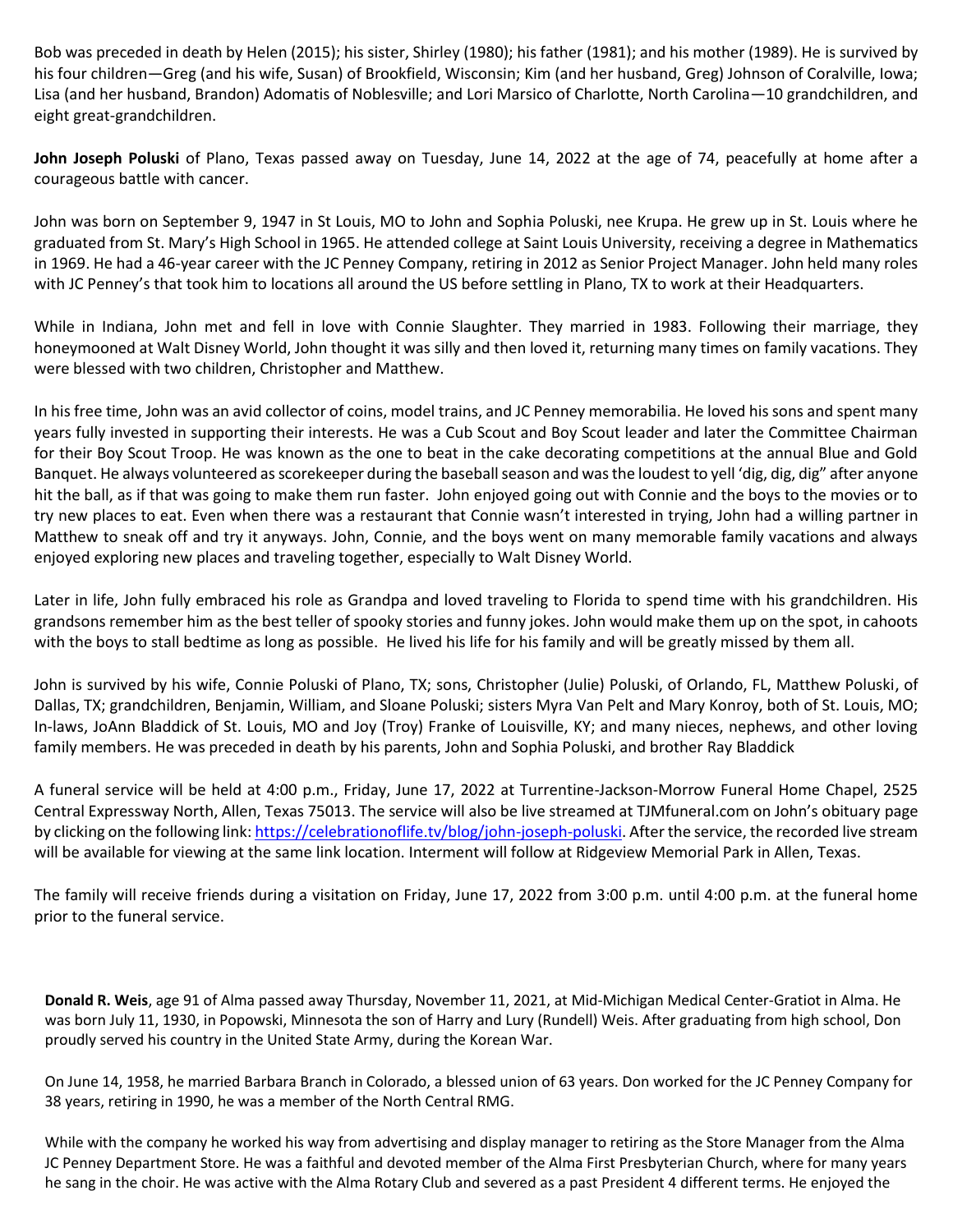outdoors, especially playing golf, fishing, and working in his yard. He also enjoyed sharing his talents of art with his paintings and a weekly comic strip that ran in the Alma Shoppers Guide.

Don is survived by his wife, Barbara; three sons, Kurt (Rose), Kory (Amy), Kristopher "Kip" (Kris); seven grandchildren; three greatgrandsons; and two brothers, William and Richard (Nancy). He was preceded in death by his daughter, Kristin E. Weis Collins; his parents; a brother, David and infant sister. Per Don's wishes, cremation has taken place with services to be held at a later date. Interment will be held in Pennington Memorial Gardens at the First Presbyterian Church. Those desiring may make memorial contributions in Don's memory to the First Presbyterian Church.

## **Belden "Woody" McPike**

Sadly, Woody McPike passed away in a motorcycle accident on May 15, 2022.

Those who wish to send his surviving spouse, Tina a note of condolences, her address is:

Mrs. Belden "Woody" (Tina) McPike 2039 PARK GRAND RD HOUSTON, TX 77062-4751

Woody was hired in 1967 in Store 1864, Seguin, TX, while a D.E. Student. He continued working with JCPenney while attending college at Southwest Texas State University. He completed the Management Trainee Program in that same store and was promoted in 1972 to Waco, TX, Store 1517 as a Department Manager.

In 1974 he was promoted to the new store #702 in El Paso, TX as a Senior Merchandising Manager and in 1976 was promoted to the new San Antonio, TX store 1471 as a General Merchandising Manager. Woody was promoted to the San Antonio District Staff in 1981 as a District Merchandiser, serving in several department assignments and ultimately to the District Sales Promotion Manager. Woody's next advancement was to the Southwest Regional Office in Dallas, TX as the Men's Regional Merchandiser.

His first of six Store Manager assignments came in November 1987 to Store 2064, Hot Springs, AR, followed by Store 2175, Monroe, LA and in 1992 to store 471, San Antonio, TX. In 1998 he was transferred to Store 431, Houston, TX and in 2000 to store 2883, Pearland, TX. He was then transferred to Store 2844 in Houston, TX in 2007 where he remained until his retirement in 2009.

**Malva S. West** passed away in November 2020. No obituary available.

## **William A. "Bill" Sluman**

Mass of Christian Burial for William Arnold "Bill" Sluman will be celebrated at 1:00 p.m. on Saturday, February 5, 2022 at St. Andrew's Catholic Church in Ellensburg with inurnment to follow at Holy Cross Cemetery. Mr. Sluman, a longtime resident of Ellensburg, passed away peacefully in his sleep at his home on Thursday, January 27, 2022.

Bill was born on January 3, 1930 in Billings, Montana, the youngest of three children born to William Andrew and Mary Evangeline (Gagen) Sluman. The impacts of the Great Depression caused the family to leave Reed's Point, Montana, and head west. They settled in Arlington, Washington, where Bill made many happy memories growing up on a farm. He attended and graduated from Arlington High School. He was an outstanding athlete and received a scholarship to Junior College and graduated with a degree. Bill married his childhood sweetheart, the love of his life, Beverly Jean Daniel, in 1950, beginning a life-long romance marked by love, happiness and total devotion to one another and to their family. Their married life began in Everett, Washington, where they had three children, Theresa, Leslie, and Dan.

Bill's lifelong career with JC Penney moved the young family to Tacoma where they lived the American Dream common for the 1950's. Starting as a management trainee, he was promoted time and time again, and was chosen to launch a new concept JC Penney store at the Tacoma Mall. He was nationally recognized three times for his sustained leadership and managed numerous store locations across Washington state. Bill ultimately finished his career in Ellensburg, retiring in 1990.

Following his retirement, Bill and Beverly began "living their dreams" and explored the world. They went on many cruises traveling to Rome, The Holy Lands, Turkey and Alaska just to name a few. Bill was very athletic and played competition handball and tennis. He continued playing tennis daily until he was 84. He was a longtime member of the Elk's, Rotary, Toastmasters, and Kiwanis. He was a very active parishioner of St. Andrew's Catholic Church, serving for many years as a volunteer, caring for the building, grounds and Holy Cross Cemetery.

Bill is survived by his children - Theresa and husband Peter Gerdtsson of Anchorage, Alaska; Leslie and husband John Sullivan of Seattle and William Daniel "Dan" Sluman of Seattle; grandchildren Danielle Lee Sluman and Jared Andrew Sluman, both also of Seattle. His niece Alex Styve of Longview, Washington and nephew Gregory and wife Rebecca Meyer of Greenville, Tennessee also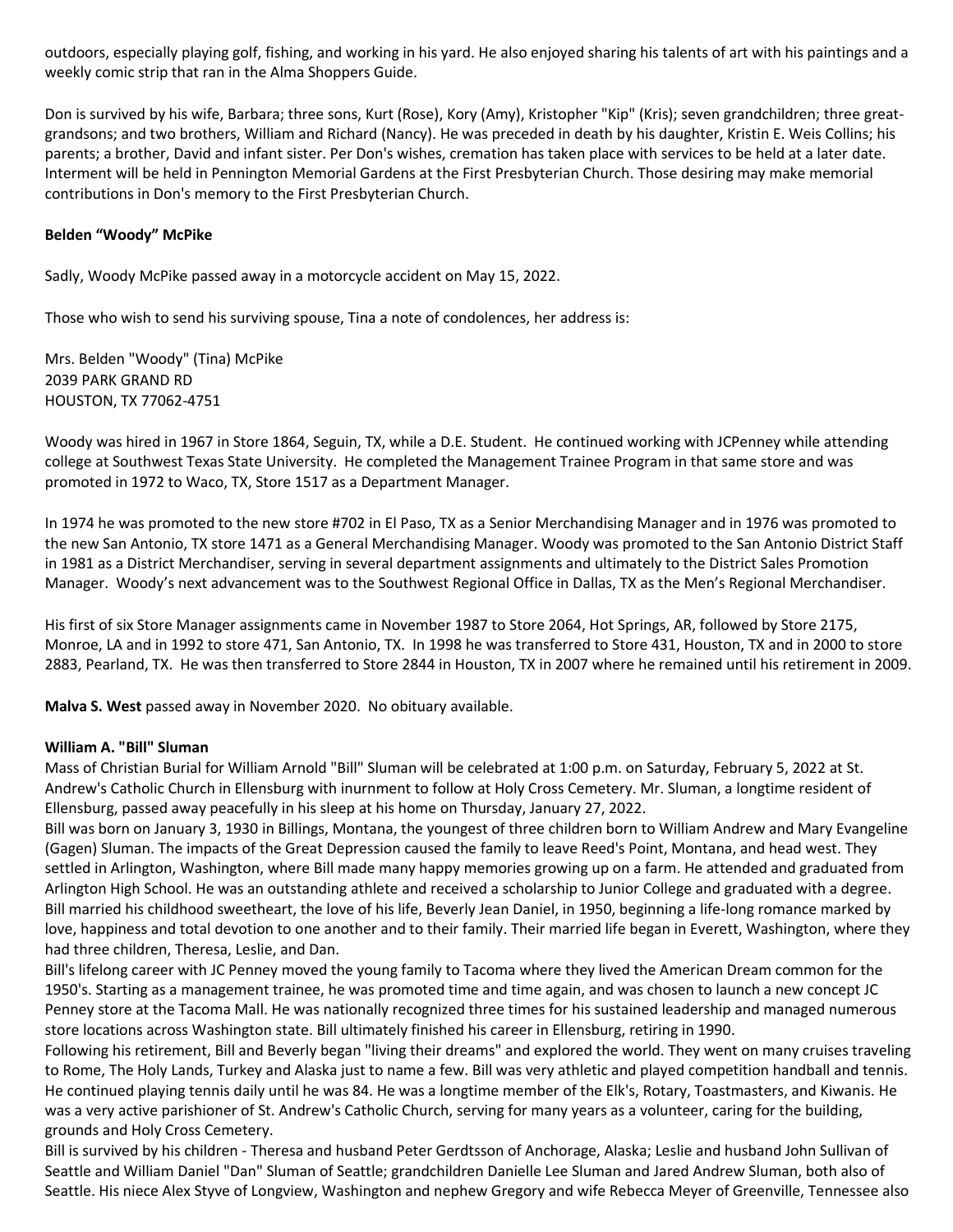survive. He was preceded in death by his dear wife, Beverly, in 2012 as well as his sister Elaine Meyer and brother Robert Sluman. Bill loved the Ellensburg community and so, to that end, memorial contributions in his honor are suggested to any local charity that betters the quality of life in and for the residents of Ellensburg.

Johnston & Williams Funeral Home and Crematory of Ellensburg has been entrusted with caring for Bill and his family. Online condolences may be left at www.johnston-williams.com

**Allan Lucian** Carper age 88, of Suwanee, GA passed away on Saturday, October 2, 2021.

He was born on January 24, 1933 to Anderson Lucian and Venice Claire (Griffin) Carper in Murray, NE. Allan was raised and schooled in Plattsmouth and he graduated from Plattsmouth High School with the class of 1950. He met the love of his life, in high school, Betty Ann Elliott and they were later married on August 17, 1952 in Plattsmouth. Allan proudly served in the United States Army. He was employed as a Vice President for JC Penney. Allan was a devoted husband, father, and grandfather who will be greatly missed.

Allan is survived by his son: John Carper and wife Karen; daughter: Kay Martin and husband Tom; grandsons: Kyle and Greg; three great grandchildren: Tyler, Avery, and Eli; as well as other loving family and friends.

He was preceded in death by his parents: Lucian and Venice Carper, loving wife: Betty Carper, son: Anderson "Andy" Carper, and his brother: John Carper.

Visitations will be held an hour prior to the funeral service from 1:00 to 2:00 P.M., on Wednesday, October 13, 2021 at Roby Funeral Home.

A Funeral Service with be held at 2:00 P.M., on Wednesday, October 13, 2021 at Roby Funeral Home in Plattsmouth with Pastor Michael McGregor officiating.

The Pallbearers will be Larry Elliott, Tom Keefe, Greg Martin, Kyle Martin, Tom Martin, and John Yochum.

His Final Resting Place will be at Mount Pleasant Cemetery in Nehawka, NE.

In Lieu of Flowers, the Family suggests Memorials to the American Cancer Society.

Services are entrusted to Roby Funeral Home, 346 Avenue A, Plattsmouth, NE 68048 (402) 296-3123

robyfuneralhome@charter.net www.robyfuneralhome.com

Condolences may be sent or viewed at www.wagesfuneralhome.com. Tom M. Wages Funeral Service, 120 Scenic Hwy., Lawrenceville, GA 30046 (770-963-2411) has been entrusted with the arrangements.

**Daryl E. Pults -** Funeral Services for Daryl E Pults will be at 10:00 am Saturday, October 16th at Southwest Church of Christ, Mr. Randy Johns will officiate. Interment will follow at Rosedale Cemetery. Visitation will be Friday, October 15th from 6-8 pm at Criswell Funeral Home. Live-streaming available.

Mr. Pults passed from this life to his eternal reward on October 5, 2021. He was 88 years old. Daryl was born on March 17, 1933 in Horton, Kansas. He was preceded in death by two sisters, Joyce McCarty and Elaine Fortner.

He is survived by his wife of 66 years, college sweetheart Carolyn Lentz. Other survivors include his sister Carolyn Holmes of Olathe Kansas; two daughters, Loree Johns of Paris, TX and Leah Danley of Edmond, OK. Five grandchildren; Luke Johns of Victoria, TX, Taylor Johns of Malibu, CA, Mariah Harris of Edmond, OK, Alyssa Danley of Oklahoma City, OK and Ryan Danley of Edmond, OK. He has two great grandchildren, Jett and Jaxon Johns.

Daryl grew up on a dairy farm in Horton, Kansas and lettered in football, basketball and track. An accomplished vocal soloist, he was much in demand. He was a state champion on the 4-H dairy judging team, Junior Leadership Champion, Country Dairy Champion, and County Council President. He represented Boy Scout Troop 112 at the National Jamboree.

He graduated from Horton High School in 1951 and Kansas State University in 1955. He completed graduate business classes at East Texas State University. Daryl entered active duty in the US Air force and became a Strategic Air Command jet pilot with the Eight Air Force. He flew the B-47 bomber, achieved the rank of Captain and remained on active duty from 1955-1958. He was Honorably discharged in 1968. He spent thirty-five years with JC Penney and managed stores in Texas and Oklahoma, retiring in 1993. Always attuned to his Civic duty, he involved himself in many organizations. Active in Lions club for 40 years, he served in most of the offices including president, and district governor. He received the highest humanitarian award, the "Melvin Jones Fellow" in 1999 and was named Ada Lion of the Year in 2010 and again in 2011.

Daryl served as president of the Downtown Merchants Association and the North Hills Merchants Association in Ada, and the Little Dribblers youth basketball program in Levelland, TX. He also Chaired the Little Dribblers National Tournament and coached the runner-up team in the National Championship.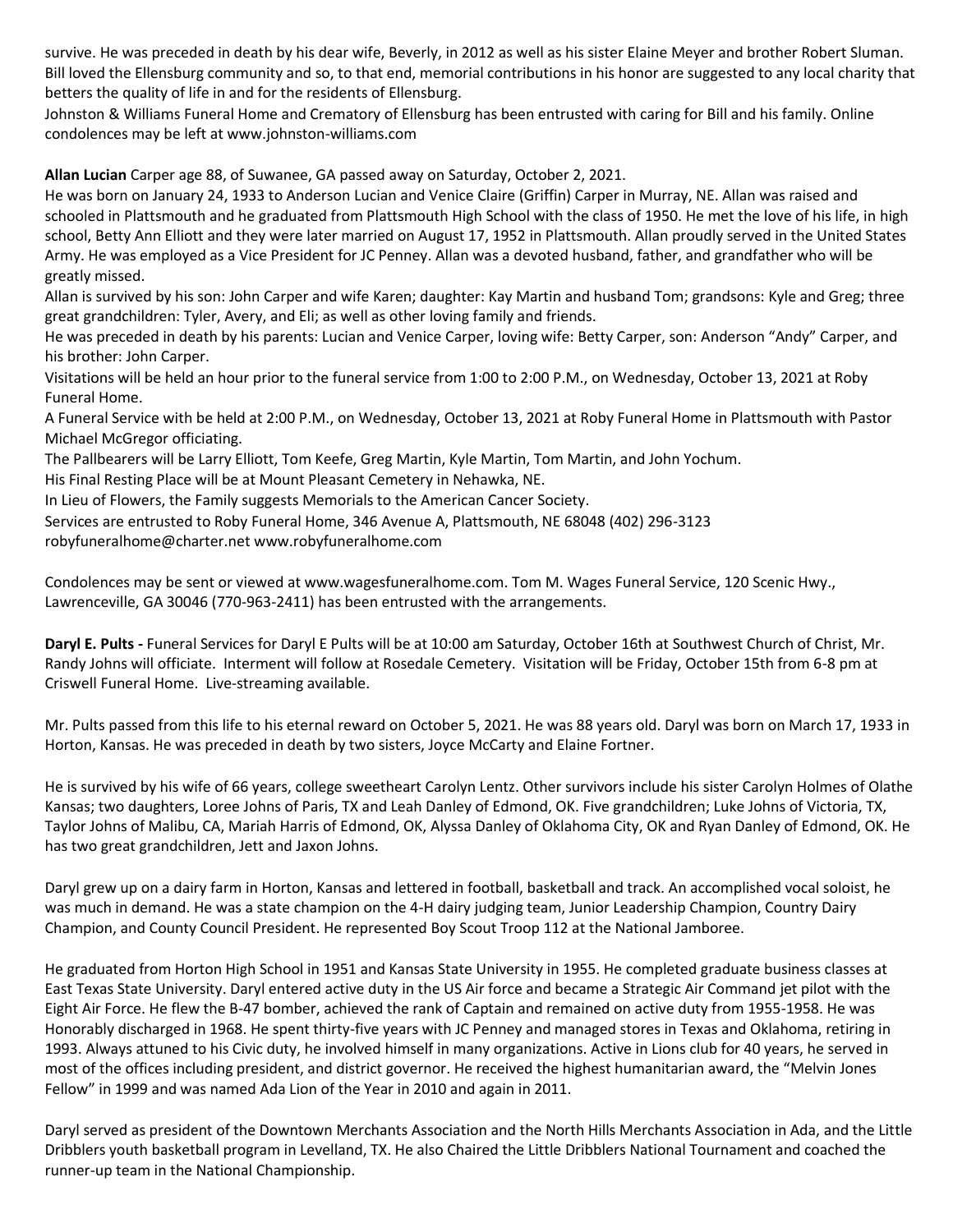While in Levelland, TX he served as a City Councilman and Mayor.

In 2020, he was chosen to be in the Hall of Fame for Horton High School, Horton Kansas.

An active member of Southwest Church of Christ in Ada, Ok, he was a lifelong teacher. For nearly 40 years, wherever Penneys transferred him, there was always a small town nearby who needed a regular weekend preacher. He never turned down an opportunity to work for his Lord. He did mission work in the US, Estonia, Haiti, Lithuania, Ukraine, Scotland and Great Britain. He was an elder in Levelland, TX and Southwest Church of Christ.

He shared his key to success, "I was able to accomplish these goals in life by putting my faith in God first and by allowing God to use me in serving others. The other inspiration that helped me succeed was my wife Carolyn. She has always been an encouragement and helper in serving others." Their driving force was always, Philippians 4:13, "I can do all things through Christ who strengthens me."

**Anna Lee McCreary Burchfield,** 94, a resident of Asheville for over 45 years, obtained her heavenly reward on May 17, 2022. Born on November 25, 1927 in Claiborne County, Tennessee, Mrs. Burchfield grew up on a farm in Cumberland Gap, Tennessee, with her parents, 7 sisters, and two brothers. A star basketball player on her high school team, which won the county championship her senior year, she graduated from Powell Valley High School.

While working at the J.C. Penney Store in Middlesboro, Kentucky, she met Roy Burchfield, who became her husband on March 9, 1951. The couple remained married and in love until his passing on August 21, 2016. They welcomed daughter Brenda Joyce in 1952, and son Bobby Roy in 1954. Over the course of their marriage, Mr. Burchfield's career took them to eight different cities as he assumed increasing responsibilities with the Penney Company.

With her charming smile and winning personality, Mrs. Burchfield easily made friends in each city where they lived. While Mr. Burchfield pursued his career with the Penney Company, Mrs. Burchfield successfully pursued a part-time career for several years selling Avon products door-to-door. She also was an avid bowler in women's leagues, regularly played canasta with her friends and later with her grandchildren, and always delighted in besting her children and grandchildren at checkers.

Mrs. Burchfield also enjoyed cooking and gardening. Holiday meals were lavish events featuring home cooked turkey, ham, vegetables from the family garden, and pies of every description. She embellished the lawn of each home with beautiful plantings of roses, rhododendrons, and azaleas, as well as daffodils, impatiens, and petunias, winning neighborhood awards for nicest lawn.

A long time and active member of First Baptist Church of Asheville, she was a devout Christian who served her Lord by setting a strong example for her family and friends.

Mrs. Burchfield was preceded in death by her parents, husband, and five of her seven sisters. She is survived by her brothers, John McCreary of Harrogate, Tennessee and Hobert (Thelma) McCreary of Lafollette, Tennessee, her sisters Jeanette Sharp of Atlanta, Georgia and Martha (Jack) Day of Memphis, Tennessee, her daughter Brenda (Randall) Kale of Winston-Salem, her son Bobby Burchfield of McLean, Virginia, granddaughters Stephanie Kale Morris of Bala Cynwyd, Pennsylvania, Angela Kale (Chris) Dudley of Raleigh, and Taylor Nicole Burchfield of Chicago, Illinois, great granddaughters Claire Morris and Campbell Dudley, and great grandson Mason Dudley.

Visitation will be on Friday, May 20, 2022, at Groce Funeral Home, 72 Long Shoals Road in Arden, NC 28704, from 6 to 7 pm EDT. The family will receive friends from 10 am to 11 am EDT on Saturday, May 21, 2022, at First Baptist Church, Five Oaks Street, Asheville, NC, followed by a celebration of her life at 11:00 am EDT at First Baptist Church. Burial will follow the service.

In lieu of flowers, donations may be made in Mrs. Burchfield's name to the First Baptist Church of Asheville.

Groce Funeral Home at Lake Julian is assisting the family.

**Charles "Jerry" Anderson,** 80, of Aubrey, Texas passed away at his home on May 11, 2022. He was born in Englewood, New Jersey to Charles and Katheryn (Snyder) Anderson on June 18, 1941.

Jerry proudly served his country as a mechanic in the Air Force during the Pueblo Crisis. Prior to that he was in the Air Force reserves for 4 years. He graduated from Parsons College in Iowa with a degree in business and worked for the J.C. Penney corporate office in New York City, New York and Plano, Texas for his entire career and retired after 36 years. After retirement he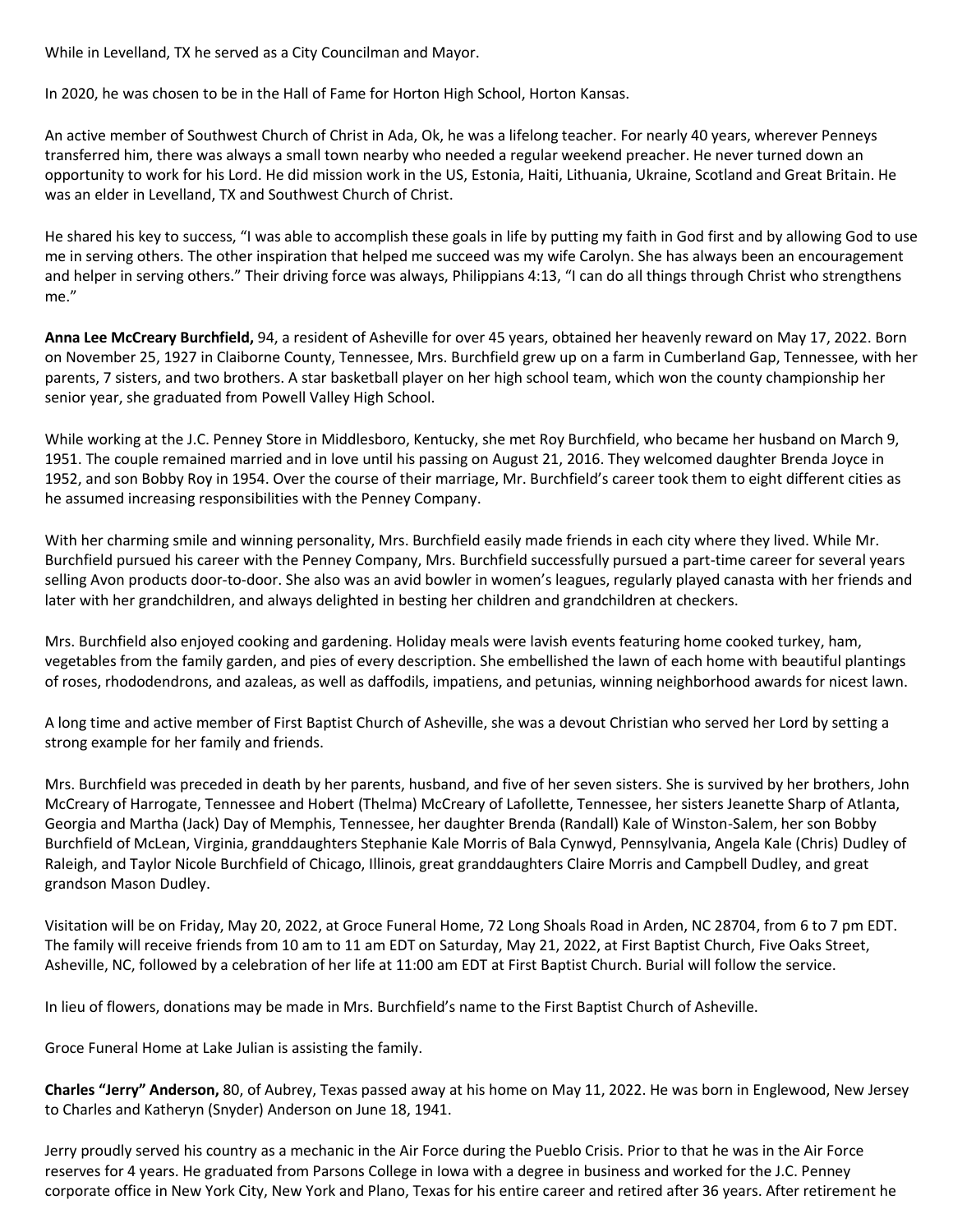went on to become an active founding member of the Vietnam Veterans of America Chapter 920 in Denton, Texas and held roles of President, Vice-President, and Director. He was instrumental in the restoration of the Green Valley School historic site and many of the fundraising activities that made the project possible. Throughout his time with the Green Valley School Historical Society, he held roles of Vice-President, Treasurer, and Director. He loved to tinker with anything mechanical and enjoyed riding around in his dune buggy. Other hobbies included hunting, fishing, and hiking. More than anything Jerry loved his family and his friends.

He is survived by his wife of 56 years, Joan, daughters Cheryl Mallon and her husband Robert of Campbell Hall, New York, Melissa Sheehan and husband Mike of Allen, Texas, and grandson, Jack Sheehan.

 The family will receive friends on Monday, May 16, 2022, from 9-10 AM in the chapel of DeBerry Funeral Directors in Denton, Texas. Funeral services will follow at 10:00 AM in the Chapel. Interment will be held at Roselawn Memorial Park in Denton, Texas.

## **Donald Hadtrath,** April 22, 1930 - February 8, 2022 (91 years old)

It is with great sadness that we announce the death of Donald Hadtrath of Mesa, Arizona, who passed away on February 8, 2022, at the age of 91, leaving to mourn family and friends. Leave a sympathy message to the family on the memorial page of Donald Hadtrath to pay them a last tribute.

**Richard Kenneth Bogdala,** 88, long time resident of Winthrop Harbor, IL passed away peacefully surrounded by his family on Wednesday, April 20, 2022. Richard was born on August 8, 1933 in Waukegan, IL the son of Frank and Emma (Peslak) Bogdala Sr.

Richard served in the Korean war as a U.S Marine Sgt. He attended Airmen Preparatory school at Naval Air Station in Jacksonville FL. Upon completion he transferred to El Toro Marine Airbase, Santa Ana, CA, where he was assigned to Marine Air Group 12 & 33. After serving Richard returned to Waukegan where he worked for the North Shore Line. He then worked for the Waukegan Park District Police, the Waukegan Police Department as a detective and juvenile officer. Richard also worked as a detective for the Navy Exchange at Great Lakes Naval Station and the Glenview Naval Air Station.

He worked as a Loss Prevention Manager for twenty-three years at the JCPenney Company District Office in Elk Grove Village, IL. In 1986, he provided security for Oprah Winfrey in Chicago, assisted the U.S. Secret Service in providing security for Princess Diana and Prince Charles while the JCPenney Company hosted the Best of Britton Clothing Line in Washington DC.

Richard was a member for 50 years at the Illinois Police Association, former associate member of the Lake County Chiefs of Police, and Winthrop Harbor American Legion Post 1943, V.F.W. Post 7448, and Marine Corps League Detachment 801.

Richard loved spending time with his wife, children, grandchildren, and great-grandchildren. He also loved spending time on the Waukegan History and Memories Facebook page where he shared countless memories of his knowledge of Waukegan history.

Richard is survived by his loving wife, Priscilla Jean (Johnson) Bogdala; children, Mike (Christine Bitto), Kenneth Bogdala, Joanie (Michael) Ryan; grandchildren, Matthew Bogdala, Elizabeth (Craig) Martin, Ashley (Jeff) Stevenson, Alexis Perez; great-grandchildren, Aiden Stevenson, Brooklyn Perez-Grace, Liam Perez, Liam Martin; sisters, Shirley Lopez, Sandra Drennen; sister-in-law, Beverly Bogdala; and many nieces, nephews, and cousins.

He was preceded in death by his parents Frank and Emma; brothers, Roger Bogdala, Hank Bogdala, Frank Bogdala Jr.; sister Delores Eveline; sisters-in-law, Ellen Bogdala and Marilyn Bogdala; daughter-in-law Pamela Bogdala; brother-in-laws Ronnie Drennen, and Raymond Lopez.

Visitation will be on Monday, April 25, 2022 from 5:00 - 8:00 p.m., at Congdon Funeral Home, 3012 Sheridan Rd,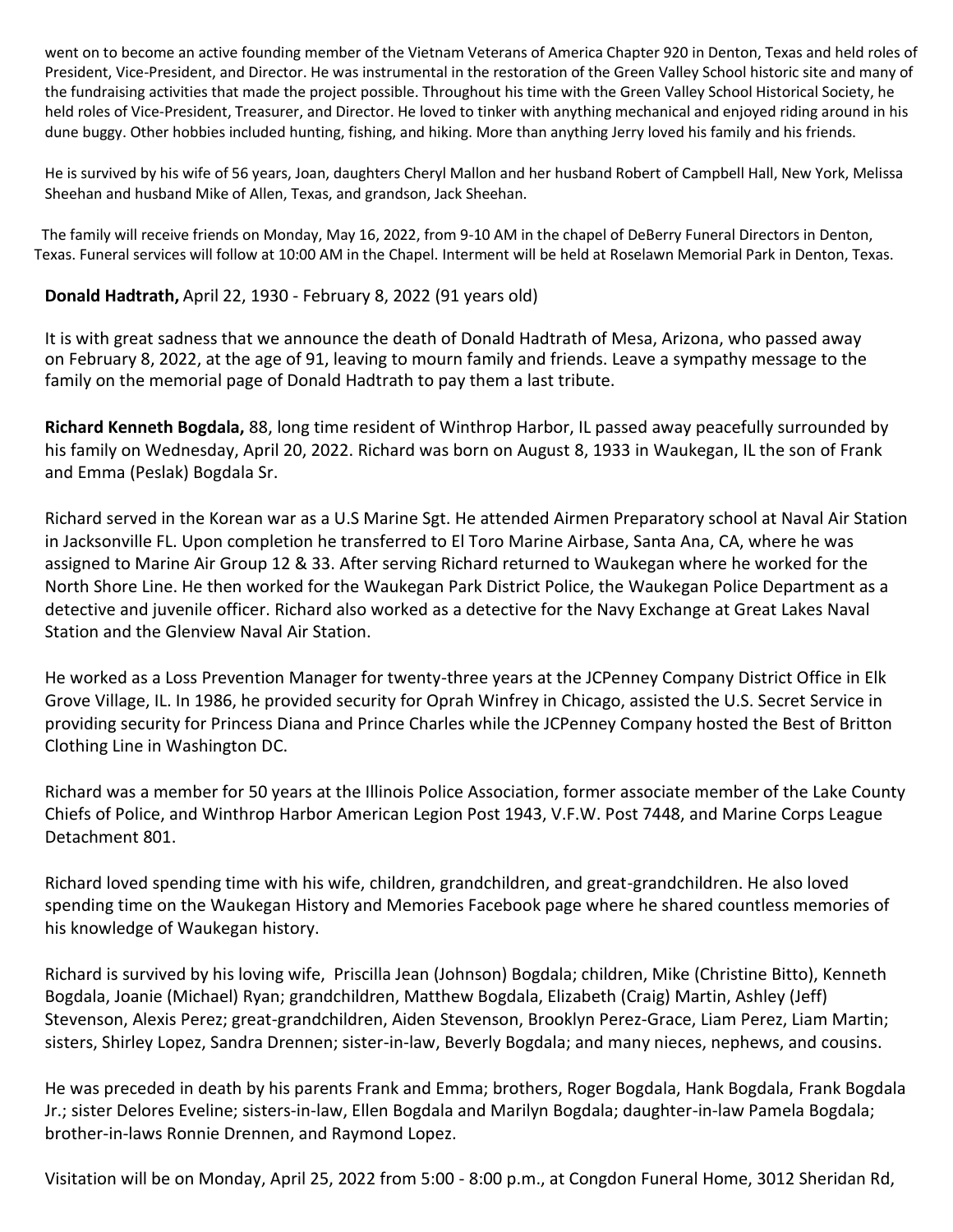Zion, IL 60099. Second visitation will be on Tuesday, April 26, 2022 at 10:00 followed by a Funeral Service at 11:00 a.m., at St. Mark's Ev. Lutheran Church, 3350 N Delany Rd, Waukegan, IL 60087. Interment will follow at Ascension Cemetery in Libertyville,IL

Donations can be made to Captain James a Lovell Federal Health Care Center in North Chicago, IL.

**Howard J. Ryan,** age 97, of Grand Rapids, MN passed away Tuesday, April 26, 2022, at his home surrounded by family.

Howard was born in 1924 in Otter Creek, IA to James and Ida (Martin) Ryan. After graduating from high school, he enlisted in the United States Army, serving in the European Theater during World War II with the 95th Infantry Division. After the war, Howard spent 38 ½ years with the JC Penney Company managing stores in Minnesota, Wisconsin, and Michigan.

Howard is preceded in death by his parents; first wife, Marian; daughter, Linda Seehafer; brother, Carl Ryan; and sister, Mary Billings.

He is survived by his wife of nearly 30 years, Nancy; her children, Greg (Michelle) Gimpl, Erica (Vance) Draheim, Brett (Carmen Freeman) Gimpl; sister, Theresa Clark; eight grandchildren; seven great grandchildren; and several nieces and nephews.

Nancy would like to thank Eric, Amy, Emily, and Theo Trast for all of their support and the kindness they have shown us over the many years as neighbors. Thank you to Karlene Gale and Jim Funk for their continued support. A special thank you also to St. Croix Hospice for the help and care provided during this difficult time in Howard's life.

Visitation will be Tuesday, May 3, 2022, at 10:00 AM at St. Joseph's Catholic Church, Grand Rapids, MN followed by the 11:00 AM Mass of Christian Burial. Fr. Blake Rozier will officiate. Military honors will complete the service.

Inurnment will be at Sacred Heart Cemetery, Maquoketa, IA on Saturday, May 7, 2022 at 10 AM. Howard's cousin, Father Bob McAleer will be leading the graveside service.

**Isch, Marcia,** sadly on April 18th, Marcia Isch, wife of Donald Isch, passed away after a courageous two year battle with cancer.

Marcia was President of the North Dallas Newcomers Association when JC Penney moved to Dallas in 1987. She was also involved in many other JCP women's groups.

Marcia and Don enjoyed living and developing so many great friendships over the years in IN, IL, MN, OH, TX, AZ and back to TX again.

Their favorite activities included spending time on the lakes of northern Minnesota, the Florida beaches and traveling around the world.

Marcia was survived by her husband, Donald, three sons, Mitchell (Lori) Isch, Morgan (Kathy) Isch, and Mark (Shanlee) Isch, and two granddaughters, Jennifer and Tracy Isch.

**Stiltz, Orma Lee,** a member of the National and Southern California RMG, has passed away after a long struggle with dementia on February 12, 2022. Orma Lee was a Century Club Member.

**Murphy, Dorothy E.,** age 85, of Green Valley, AZ, passed away peacefully on March 19, 2021. Preceded in death by husband Michael W. Murphy; daughter, Christine Bruns; Son, Brendon Murphy. Survived by children, Patrick Murphy (Rick Wyland) and Michelle Murphy; 5 grandchildren; 4 great-grandchildren; brother, Jerry (Rose) Wierzbicki; sisters, Teresa Sendik, Kathy (Steve) Golembiewski. Mass of Christian Burial 11am Saturday April 17th at The Basilica of St. Mary, Hennepin Avenue at 17th Street, Minneapolis. Interment Lakewood Cemetery.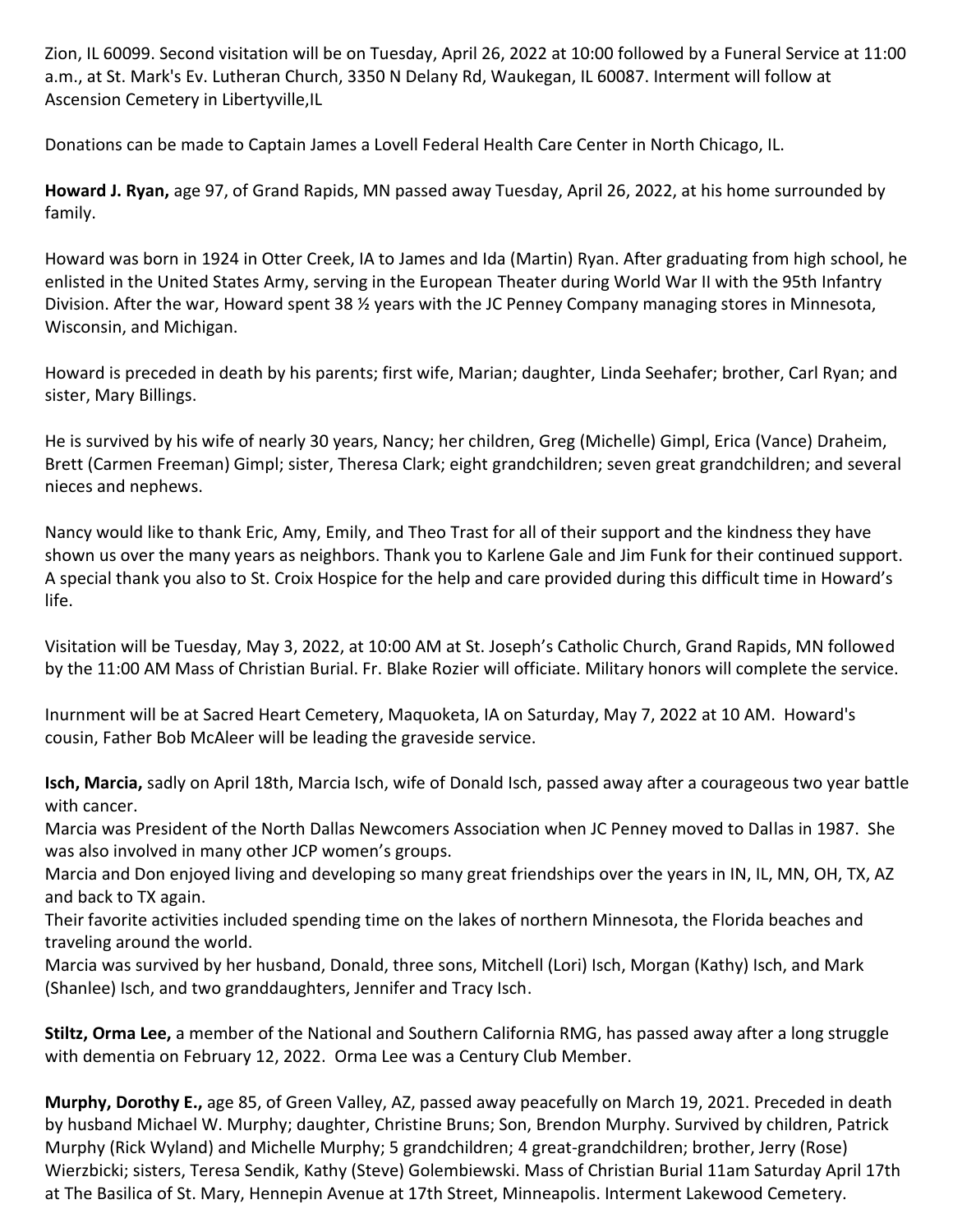Memorials preferred to The Basilica Landmark at The Basilica of St. Mary. Washburn-McReavy.com Edina Chapel 952-920-3996

**Donald Bruce Christensen,** July 27, 1938 - March 18, 2022. Donald Bruce Christensen, 83, went to be with Jesus on March 18, 2022. Don was born July 27, 1938, in Brooklyn, New York, to Carl and Dorothy [Thompson] Christensen. Between the ages of 8 to 12, Don sang at St. Thomas Episcopal Church in New York City, and he also attended the boarding school there. (His playground was Central Park!!!)

After graduating Westminster College in New Wilmington, Pennsylvania in June 1960, Don was hired by JCPenney in the Finance Department in New York City. Don and Barbara, whom he met at Westminster, were married on September 17, 1960. While living in various towns in New Jersey, Don and Barbara had three children. Don is survived by his wife, Barbara; son, Paul and his wife, Jennifer, and daughter, Linda, and her husband, Louis Morelli; 7 grandchildren and 4 great grandchildren. He has 2 younger brothers, George, and Douglas and their spouses and children. Don is preceded in death by his first son, Doug, who died in 2020 at the age 58 due to a diabetic heart attack.

With a firm faith in Jesus Christ, he was very thankful for his family and friends who rejoice that Don is now with his Lord and Savior Jesus Christ.

**David Welch Miller**, 67 died in Frisco, Texas on March 14th, 2022. He was born in Pittsburgh, PA on January 31st, 1955, to Richard W. and Eleanor (Coontz) Miller. David and his family relocated to Texas in 1996. David is survived by his wife of 41 years Marlene and son Alexander (Alex)and his girlfriend Kendall; brothers James and wife Emily and Ben and wife Mary Theresa; brothers and sisters in law Russ Campagna and wife Fran, Sandy (Hubinsky) Hall and husband Tom, Cindy (Campagna) Popovich and husband Roy, Chuck Campagna and wife Lisa, along with several nieces and nephews and four-legged grandchildren Jane and Bentley. David was preceded in death by his parents Richard and Eleanor.

David graduated from Robert Morris College, Pittsburgh, PA with a Bachelor of Science, Business Administration (Accounting). He also had several certifications and affiliations in Auditing. He worked for JCPenney for 31 years, the last 13 years as Senior Audit Manager. He joined CEC Entertainment in 2016 and was currently Director of Auditing.

David enjoyed watching his beloved Pittsburgh Steelers at every opportunity.

A Memorial Service will be held on Saturday April 2nd, 2022 at 2pm, at St. Andrew's Episcopal Church, 6400 McKinney Ranch Parkway, McKinney, TX 75070 - 972-548-7990.

**Moriarty, Frank** age 85 of Plymouth, MN died on March 15, 2022 from multiple myeloma. Frank was born in Chicago, IL, the proud son of Irish immigrant parents, John and Mary Ann Moriarty. He was a graduate of Weber High School and DePaul University. He worked in management for J.C. Penney stores for 36 years (starting in Berwyn, IL, he was transferred to: Ford City in Chicago, IL; Albert Lea, MN; Rochester, MN; Southdale in Edina, MN; Apache Plaza in St. Anthony, MN; Sterling, IL; and Logansport, IN). Frank was a longtime volunteer with many organizations including United Way, Headstart, MN Ostomy Support Group, PRISM, MN DFL, and Loaves and Fishes. He was also a member and long-term leader of the Thursday Current Events group at Plymouth Creek Center, and St. Philip the Deacon Church's Tuesday Men's Group. Frank loved to read. He was a bowler and golfer for years, and a Chicago White Sox fan to his dying day. Frank never knew a stranger and he loved to make all of us smile and laugh. He was predeceased by an infant daughter, Hope Elizabeth. He is survived by his loving wife of 60 years, Mary; his devoted children, daughters, Sharon (Tim Doran) Moriarty and Kathleen Moriarty; son, Dan (Martha) Moriarty; his six grandchildren whom he dearly loved: Brianna, Olivia and Kylie Doran, Macario Ramirez-Moriarty, Ailee and Keenan Moriarty; brothers, John (Sally) and Bob (Ona) Moriarty; sister, Mary (Bill) Kasinak; sisters-in-law, Louise Markley and Kathy (Max) Scruggs; brother-inlaw, Larry (Faye Witt) Markley; many nieces and nephews. Mass of Christian Burial 11 AM Mon., March 28 at the Parish Community of St. Joseph Parish Center, 8701 36th Ave. N., New Hope. Inurnment St. Joseph Parish Cemetery. Visitation one hour prior to the Mass at the church. Memorials to: Sisters of Providence, Terre Haute, IN, Sharing and Caring Hands, Minneapolis, Friends of the Hennepin County Library or the ACLU. Gearty-Delmore 763-553-1411 gearty-delmore.com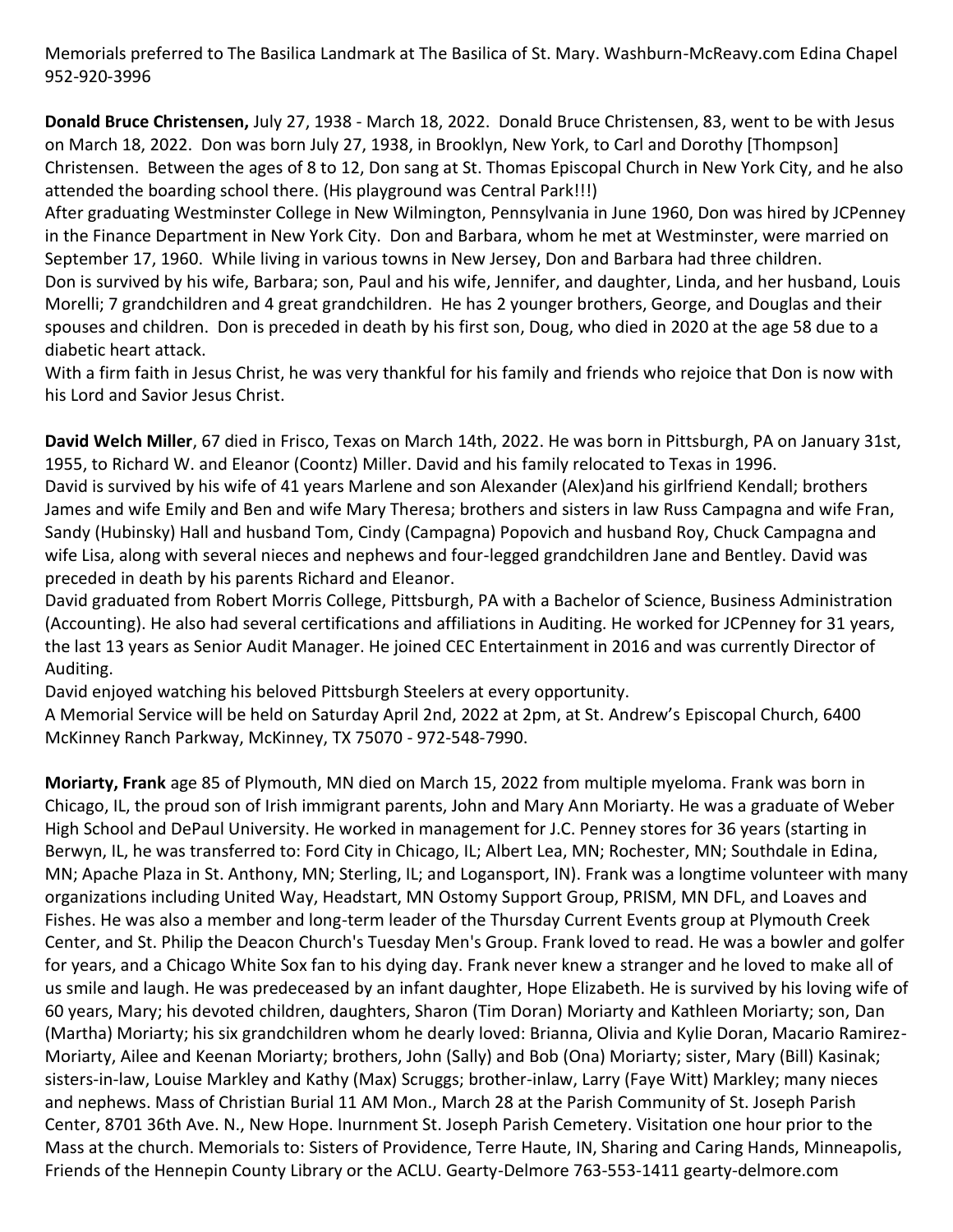**Richards, Warren Dean** (2022-Mar-7) Richards was born Jan. 6, 1945 in Norton. He passed away on March 7, 2022 at the age of 77 in Denton, Texas. He was the elder son of Dean E. and Margaret (Lyon) Richards. He attended Norton schools, excelling academically and athletically, graduating from NCHS in 1963.

It was in Norton where he met his wife, Sandra (Oswald) Richards. They were married in Manhattan, Kan. After receiving his business degree from Kansas State University, he began his career with **JCPenney**, retiring in 2005 after 37 years and moved to Denton, Texas. He and his wife cherished the many lifelong friends they made throughout Warren's career with JCPenney.

He was an active member of Denton Bible Church where he served at Shiloh Field Community Garden. It provided food for many organizations and people in the Denton area. He had the opportunity to serve in other areasofchurchlife.HestudiedGod'sWord,thelast15yearswiththeMen'sBibleStudy Fellowship.Healso served on the Board of Woman to Woman Pregnancy Resource Center.

After retiring, Warren played on a softball team and golfed, which brought joy and additional friendships. While grieving the loss of his presence, we know as a Christian, he is healed and eternally home with our Lord. Warren was preceded in death by his parents and his sister, Roberta Temple.

He is survived by his wife, Sandra; his brother, David (Linda); his son, Jeff; his daughter, Penny (Paul) Seiler; his grandsons, Corey and Taylor (Kori) Fitzner; his great-grandson, Harrison Fitzner; and nieces and nephews.

Visitation will be from 5 to 7 p.m. March 14, 2022 at Mulkey-Bowles-Montgomery Funeral Home, 705 N. Locust St., Denton.

Graveside services will be held at 2 p.m. March 17, 2022 at the Norton Cemetery, Norton, Kan.

Ephesians 2:8-9 For it is by grace you have been saved, through faith and this is not from yourselves, it is the gift of God not by works, so that no one can boast.

Memorials may be sent to Woman to Woman Pregnancy Resource Center, PO Box 610, Denton, TX, 76202, or to a charity of your choice.

**Sawyer, William Roger** (Mar 5, 2022) Sawyer, age 76 of Jonesborough, TN went home to be with his Lord and Savior on Saturday, March 5th peacefully surrounded by family.

Roger was born November 7, 1945, in Elizabeth City, NC. where he spent his childhood attending Newland United Methodist Church.

Roger graduated from Central High School in Elizabeth City, NC and thereafter attended College of the Albemarle before enlisting in the Army National Guard.

Roger was a true salesman who had a long and successful career with the **JC Penney Company**. Roger began his career with JC Penney at the age of 16, putting bikes together during the Christmas season. Upon his return home from his service in the National Guard he began working full-time for JC Penney, where he would retire 44 years later.

Roger was a devoted son, husband, father, brother, grandfather and uncle. He will be remembered for all the time he spent with them fishing, playing on the beach and just being present in their lives. Roger had a way of showing up just when you needed him most and loving you where you were. He was a loyal friend, always turning quick encounters with others into meaningful friendships. He had a way of walking into a room and within minutes making 3 new friends, knowing a fun fact about each of them and more than likely having a vacation planned to visit them. He was a Johnny Cash fan, a great dancer, a lover of boats and all things water. Roger had a zeal for life and a joy about him that was contagious. Always finding the positive in whatever situation he might be faced.

He was a philanthropist at heart. Sitting on the boards of the Ronald McDonald House, Dawn of Hope, United Way and March of Dimes, volunteering his time with Walk to Emmaus, and always serving the Lord in whatever capacity he was called. He was a Rotarian and a member of Munsey Memorial United Methodist Church. To have known him was a blessing and he will be greatly missed. The most precious thing we can give someone is a memory. Roger will be known by all as having given that gift.

Roger was preceded in death by his parents, Ernest and Evelyn Sawyer and by his brother Phil Sawyer. He is survived by his beloved wife, Pam Sawyer; daughters Kim (Brandon) Hall and Kristy Howard, bonus sons; Rob Carpenter and Tim (Risa) Carpenter; grandchildren Taylor Hall, Addison Hall, Mitchell Howard, Brody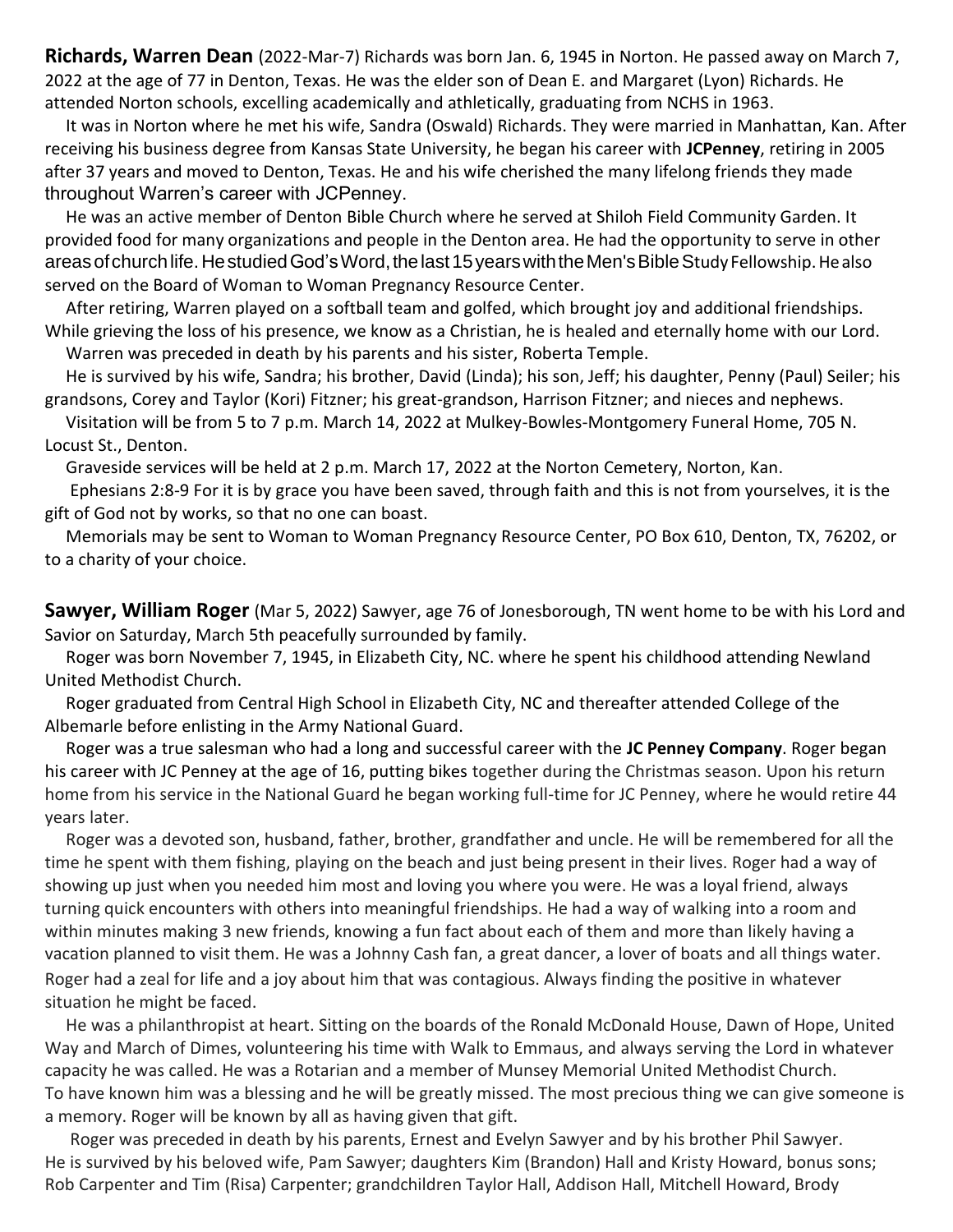Howard, Sawyer Howard, Sage Carpenter, Ailyn Carpenter, Marleah Carpenter and Macauley Carpenter; and his beloved fur baby Olive.

Special thank you to Melodie Ledford for being such a special family friend through the years.

A memorial service will be held at Dillow-Taylor Funeral Home Saturday, March 12, 2022. Visitation will begin at 2:00 until time of service at 3:00.

In lieu of flowers the family is asking that donations be made in Roger's memory to the Alzheimer's Northeast Tennessee Chapter 2020 Meadowview Parkway Suite 100, Kingsport, TN 37660 or go online [alz.org](http://alz.org/)

Condolences may be sent to the Sawyer family online at [www.dillow-tayor.com.](http://www.dillow-tayor.com/) Dillow-Taylor Funeral Home & Cremation Services, Jonesborough, TN 753-3821

**Haga, Carroll Dean** (Feb 24, 2022) Haga, of Mesa , was called home to Jesus on February 24, 2022, at age 88. Dean was born to Louise and Dean Haga on January 28, 1934, in Gauley Bridge, West Virginia. As a child, Dean enjoyed fishing, sledding, and listening to baseball games on the radio.

Dean met his wife, Marilyn Jean Baribeau, in 1956 when they were both serving in the U.S. Army at Fort Sam Houston, Texas. Dean served in the U.S. Army from 1956 to 1958 and received the Good Conduct Medal when he was honorably released. Dean and Marilyn married in 1958 and lived in Rochester, NY for a short period before moving to Phoenix, AZ.

Dean began working for the **JCPenney Company** as a sales clerk in 1958. This became a wonderful 35-year career for him working in many different stores and positions in Arizona including store manager. He retired from **JCPenney** in 1993.

Notreadytositidle,DeantookapositionasaplaygroundaideatO'ConnorElementarySchoolinMesa. It wasn't long before his value was realized and he was moved into a classroom aide position in special education. Dean absolutely loved children, and especially loved his special needs students. Dean worked for MPS for 20 years, from 1996 to 2016.

In addition to his work **at JCPenney** and Mesa Public Schools, Dean also worked part-time for USA Today from 2000-2004 and Target from 2005-2013. He taught his family the value of hard work. More important to Dean than his work career, was his family. Dean was a dedicated, loving husband and father. He and Marilyn were blessed to raise a large family of 9 children.

Throughout his entire life, he held an unwavering faith in God, which he shared with those who surrounded him. He loved teaching men's Bible studies and speaking to all who would listen about God's love and salvation.

Dean joins his daughter Barb, son Jim, and grandson Christopher in Heaven. He is survived by his wife Marilyn Haga; children David Haga (Patti), Jeanne Merkel, John Haga (Barbara), Susan Moore, Laura Parsons (Jon), Lulu Haga, Cody Haga; 21 grandchildren, 21 great-grandchildren, and 4 great-great-grandchildren.

No services will be held at this time and the family requests donations to Hospice at Home of Arizona be made in lieu of flowers.

2 Timothy 4:7 I have fought the good fight, I have finished the race, I have kept the faith.

**St. Peters, Jack Michael** (Jan 19, 2022). St. Peters was born May 23, 1942 in Greenville, Michigan. He was the third and youngest son of S.E. St. Peters and Marcella (Stevenson) St. Peters. Jack graduated from High School at Owosso, Michigan and graduated from Western Michigan University in 1965.

Jack followed in his father's footsteps in working at **JC Penney Co**. for 34 years and was able to retire atthe age of 57. He worked at Flint, MI, Port Huron, MI, Indianapolis, IN, Des Moines, IA, Omaha, NE, Sioux City, IA, West Des Moines, IA, Fairmont, MN and retired as Cluster Store Manager in Spencer, IA.

Jack was drafted during the Viet Nam war and decided to join the United States Marine Corps in 1966. Jack served in Viet Nam as a Non-Commissioned Officer for 15 months. Jack was stationed just north of Da Nang at Red Beach, but did some duty in Chu Lai, Phu Bai, Khe Sanh, and Dong Ha.

Jack married Michelle Ouellette in 1972 and raised a daughter, Heather. They later divorced. Jack was very fond of golf and took many fishing trips to Canada with some of his best friends. Also, he took many snowmobile trips, motorcycle trips and participated in 17 trips riding his bicycle on RAGBRAI. Some of these bicycle trips included his brother and wife or his two nephews and their wives. He was very active in the American Legion having served at various capacities at Post, District and State levels. He also served with the American Legion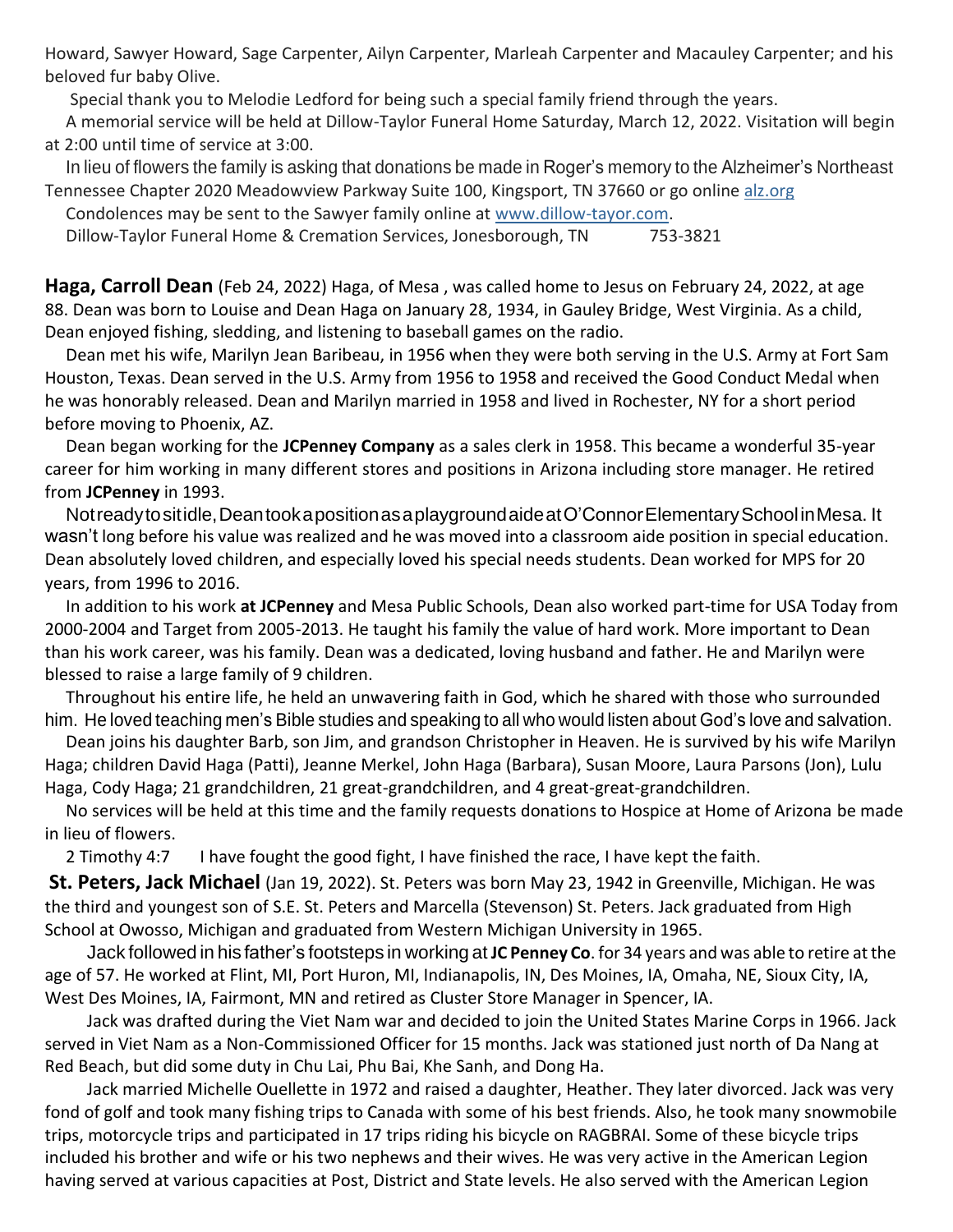Hawkeye Boys State of Iowa for many years. He served in several different counselor positions, and most recently had the honor of serving as the Director for Iowa's program. He also served on many different boards and was director or president of most.

Jack Michael St. Peters, age 79, of Spencer, Iowa passed away January 19, 2022 at University of Iowa Hospitals in Iowa City. He was preceded in death by his parents and his brothers, Jim and Bob.

Left to cherish his memory is his long time and best friend, Susan Endrulat, his daughter, granddaughter, great granddaughter, several nieces and nephews and many friends.

**Edwards, James Vaughan "Jim"** (feb 10, 2022) Edwards, of Sedalia, MO, passed away on February 10, 2022, with his children by his side. He was born on November 23, 1930, in Kirksey, KY. He was the son of Barber and Odie Edwards. On December 30, 1951, he married his wife of 70 years, Nella Jean Workman, currently a resident of Sylvia G Thompson Residence Center.

Jim retired as manager of the **JC Penney** store in Sedalia in 1990, worked in various positions in Mayfield, KY, and was promoted to management in Indiana and Ohio stores. He enjoyed his time with Penney's and cherished the many friends he and his wife, Jean, made in each town.

Upon retirement, he and Jean enjoyed traveling around the country in their motor home until they eventually purchased a place in Arcadia, FL, where they stayed during the winter months.

Jim's great love was music, especially gospel music. He served as music director at several area churches, including New Hope Baptist Church and Camp Branch Baptist Church. Jim played the piano and sang in several gospel groups in KY, IN, FL, and MO. He also made several recordings with various groups, sang in hundreds of churches, performed on radio and television, and performed in the old Ryman Auditorium, Nashville, TN. Jim fondly credits his father's career with Vaughan Publishing Company, widely recognized as a significant influencer of southern gospel music's vast popularity, as a considerable influence on his love for music. Jim wrote numerous songs, including "The Sedalia Song." Jim sang in the choir at Calvary Baptist Church, where he attended until passing to his eternal home.

Jim was active for over 40 years in the Rotary Club of Sedalia and Murray, KY. He was named Sedalia Rotarian of the Year in 1990, served as President of the downtown merchant's association, and was a member of the Salvation Army board. Jim enjoyed owning antique cars and attending car shows and was a Show-Me Model A Club member. He loved sports, especially basketball, which he played in high school, and Jim enjoyed watching the Chiefs.

Survivors include his wife, Jean; son, Jeff Edwards, and wife, Nancy of Sedalia; daughter, Jeanna Holmes, and husband, Mark of Springfield, MO; grandchildren, Angela Danner, and husband, Cody of Waverly, MO; Jaclyn Boatright, and husband, Matt of Ozark, MO; Michael Edwards, and wife, Candy of Pleasant Hill, MO; Jonathan Holmes, and wife, Amber of Ozark, MO; and eleven great-grandchildren.

Funeral services were held at 1:00 p.m. Tuesday, February 15, 2022, at Heckart Funeral Home, with Rev. Jonathan Holmes and Rev. Jonathan Wallenbeck officiating. Burial was in Memorial Park Cemetery. The family will receive friends from 4:00 to 6:30 p.m. Monday, February 14, 2022, at Heckart Funeral Home.

Memorials are suggested to the [Alzheimer's Association.](http://act.alz.org/site/Donation2?df_id=34718&mfc_pref=T&34718.donation=form1&set.TributeType=MEMORIAL&set.custom.honoree_name=James%20Edwards&set.TributeMessage=A%20gift%20has%20been%20made%20in%20remembrance%20of%20James%20Edwards)

**Biesterfeld, Ula Jean** (Aug 20, 2021) Biesterfeld, age 90, of Hannibal, MO passed away at 10:45 pm Friday, August 20, 2021, at Beth Haven Nursing Home.

A memorial service celebrating Ula's life will be held 10:00 am Thursday, August 26, 2021, at St. John's Lutheran Church in Hannibal. Pastor Eric Carlson will officiate. Inurnment will be at a later date in the Bella Vista Memorial Gardens in Bella Vista, AR.

The family is being served by the Smith Funeral Home & Chapel.

Ula was born on August 30, 1930, Lansing, MI, the daughter of William and Nora (Wright) Ginn. She was united in marriage to Howard M. Biesterfeld (**JCPenney**) on July 15, 1950, at Trinity Lutheran Church in Crete, IL. He preceded her in death on January 14, 2018.

Survivors include her children, James Biesterfeld (Maureen) of Sumner, WA and Peggy Wagner (Pat) of Hannibal, MO; daughter-in-law, Isabel Biesterfeld of St. Louis, MO; six grandchildren; nine great grandchildren;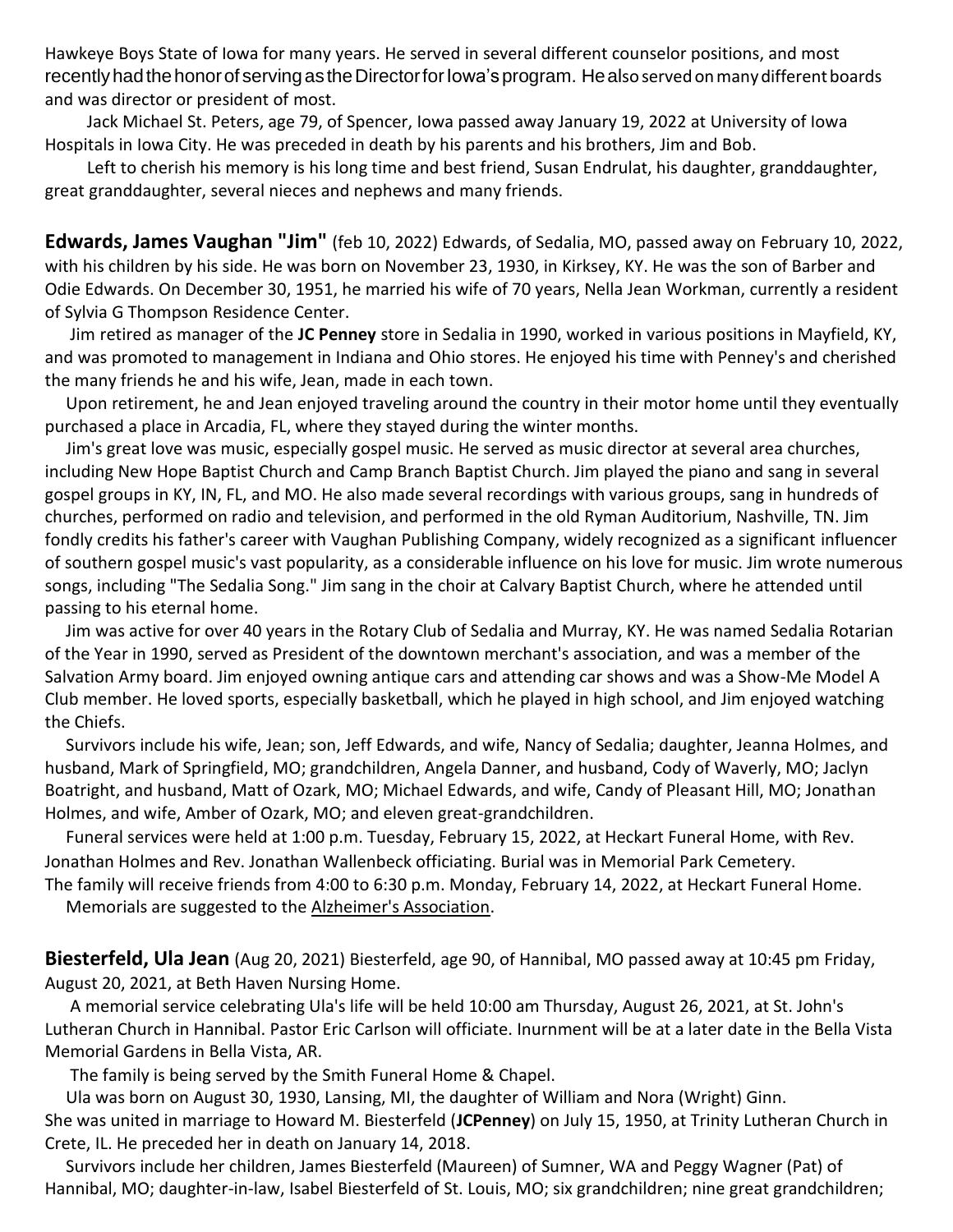and numerous nieces and nephews.

In addition to her parents and husband, Mrs. Biesterfeld was preceded in death by a son, Craig Biesterfeld, brothers, Daniel Ginn and William Ginn, and sister, Vonda Kirkpatrick.

Ula graduated from Crete High School in Crete, IL. Ula worked most her life as a homemaker helping raise her children.

Ula and Howard moved to Bella Vista, AR during their retirement years. During her time there she was very involved in the Bella Vista Lutheran Church where she volunteered within the church and was a member of Lutheran Women's Missionary League. She also enjoyed volunteering at the Bella Vista Public Library. Away from volunteering, Ula was a talented seamstress and enjoyed sewing and quilting. She had made several Raggedy Ann Dolls over the years and when living in Bella Vista, she had made several baby quilts for the local hospital to give out to the newborns. Ula's goal in life was helping people. She loved spending time with her family, especially her grandchildren and great grandchildren whom she adored. After the death of Howard, Ula moved back to Hannibal to be closer to her daughter.

Ula was a member of St. John's Lutheran Church in Hannibal.

Memorial contributions may be to St. John's Lutheran Church, in care of the Smith Funeral Home & Chapel. Online condolences may be made to the family and video tribute viewed on Ula's memorial page a[t](http://www.smithfuneralhomeandchapel.com/) [www.smithfuneralhomeandchapel.com](http://www.smithfuneralhomeandchapel.com/)

Chapel in Silver Spring, MD. He was cremated and will be interred at Arlington National Cemetery at a later date. **Moore, Raymond David** (Sep 8, 2021) Moore, formerly of Carlsbad NM, passed away on September 8th, 2021 at the age of 96. A service of home going was held on September 17th, 2021 at the Riderwood Village

basketball and other sports. Raymond (Ray) was born on November 16th, 1924 in Cossayuna, NY to Bertha Johnson Moore and David Moore. He spent the first five years of his life there before moving to Delta, CO to find a better climate for his father who had tuberculosis. Ray's childhood and youth were spent focused on sports and Ray excelled in

the Riverside Country Club where he enjoyed golf. After high school graduation, Ray entered the army, went to Germany, and fought in WWII. When the war ended, Ray returned and married Shirley Kathleen Mitchell. Ray and Shirley attended the University of Colorado. Ray began working for the **JC Penney Co** after he graduated. This led to moving many times through their lives beginning in Boulder, CO. They moved to Durango CO, then Amarillo TX, Santa Fe NM, Las Animas CO, La Junta CO, and in 1969, Carlsbad NM. In Carlsbad NM, Ray was the **JC Penney** manager from 1969 until his retirement in 1986. He was involved in the First Presbyterian Church, he was Rotary president, and he was an active member of

church, bingo, and he started a weekly putting tournament. He also enjoyed attending the sports and other activities of his grandchildren while they were growing up. After the passing of his second wife, Glenn Moore, Ray moved in 2007 to Silver Spring MD to be near his daughter and her family. While there, he lived at Riderwood Retirement Village. He was active there in the

Ray was loved by all and is missed very much. Ray is survived by his son Thomas Moore (Donna), his son David Moore, and his daughter Molly Waldo (Greg). Ray had six grandchildren: Don Moore, Trisha Wonderlick, Laurie Waldo, Drew Waldo, Stacey Diehl, and Peter Waldo. He also had 4 great-grandchildren. Ray is also survived by two step daughters, Sharon Griffith Hulls and Ruthi Griffith Corazzi.

**Barton, Dorothy Joyce** (Aug 1, 2021) Barton passed away peacefully on Sunday, August 1, 2021, with her family by her side. She was 94 years old. Joyce was born on May 9, 1927, in Houston, Texas to Otis and Mattie Cline.

She grew up in Kashmere Gardens where her family owned a grocery store. In high school, while working in the store, she met a young man that eventually would become the love of her life. On December 24, 1945, she married Winston Earl Barton. Their family grew with the birth of their first son, Gary Earl Barton, in 1948. They moved to the Garden Oaks area where they had a new home built just before the birth of their second son, Lary D. Barton, in 1957. Joyce was active in every aspect of her children's lives.

After Lary graduated from Jr. High school, Joyce went to work for **J.C. Penney** in the Human Resources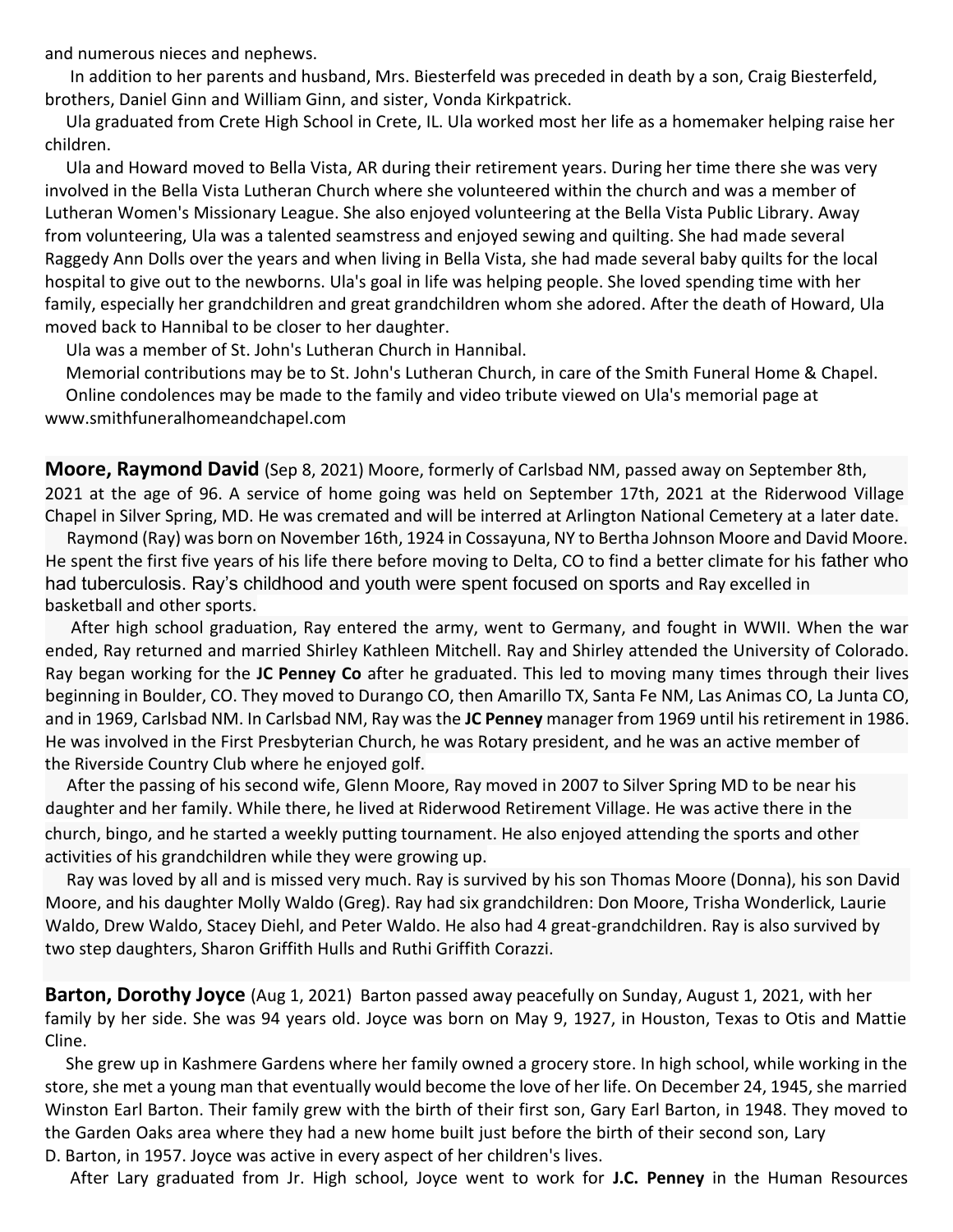Department and remained there until Winston retired from T.R.W. In retirement, they became avid travelers. They were devoted members of Airline Drive Baptist Church for many years, and recently Joyce joined St. Stephens Methodist Church. After her husband passed away in 1997, she became a volunteer in the gift shop at Memorial Hermann Greater Heights Hospital. Joyce was very proud of her 20 plus years of volunteering and will be remembered as the "candy lady." She will be remembered fondly for holidays where she cooked and fed large groups of family and friends.

Joyce is preceded in death by her husband Winston Barton; her son Gary Barton; her parents Otis and Mattie Cline; her sister June Rabun Reynolds; her mother and father-in-law Obie F. and Floy Barton.

She is survived by her son Lary D. Barton of Houston; daughter-in-law Kathie Barton of Twin City, Georgia; Aunt Estelle Clayton of Houston; two grandsons Michael Wilson and Jonathon Barton; and numerous nieces and nephews.

Visitation wase on Monday, August 9, 2021, from 6:00 PM-8:00 PM at Pat H. Foley Funeral Home, and her funeral will be Tuesday, August 10, 2021 at 10:30 AM at the funeral home with Rev. Diane McGehee officiating. Interment followed, via escorted cortege, at Brookside Memorial Park. The Pallbearers were Mike Winburn, Danny Winburn, Clyde Rabun, Jr., Dan Rabun, Mike Wilson, and Dean O'Kelley. The family wishes to thank the staff of Memorial Hermann Greater Heights Hospital for their excellent care of Joyce. Memorials may be sent to The Volunteer Guild of Memorial Hermann Hospital Great Heights.

**Schaefli, Rosalie Hensley** (Dec 17, 2019) Schaefli, 85, of Brinnon, WA( formerly of Wenatchee, WA), passed away in a house fire on December 17, 2019. Rosalie grew up in Sunnyslope.

She was born to William and Eva Hensley. She graduated from Wenatchee High School in 1952. She met and married Wayne Schaefli (**JCPenney)** on December 26, 1953. They would have celebrated their 66th wedding anniversary this year. They lived in Seattle, WA, and California, while raising their children, and chose to retire in Brinnon.

Rosalie is survived by her husband, Wayne; son, Steven, three daughters: Laura, Susan, and Julie; many grandchildren; sister, Dorothy Oelke of Wenatchee, WA; two brothers: Donald (Gloria) Hensley of Wenatchee, WA, and Larry (Cicillia) Hensley of East Wenatchee, WA; sister-in-law, Nola Hensley of Cashmere, WA; brother-inlaw, Wilfred Dunn, of Colville, WA; and many nieces, nephews, and cousins. She was preceded in death by her parents; son, Don; brother, Harold of Cashmere, WA; sister, Norma Dunn of Colville, WA;

There will be no services.

**Langford, Bobby Dale** (Feb 16, 2022) Faith, family, and friends. These were the words that Bobby Dale Langford lived by.

Bobby Dale Langford was called home to Heaven by his Lord and Savior, Jesus Christ, after a brief battle with cancer. He passed away peacefully at his home in Prosper, Texas, on February 16, 2022.

Bob was born in Carlisle, Arkansas and grew up in Lake Charles, Louisiana. He attended Marion High School where he met the love of hislife, Jeanette Weeks, in ninth grade study hall. Jeanette was Bob's devoted wife for 59 years. Together they created a legacy of love, companionship, family, and devotion to the Lord that has touched and inspired many.

After graduating from high school, Bob proudly served his country in the U.S. Army. Following his service, Bob worked for the **JCPenney** Company for 40 years. He started out in the stock room and then held many positions of increasing responsibilities including store manager, district manager, regional manager, and several highprofile special projects such as the JCP Shopping Channel. During his career, **JCPenney** moved Bob and his family 14 times across the country, finally landing in Plano, Texas in 1982.

Upon retirement, Bob purchased a ranch south of DFW, where his family loved to spend time together enjoying the great outdoors. One of his greatest joys was hosting family and friends.

Bob was a huge fan of southern gospel music and even enjoyed singing with a group for several events at Prestonwood Baptist Church back in the 80s and 90s.

He had a passion for senior adults and has been instrumental in the development of the senior adult programs and events at Prestonwood Baptist's North Campus.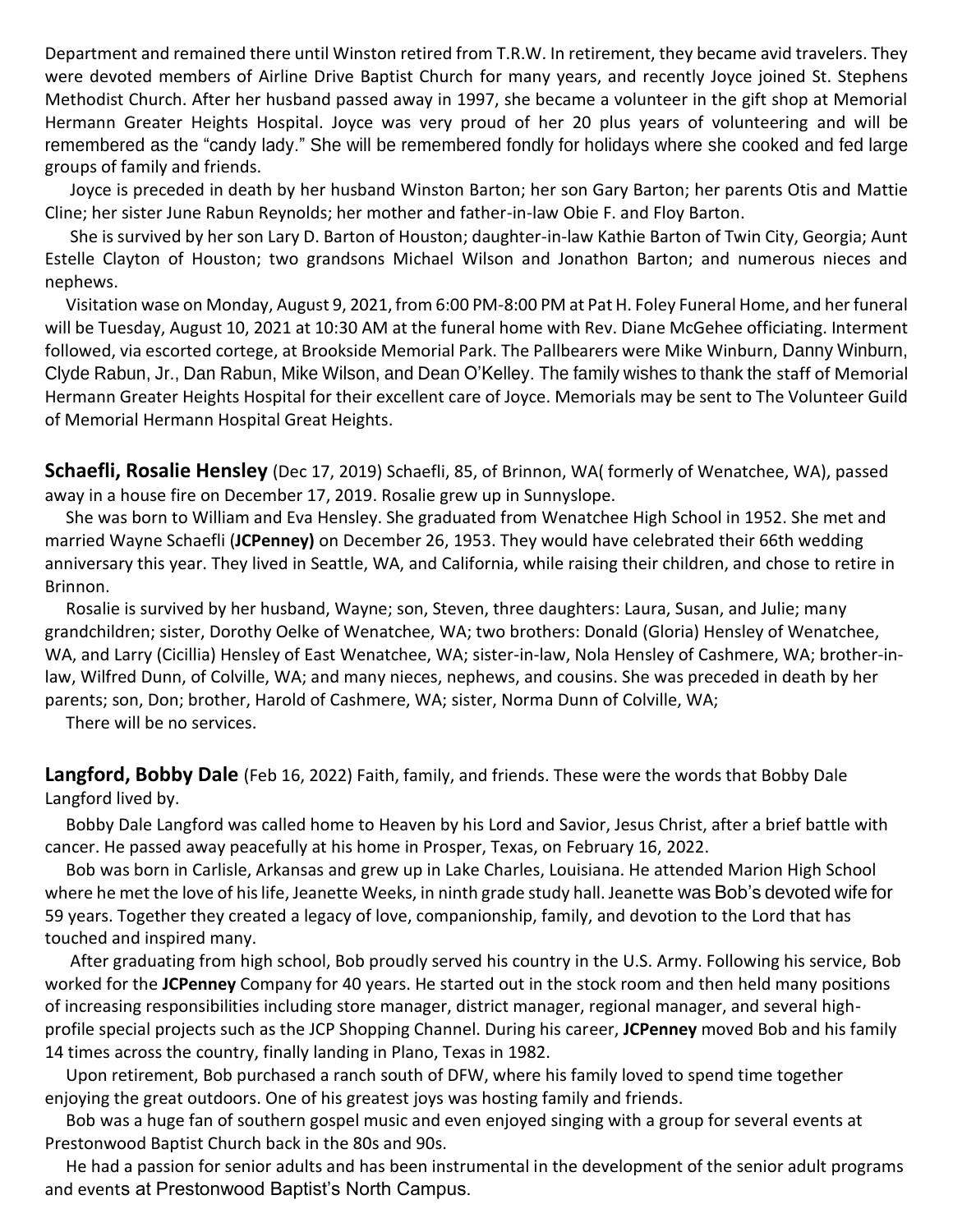Bob was preceded in death by his wife Jeanette, his parents Dannie and Vertie Langford and his sisters Jeannie Miller and Dana Randall. He was a loving and devoted father, grandfather, and great grandfather.

He is survived by his two children, Alan and Pam and their spouses Rochelle and Jeff, three grandchildren, Tyler Toney (and Bethany), Paige Toney Brown (and Bailee) and Dylan Langford, and five great-grandchildren, Barrett, Colton, and Rhett Toney and Reagan and Leighton Brown. Bob is also survived by his sister Margaret Dove, her husband Tommy, brothers-in-law James Weeks and A.J. Weeks and their spouses Emma and Evelyn, as well as numerous nieces and nephews.

Bob loved his Lord, family, and friends; he served them faithfully every day of his life. He will be greatly missed by all who were fortunate enough to know him. Bob ran his race, finished strong, and is now in the presence of his Lord and Savior! Jesus was the hero of Bob's life story.

A celebration of Bob's life will be held on Friday, February 25, 2022, at 10:00 am at the North Campus of Prestonwood Baptist Church in Prosper, 1001 W. Prosper Trail, Prosper, TX 75078. The family will receive friends following the celebration.

In lieu of flowers, donations may be made in memory of Bob Langford to: "The North Campus Senior Adult Ministry" through Prestonwood Baptist Church, 6801 West Park Blvd., Plano, TX 75093.

**Lutkemeier, Richard H.** (Oct 23, 2021) Lutkemeier, 92, of Hermitage, passed away surrounded by his family, School in Boonville, MO and took business courses at Indiana University. on Saturday afternoon, October 23, 2021 at UPMC Mercy Hospital in Pittsburgh, PA. Dick was born in Vincennes, IN on November 27, 1928 to the late Henry and Rae (Weathers) Lutkemeier. He graduated from Kemper Military

He worked his way through the ranks at **JC Penny's** and eventually became a manager for many years. He worked at stores in various locations, including the Shenango Valley Mall, and eventually retired from the Elyria, OH store in 1989.

Dick was a 32nd degree Mason and belonged to various Rotary Clubs, depending on where he was working. He was also a member of Hillside Presbyterian Church in Greenville. He enjoyed flying and was a licensed pilot. He also enjoyed boating, hunting, fishing, and spending time with his family, particularly his children and grandchildren.

Dick is survived by his wife at home of 38 years, Nancy (Reichard) Lutkemeier. Also surviving are: two sons, David M. Lutkemeier and his wife, Kathleen, of Vero Beach, FL, and Richard C. Lutkemeier of Vero Beach, FL; four daughters, Debra A. Baron of Vermilion, OH, Susan G. Cable and her husband, Jon, of Gilbert, AZ, Patty C. Standen and her husband, Todd, of Amherst, OH, and Rebecca Jo Lutkemeier of Mercer; a step son, Brian Smargiassoand his wife, Sophie Fry, of Transfer, PA; a step daughter, Lisa McCrea of Greenville; nine grandchildren; and eleven great grandchildren.

In addition to his parents, he was preceded in death by: a step son, Michael David Smargiasso; a brother, Carl Lutkemeier; two sisters, Henrietta Clark and Evangeline Lutkemeier; and his first wife, and the mother of his children, Elizabeth Ann (Miller) Lutkemeier.

A memorial service ws held at Hillside Presbyterian Church, 2 North High St., Greenville, at 11:00 am on Saturday, November 6th, with Rev. Sean Hall officiating. Burial of cremains will be private at Delaware Cemetery. Memorial contributions can be made to: Hillside Presbyterian Church, 2 North High St., Greenville, PA 16125. Messages of sympathy, stories, and photos can be shared at: [www.osborne-williams.com. A](http://www.osborne-williams.com/)rrangements are under the direction of: OSBORNE-WILLIAMS FUNERAL HOME AND CREMATION SERVICES, INC., 73-75 Columbia Ave. Greenville, PA 16125.

**Ackerman, Joan Claire** (Mrs Leonard) (May 18, 2018), our beloved Mother, Grandmother, and Great-Grandmother, peacefully passed away at her home in Eugene, Oregon, surrounded by her loving family.

She was born March 3, 1928 to Carl and Marion Barge in Los Angeles, California. She attended school in Los Angeles. The family moved to Eugene in 1946, where she met her husband to be Leonard Ackerman (**JCPenney**). They were married August 31, 1946 and were able to celebrate over 50 years of marriage.

She was a homemaker, who enjoyed baking, sewing, family activities and was very artistic. She was active in her church and dedicated her time in several community service organizations. She will be missed by her beloved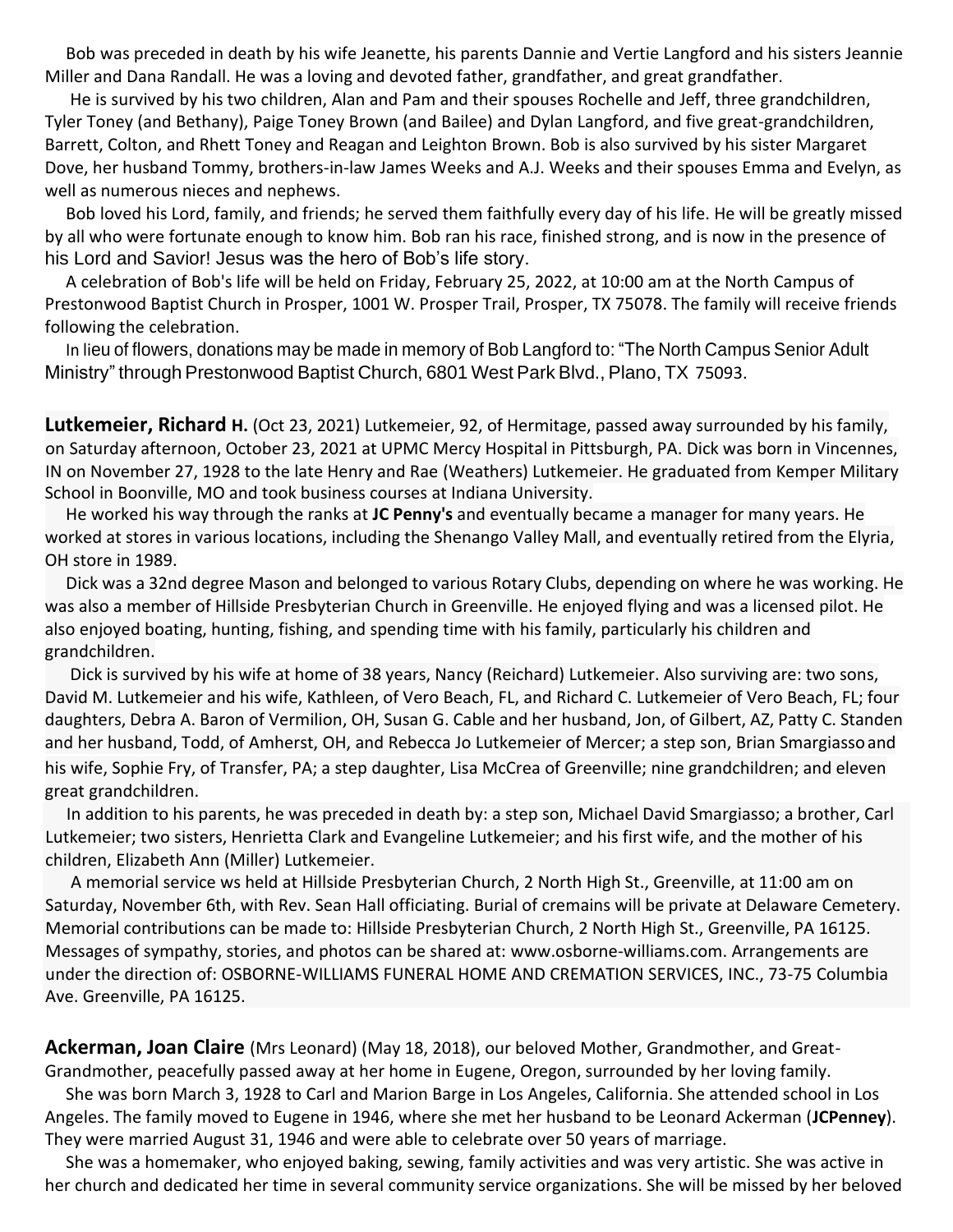friends and family.

Survivors include her daughters, Lynne Lasher (Richard), Carolyn Hogan (Walter), and Becky Cromwell (Bruce), and son Dick Ackerman (Linda), 11 Grandchildren, 24 Great-Grandchildren.

A celebration of Life was held on Saturday June 9, 1:30 at Wesley United Methodist Church in Eugene. Memorial contributions may be made to Shriners Hospital in Portland Oregon.

**Gurrola, Leona M.** (unknown passing date), Cerritos, CA (Century Club Member) no obituary found, No Surviving Spouse

**Jewell, Thomas Robert** (Feb 9, 2022) Jewell, age 91of Franklin, TN, passed away on Wednesday, February 9, 2022. The oldest child of Robert Perry and Nina Mae Jewell, he was born in Waterloo, Iowa.

He is survived by his loving wife of 65 years, Lavon Jewell, and his daughters Sherri (Charlie) Borowski, Debbie (Eddie) Blackshear, Sue Jewell, and his brother Fred Jewell. He is preceded in death by his parents Robert and Nina Jewell, his father and mother in-law Aaron and Mary Goff, his brother, Bob Jewell, and his sister-in-law, Louise Baker. He attended the University of Missouri and served in the U.S. Air Force.

Tom was an avid sports fan, and had a passion for golf. After a 35-year career **with JCPenney**, Tom served as the Tournament Director for the **JCPenney** Golf Classic in Clearwater, FL for 8 years. Throughout his life, he played well over 2,000 rounds of golf, and had the privilege of playing with numerous golfing professionals, sports figures, celebrities, meeting James Cash Penney, and shaking hands with 5 U.S. Presidents. In 2000, Tom published a book entitled Having a Ball with Golf, which captured his life stories and life lessons on the golf course: "Golf is the closest game to the game we call life. You get good breaksfrombad shots, and bad breaks from good shots, but you have to play the ball where it lies."

Tom was a loving husband, father and grandfather to his five grandchildren: Marci, Jami, Kelli, Kye and Evan. He was a man of faith, a devout pen pal, the ultimate time manager, an encourager, a man with a quick thank you, and who had a smile that lit up the room. Just like he dealt with all experiences in life, Tom managed his illness with strength and grace. On his final day, he was surrounded in love and prayer by Lavon and their daughters.

A funeral service will be held at the Concord Road Church of Christ on Saturday, February 19, 2022. Dan Chambers will officiate.

In lieu of flowers, the family asks that a memorial gift/donation be made to the Church of Christ Disaster Relief Effort at

[www.disasterreliefeffort.org/?fbclid=IwAR22TSYcth1eXHAbkz9KgzSJkieQvrKFWst-BA5oK30mu8C1ESesHX\\_DD9Y](http://www.disasterreliefeffort.org/?fbclid=IwAR22TSYcth1eXHAbkz9KgzSJkieQvrKFWst-BA5oK30mu8C1ESesHX_DD9Y) To send flowers to Thomas' family, please visit our **[floral store.](https://www.williamsonmemorial.com/obituary/Thomas-Jewell/sympathy)**

**Pirtle, Ann Marcus** (May 6, 2021) Ann, age 72, passed away on Wednesday, May 6, 2021 in San Antonio with her family by her side. She was born July 26, 1948 in Cottage Grove, Oregon to Minnie Lucille Sexton Marcus and Robert Clinton Marcus.

Ann was a lifelong athlete who enjoyed basketball, track, and bowling, and an avid tennis player who was a member of several tennis leagues in San Antonio and Corpus Christi. She attended Community Bible Church. Ann enjoyed spending time with her family and had a close-knit group of friends with whom she enjoyed playing tennis and traveling in both the United States and abroad. Ann also loved her dogs, Sandy, Big Beaux, Ella, and Lil Beaux.

Ann graduated from El Paso High School in 1965 and from Asheville Beauty Academy in 1967.She was a merchandising manager for **JC Penney** for 15 years.

Ann was preceded in death by her husband of 26 years, Walt Pirtle, her parents, her brothers Phillip James Marcus and Neil Howard Marcus, her first husband, Harvey Stuhl, and her four dogs. She is survived by her son, Marcus of Murphy, NC; as well as numerous extended family members and a lifetime of friends. Brian Stuhl and wife Nancy of Cibolo, Texas; grandson, Connor Stuhl; sister, Susan Fowler of Hayesville, NC; niece, Ashley Mauney Dixon of Greensboro, NC; nephews, Marcus Mauney of Livermore, CA, and Keith Marcus and Kurt

In lieu of flowers, memorial contributions may be made to the Family Violence Prevention Services: The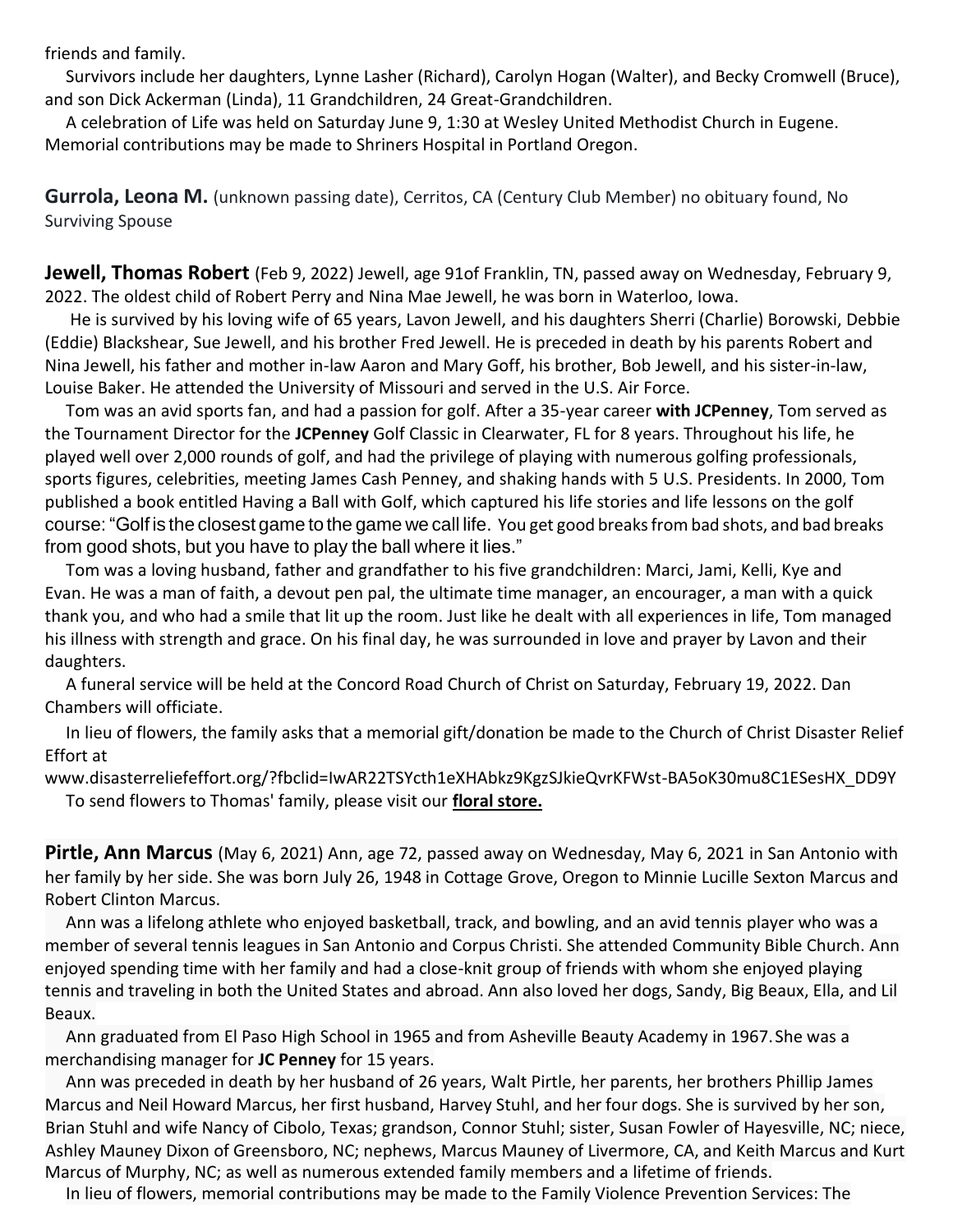Battered Women and Children's Shelter at 7911 Broadway St., San Antonio, TX 78209 and at https://fvps.org.

**Amadio, Nilah June** (Jan 27, 2022) Amadio, 92, of Berne, IN, passed away peacefully, surrounded by her surviving four children. A native of Portland, Indiana, she was born to the late Harold & Mabel (Hines) Bost.

June's legacy includes her children, Linda Gifford, Decatur, Rita (Tom) Hough of Wellington, FL, Joan Lane of Ft Wayne, and John (Cathy) Gifford, of Berkley, MI. Grandchildren, SarahJune (Bob) Corral, Luke (April) Walsh, Melissa Hough, Hannah(Joshua) Mazur, Jackson, and Cassidy Gifford. Great grandchildren, Isaac, Jacob, Ethan Corral, Charlie & Hadley June Walsh, Madison & Selah Winston. She was preceded in death by her beloved daughter, Valerie Lynn, and dearest granddaughter Christi Mae Lane. She maintained treasured close relationships with her many nieces, nephews, and cousins.

June graduated valedictorian of Governor I P Grey in 1948. She was an accomplished classical pianist from a youngageandthroughoutherlifehad an"innateearformusic ".Gratefully, hertalentandappreciationfor music was passed along to her children! From a young child, she was a most eloquent writer, composing poetry, a completed autobiography, and personally created memory books gifted to each of her five children.

Her creative & personal birthday/ occasion cards for her family and friends became a yearly treasure including the family birthday calendar. June engaged in & enjoyed lively conversations, being well versed in many subjects including politics, religion, philosophy & currentevents. One of hermost treasured writings was "Desiderata", plus several favorite life descriptive phrases including, "Aha moments"," Serendipity ", "NAMASTE" .....alongwith her favorite symbols; Butterflies, Hummingbirds & Rainbows.

In her early life years, June was a well-known local resident of Berne, raising her five children, while being involved in many local civic & church organizations. In Oct 1970, she moved to Ft Wayne, and joined **JC Penney** SouthTown Mall management team where she remained until Sept 1973 when she was promoted to the New York Corporate offices, as Salary Cost Analyst. When the corporate offices moved to Plano, Texas some years later, she transferred, built a custom designed home, and lived until her retirement in 1996, when she was honored with special recognition of her longstanding contributing performance.

 After retirement, she moved to Wellington, Florida, where she resided until March of 2021, when she moved back to Indiana to be closer to her loving family. Her close family & friend connections over the miles, along with her creative writing projects continued up to the time of her passing. A truly inspiring, beloved Matriarch, herstrong faith and prayers for her family continued to sustain until the very end. She will be greatly missed, yet the precious memories of her held dearly, will remain in the hearts of many whose lives she touched over her lifetime.

"...there may be times you miss me,

I guess I sort of hope you do,

but smile when you think of me, remembering,

I love you. Now there are many things for you to do,

and so many ways to grow. So get busy, be happy and live your life!"

**Good, Victoria "Vicki" R**(Nov 5, 2021) Victoria, 62 of Bloomington, IN, was called home by her Heavenly Father on Friday, November 5, 2021.

Victoria was born in Ft. Leonard Wood, Missouri to W.A. and Ruth (Bettcher) Robinson on September 15, 1959. She graduated from Trevecca Nazarene University in 1981. Her life was spent serving the Lord, using her teaching and musical talent singing, playing the organ and piano, and leading many children's choirs. One of her favorite past times was to play games with family and friends. She was a constant source of encouragement and joy to everyone who knew her.

She will be dearly missed by all. Vicki is survived by her parents, her loving husband Lester Good (**JCPenney**), daughter Brittany Rhule and her husband Mathew, son Christopher Good and his wife Ciera and 4 grandchildren who loved her dearly. A

America. Make your gift online at https://mymsaa.org/ Celebration of Life with Family and friends was Tuesday November 9, 2021 at 6:30 pm at the Zion Community Church of the Nazarene. In lieu of flowers, donations can be made to the MSAA-Multiple Sclerosis Association of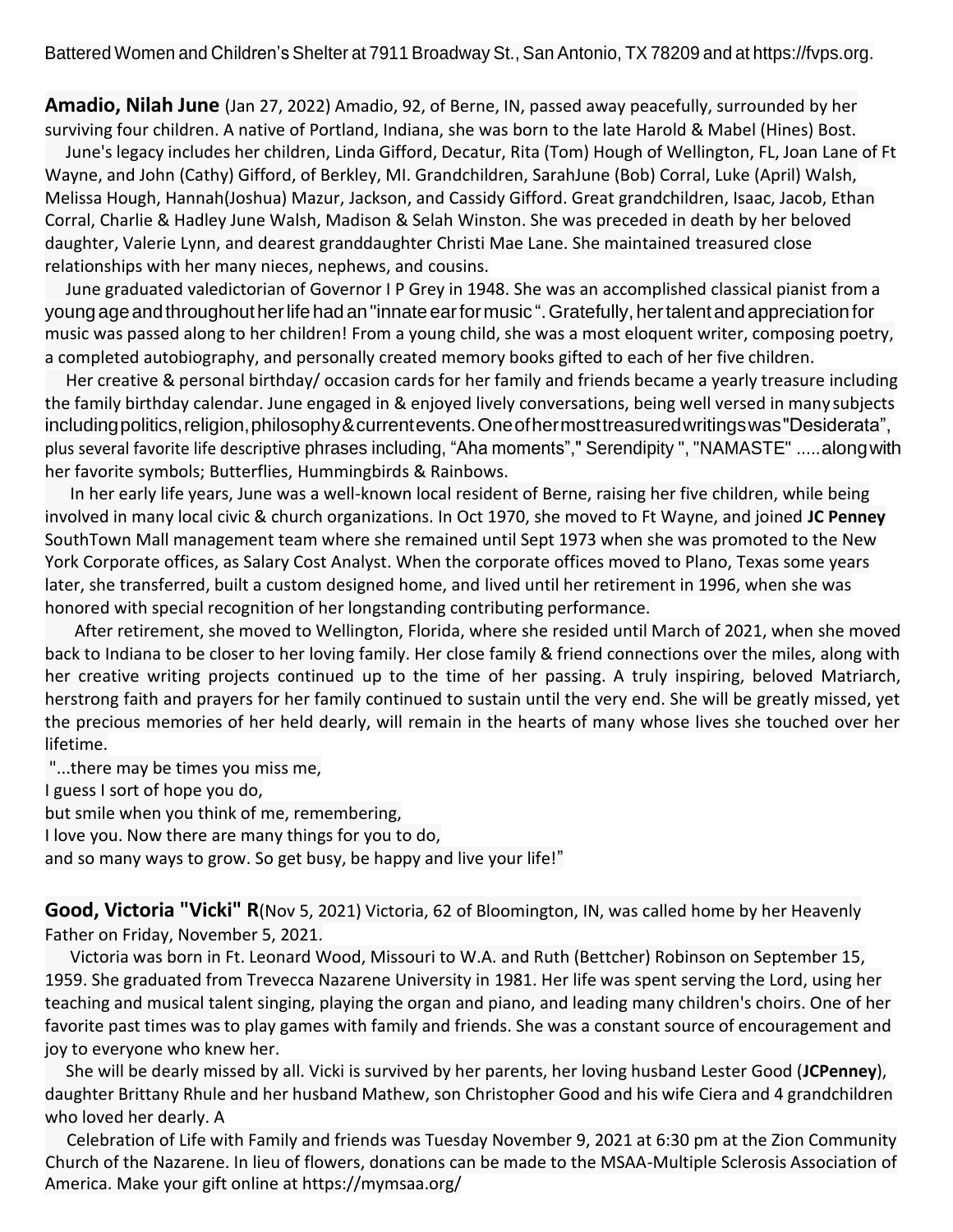**Mueller,Sr. Charles Joseph** (Dec 4, 2021C ranford, NJ resident; his family will miss his wisdom and advice Charles Joseph Mueller Sr. died Saturday, December 4th, 2021, at Overlook Hospital in Summit. The funeral service was on Tuesday, December 7th, at Dooley Funeral Home, Cranford, NJ, 218 North Avenue, with a memorial and prayer service. Tuesday. Interment will be in Arlington National Cemetery.

A Cranford resident, he was born in Jersey City, NJ to Henry and Mary Mueller. Mr. Mueller was a retired US Marine, and retired from JC Penney's New York office in Distribution. His roles enabled him to travel internationally in the military and with **JC Penneys**, and he was instrumental in developing cross cultural relationships in the Asia Pacific Region.

Mr. Mueller is survived by his daughter, Alice Mueller and son-in-law, Richard Sheckman; daughters, Barbara Ann Mueller and Mary Ann Ulrich; son, Charles Mueller Jr. and daughter-in-law, Beth Saiff-Mueller; Grandson, Ryan Scott Ulrich and "The Twins" – Grandson Benjamin and Granddaughter Allyson; and his beloved canine friend, Nugget.

He was loved by many nieces, nephews, grandnieces and grand nephews. All will miss his wisdom and advice. In lieu of flowers, memorial contributions may be made to the Cranford First Aid Squad and the Semper Fi and Americas Fund – [thefund.org.](http://thefund.org/) Dooley Funeral Home 218 North Avenue West Cranford, NJ 07016 (908) 276-0256

**Carney, Richard "Dick"** (Jan 27, 2022) Carney passed away peacefully Thursday, January 27, 2022, surrounded by family. He was 93 years old.

Dickledaveryactiveandfulllife.HewasborninEmmetsburg,IAonNovember21,1928,toFrancis"Frank" Carney and Ethel Watters. He was the second of seven children – Jack (Betty) of North Richland Hills, TX, Keith (Charlotte) of Medford, OR, Dan (Elaine) of Omaha, NE, Mark (Jo Ann) of Farmington, NM, and Kathleen (Roger) of Emmetsburg, IA. The family lost a baby, Francis, at birth.

After growing up and graduating from Catholic High School in Emmetsburg, Dick went to work at age 18 at the local **JCPenney** Store. That job, which began as a stockboy, would turn into an incredible career lasting 43 years, taking him from Iowa to Minnesota to Nebraska to Illinois to New York City, then back again to Nebraska, before settling for the last 13 years in Sioux Falls. His true passion was running his own store, which made the time as Store Manager in Sioux Falls from 1977-1990 the most rewarding of his career. He prided himself on not only running one of the most profitable stores in the chain, but helping several associates move on to much larger roles in the Company.

Dick's retail career was put on hold in the mid-1950s when he was called into military service during the Korean War. Serving as an Army Infantryman beginning in August 1953, Dick was deployed to posts in Kansas, Colorado, and Hawaii, as well as a year tour in Korea. He was honorably discharged in June 1955.

It was after Korea and during one of his assignments with **JCPenne**y in Winona, MN that he met the love of his life - Phyllis Ann Lubinski. She worked at a local women's ready-to-wearshop, and after being introduced by the shop's owner, it was love at first sight. Dick and Phyllis were married in February 1959, a union which lasted 62 years. They welcomed the birth of their only child, Tim, in March 1968.

Upon retirement in 1990, Dick and Phyllis fell in love with the desert southwest, spending winters in Mesa, AZ, along with many treasured friends from the Midwest. During retirement Dick was actively involved with the Small Business Administration (SBA), serving as a counselor to entrepreneurs looking to start their own business. He was also an avid golfer, especially during their winters in Arizona.

Dick is survived by his son Tim (Kevin), of Houston, TX, as well as his siblings Dan, Mark, and Kathleen. He was preceded in death by his parents, as well as brothers Jack, Keith, and Francis.

Visitation with the family will be held on Sunday, February 6<sup>th</sup> 2:00-4:00pm at Miller Funeral Home, 507 S. Main St in Sioux Falls. A funeral service is scheduled for 11:00am on Monday, February 7<sup>th</sup> at Holy Spirit Catholic Church in Sioux Falls, with burial to follow. **In lieu of flowers, please donate In Richard's name to the JCPenney H.C.S.C. Foundation, which is a qualified 501(c)(3) organization that assists retired JCPenney associates in need. [www.hcscfoundation.com](http://www.hcscfoundation.com/)**

**Scott, Henry Harrison** (Dec 20, 2021) Scott, age 88, passed away peacefully on December 20th surrounded by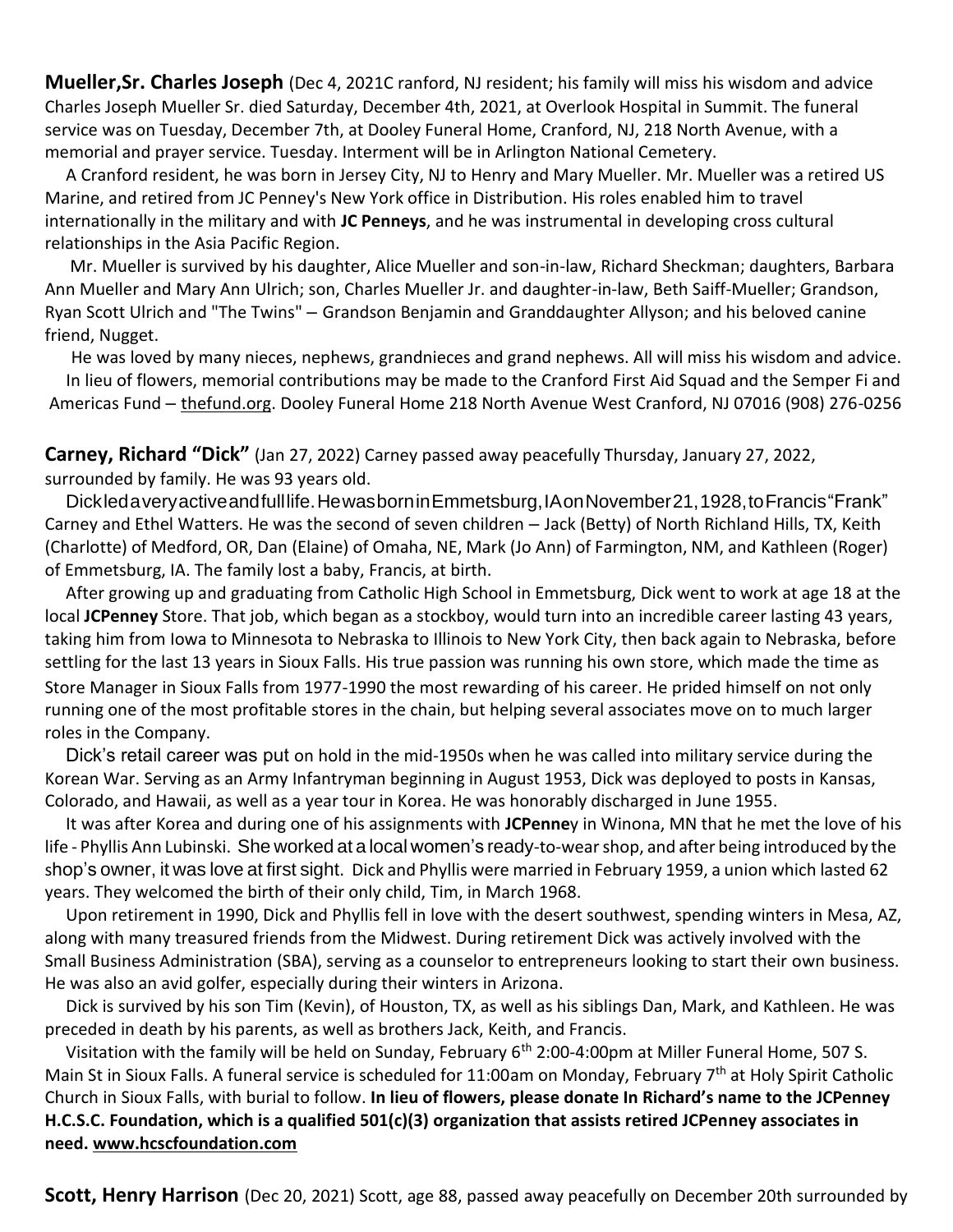his beloved wife, children, and grandchildren. Originally from New York, Henry was the son of Henry Harrison Scott and Evelyn Lyons Scott. Henry attended Trinity High School in New York City and later graduated from Columbia University where he was captain of the wrestling team.

Henry began his career as an assistant buyer at the **JCPenney** company where he enjoyed a successful career for over 37 years, retiring as President of the Children's Division. As President, Henry was credited for discovering Barney, America's favorite purple dinosaur. Henry called it a licensing dream. Barney had an immense impact at Penney's as well as onAmerican culture. Henry's retirement party at age 60 was attended by many, including Barney.

Henry was a devoted husband, father, son, brother, uncle, and grandfather. Married to Annegrey for 64 years, his passion and love for her was a wonderful example for all. Henry and Annegrey traveled extensively and shared many great friendships from around the world.

Henry shared many treasured moments with his family while in New York, New Jersey, Vermont, Cape Cod, Utah, and Mexico. During his retirement in Alta, Utah, Henry became an accomplished chef, competing in chili cook-offs and whipping up five-star meals for all his hungry skiers.

Henry was a dedicated sports fan, especially when it came to his NY Giants. But what Henry loved most was his family and he will be greatly missed by them all. His wit and passion for life, family, and friends will remain his enduring legacy. He will be our shining star in Heaven and will always be with us.

Henry is survived by his wife Annegrey, children Tucker Scott (Sandra), Julie Scott White, Kristen Scott Brattvet, Heather Lee Scott Zini (Gian Paolo), Candace Lynn Scott, his eight grandchildren, and his sister Abbie. A family memorial will be held on Saturday, April 9th at 11AM at Our Lady of the Snow in Alta, Utah.

In lieu of flowers, a contribution to one of Henry's favorite charities, Wounded Warriors, would be greatly appreciated. Click the "Donate" link above.

**Lacy, James E. (Jim)** (Jan 17, 2022) He was a member of the First Presbyterian Church in Hendersonville, Tennessee. He had previously been a deacon and elder.

Jim was an avid sports fan. In high school he lettered in football, basketball, tennis, and golf, and also served as the school president. At Texas Christian University he played on the varsity golf team.

Jim was a World War II veteran having served in the Philippines. After graduation from TCU, he worked for 39 years with **J. C. Penney Co**., managing five stores in Texas, Oklahoma and Tennessee. He opened and managed the Rivergate Mall store in Goodlettsville, Tennessee for 17 years.

Very active in civic affairs in the Nashville Metropolitan area, he was the president of the Rivergate Mall Association three terms, president of the Tennessee Retail Merchants, president of the Retail Merchants in Nashville Chamber of Commerce, and Chairman of the Board of the Nashville Area Better Business Bureau.

Jim was preceded in death by his wife of 58 years, Joy, son Ross, brother Gene, sister Joyce, and his parents. He is survived by three sons and their spouses: David (Barbara), Mike (Vickie), Randall (Martha), and daughter Kay, 13 grandchildren, and 24 great-grandchildren.

Graveside service will be held at Hendersonville Memory Gardens, 353 East Main Street, in Hendersonville,on Monday, January 24th at 1pm. Please meet at graveside by 12:45pm. In lieu of flowers, contributions can be made to the Alzheimer's Association or the charity of choice.

To send flowers to the family or plant a tree in memory of James Edward Lacy, please visit our **[floral store.](https://www.hendersonvillefh.com/obituary/James-Lacy/sympathy)**

**Ures, Joan** (Aug 14, 2021) On August 4th, 2021 Joan Ures of Redding, CA., passed away at the age of 87. Joan was born January 6, 1934, with her twin sister, Jean, in Glendale, California. Along with her sister Beverly, her parents Richard and Goldye Nowell, moved to Redding in 1944. After graduating from Shasta High, Joan married Jack Ures in a double ceremony with her twin Jean and his best friend Jack Lamplough.

Joan and Jack raised 3 children John, Jim and Jayne in the following cities Redding, Concord, Phoenix, Missoula, Long Beach and Glendora as Jack moved with the **JC Penney** company. Joan enjoyed vacations on Lake Shasta, Lake Tahoe with all her family. Her love of cooking and entertaining led to many fun times with family and close friends. In 1990 Joan and Jack retired and returned to Redding.

Joan will be remembered for her sense of humor and love for her family. She is survived by her loving husband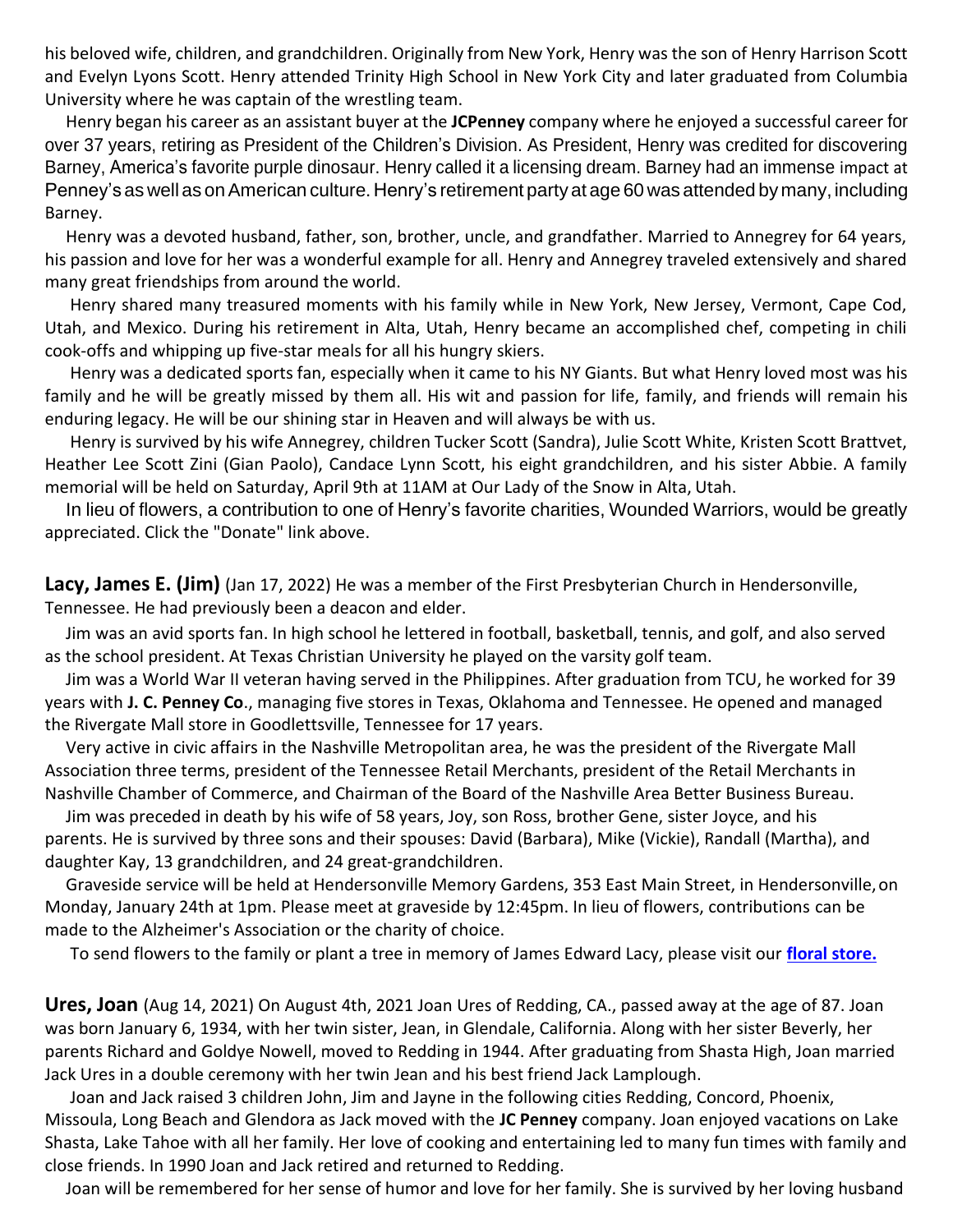of 69 years Jack Ures, and children John (Darla), Jim (Rochelle), Jayne (Mark) Webster and sister Beverly (Bert) Corford. Preceded in death by her sister Jean Lamplough.

She will be missed by her grandchildren Jeremy, Josh, Zach, Jake, Jackie, Jillian, Katelyn and three great grandchildren Noah, Xeyla and Kassius.

Fond memories and expressions of sympathy may be shared at [www.mcdonaldschapelredding.com](http://www.mcdonaldschapelredding.com/) for the Ures family.

**Oesterreicher, Patricia A.** (Jan 10, 2022) Patricia was a loving wife, mother, grandmother, sister, aunt and friend. Patricia passed away January 10, 2022 in Dallas, Texas at the age of 79. She will be greatly missed.

Born June 23, 1942 to Merlin White and Helen Mitas in Saginaw, Michigan. Patricia grew up in Albee Township of Michigan, and attended high school in Chesaning, Michigan where she met and fell in love with her best friend, Jim. She married James Erwin Oesterreicher August 10, 1963 at St. Mary's Catholic Church in Albee Township, Michigan. The two moved from Michigan to Pittsburgh, on to New Jersey and Ohio, Pennsylvania to California and finally Texas, having three sons along the way. Wherever they were, Patricia had an incredible way of making each place a special home for her family.

Pat had a talent for preparing and hosting the warmest gatherings for family and friends, making special memories for all gathered. Known for her superior bridge playing, she had prowess on the golf course, as well. Once shooting a hole in one, Patricia was an avid golfer who relished getting time on the course. Mapping out golf courses in the area, she would create special outings for she and Jim, often inviting close friends to joinin.

Patricia's loving heart was a beacon of light to all who knew her. She cared for others without end. With her priority to care for her husband Jim, three sons and grandchildren, she still set aside time to volunteer with numerous organizations. Close to her heart, she worked diligently with the Spina Bifida Association and Scottish Rite of Dallas.

She is survived by her husband, Jim Oesterreicher of Athens, Texas; son, Scott Oesterreicher and wife, Michelle of McKinney, Texas; son, Tom Oesterreicher and wife, Sandy of Arvada, Colorado; daughter-in-law, Melissa Oesterreicher of Plano, Texas; grandchildren, Nicole, Kaitlin, Julia, Owen, and Elise; brother, Harold Mitas and wife, Sue of McKinney, Texas; sister, Mary Lou Hudecek and husband, Jim of St. Charles, Michigan, and a host of other loving family and friends.

She is preceded in death by her parents, and her son, David James Oesterreicher.

A private family funeral service will be held on Saturday January 15, 2022 at Turrentine-Jackson-Morrow Funeral Home in Allen, Texas. The service will also be live streamed at TJMfuneral.com on Patricia's obituary page by clicking on the following link: [https://celebrationoflife.tv/blog/patricia-a-oesterreicher.](https://celebrationoflife.tv/blog/patricia-a-oesterreicher) After the service, the recorded live stream will be available for viewing at the same link location. Interment will be held at Ridgeview Memorial Park in Allen, Texas. In lieu of flowers, consider donating to the charity of your choice.

**Willour, Mariyln Lee** (Nov 26, 2021) Marilyn Lee Willour Palm Springs - On Friday, November 26th, 2021, Marilyn Lee Willour passed peacefully in Palm Springs with her family by her side.

Marilyn was born in Hollywood, CA on April 27, 1943. She attended James Monroe High School in Granada Hills, CA graduating in 1960. She went on to study art at San Fernando Valley State College (California State University, Northridge.)

In 1959, Marilyn started a job as a salesperson at **JCPenney** in Van Nuys, CA and this began her career in retail. While at this store she met Ross. They were married in February of 1964.

In 1967, they had the opportunity to relocate to Huntington Beach, CA. In 1971 they were blessed to have their daughter, Candis. In 2003, Ross and Marilyn left the ocean for the desert and made Palm Springs their home.

Marilyn was extremely talented. Throughout her career with **JCPenney**, she worked in sales, as a display manager and an office manager. She retired from JCPenney in 1998 after 39 years. Marilyn continued to work over the years in office management and merchandising.

Marilyn was an accomplished artist. She was a skilled painter, a gifted writer, and an inspired photographer. In the early 1990's she was juried as an exhibiting artist with her landscape paintings at the Art-A-Fair in Laguna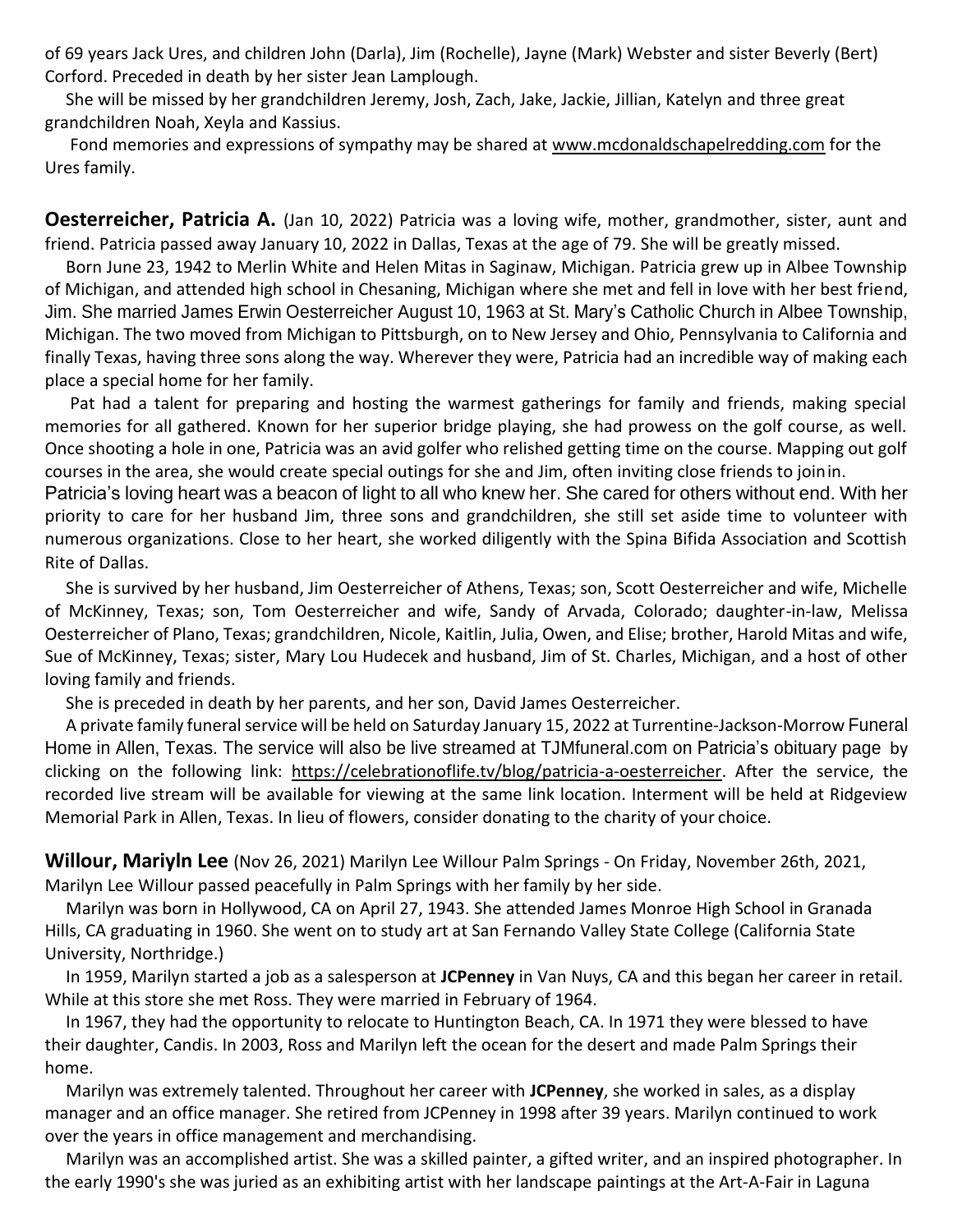Beach, CA. She created varieties of crafts that she showed in craft fairs in California and Nevada. Her favorite being holiday wreaths and living face masks. Digital photography was her most recent medium. Marilyn would create images on canvas and publish books from her travels.

Travel was something she developed a passion for. Her favorite destination was an annual trip with Ross and friends to Puerto Vallarta, Mexico, which they did for over 30 years. She also enjoyed cruising throughout the world and visiting most of the United States.

Marilyn volunteered her artistic talents to many community organizations. As the art director for the local and state Knights of Columbus she designed and published marketing materials, planned luncheons and organized state conventions. She also was involved in the planning and creation of the organization's museum located in Fontana CA. For the past three years, Marilyn was the president of the Southern California, **JCPenney Alumni Club** (HCSC). She also was involved in their home community at Four Seasons Palm Springs.

Her Catholic faith was extremely strong. She was an active member of St. Theresa Church in Palm Springs. She was a Lady Commander of the Equestrian Order of the Holy Sepulcher of Jerusalem, instrumental in organizing their monthly Rosary meetings.

Priorities for Marilyn were her family and friends. She was the historian of the family, keeping their stories alive by sharing in person or in books. Her diligence and memories of events was extraordinary. She would regularly reach out to locate and stay in touch with extended family throughout the country. Her friendships were genuine and lifelong. Marilyn lived her life with passion and purpose.

Marilyn is survived by her husband Ross, her daughter Candis (David) Brady, her grandsons Dylan and Gavin Brady and her sister Carol (Dan) Bean.

She is preceded in death by her mother, Bernice (Apple Arndt) Walz, father, Leo Arndt, and stepfather Ervin Walz.

A Memorial Mass and celebration of life will be held on January 12, 2022, at 11 a.m. at St. Theresa Catholic Church, 2800 E. Ramon Rd, Palm Springs. Marilyn will be interred later.

In lieu of flowers, please consider donating to St. Theresa Church, "135" Ministry in her memory.

**Sturm, Ann** (Dec 17, 2021) Aurelia Ann Sturm, "Ann," age 84, passed away of pancreatic cancer Friday, December 17, 2021. Born in Los Angeles on July 7, 1937, she lived in several communities throughout Southern California in her childhood and young adulthood while often visiting family and grandparents (Jeff and Artie Davis), residing in Independence County, Arkansas. Ann lived in Palmdale, California, when she and her husband Gordon met in 1953 and married on November 14, 1954.

Ann enjoyed many hobbies, including needlepoint, knitting, quilting, and miniatures. In 1975 she built a miniature four-foot-tall by four-foot-wide replica of a San Francisco hillside Victorian house. Every room of the three-story miniature house was designed in intricate detail with furniture and décor of the early 1900s, and it has become a cherished family heirloom.

As a mother and wife, Ann was used to moving homes often as her husband Gordon's career as a **J.C. Penney**  manager required moving to a new store with every promotion. This lifestyle did not hinder Ann's ability to make a warm and welcoming home wherever she was, and she always found time for taking on civic responsibilities in addition to caring for her children and maintaining her household. She loved the holidays and always made them very special for her family.

As her children grew older, the family moved to Eureka, CA, where Ann became a dedicated and passionate board-of-director member of The Redwood Coast Regional Center for the Mentally Disabled. Here, she spearheaded the funding and creation of a library to house educational books for parents of handicapped children and lead a support group for these parents as well.

Among her other charitable affiliations, she was active in the Assistance League, the Children's Home Society, Teddy Bears, and a board of director member of WATCH Resources in Sonora, an organization supporting independence and community integration for people with intellectual disabilities.

During the past 30 years living in Tuolumne County, Ann developed an avid interest in playing bridge and thoroughly enjoyed her membership in the ACBL, a national organization of duplicate bridge members. She loved playing bridge every week and developed wonderful lasting friendships with her bridge partners she would see at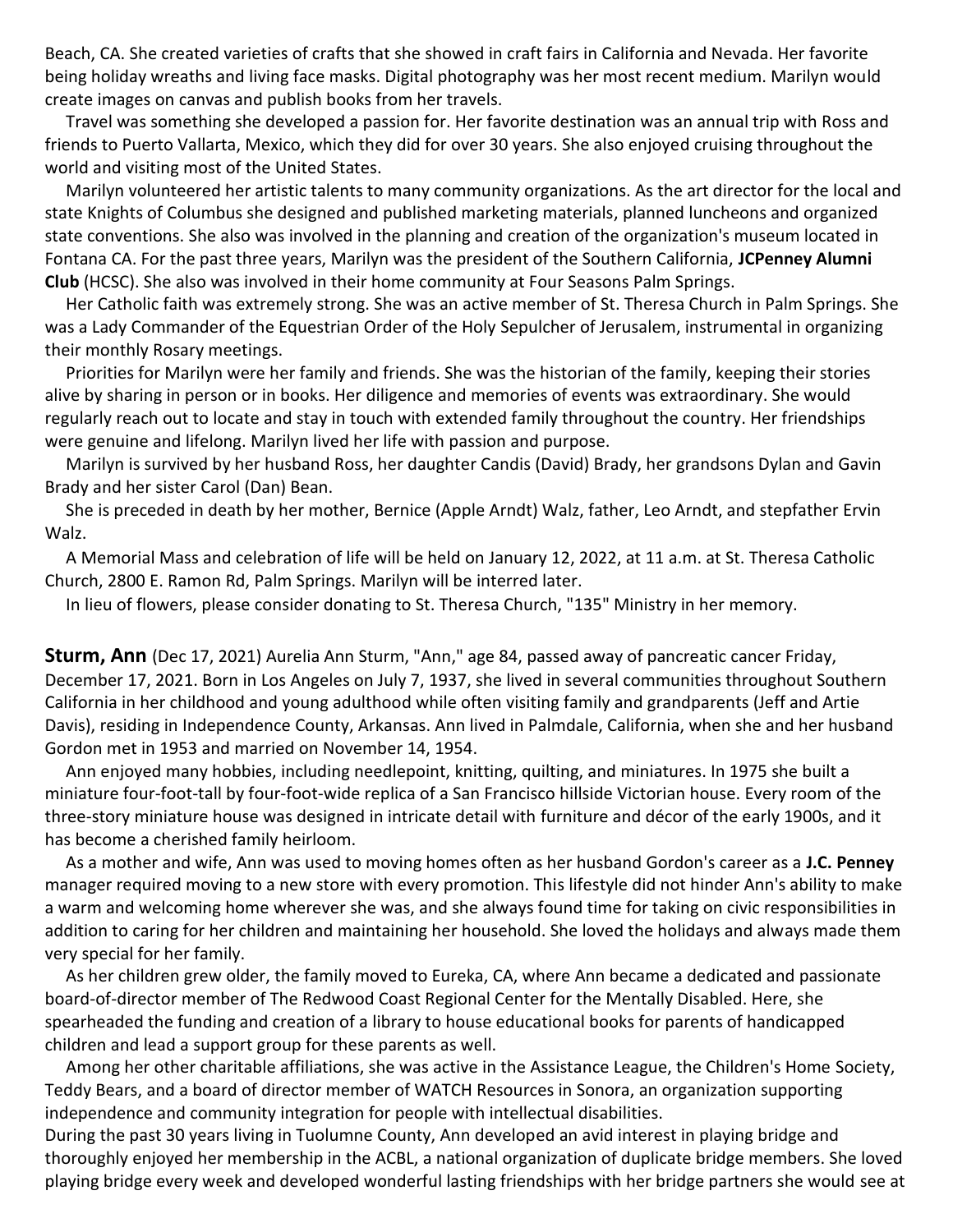club and tournament games. She became an accomplished bridge player, attending many regional tournaments where she earned over 1000 tournament points to become a Silver Life Master.

Ann will be loved, cherished, remembered, adored and missed by everyone she has come in contact with throughout her life.

She is survived by her husband of 67 years, Gordon Sturm; her children, Laurie Rock, Jennifer Galindo, James Sturm, Bradley Sturm; her five grandchildren and seven great-grandchildren; her brother, Larry Kalsbeek; her sister, Nancy Heikkola. She was preceded in death by her mother, Loma Rae Seuberth, and her sister, Phyllis Steeber.

**Bader, Carol J.** (Dec 20, 2021) Bader, 87, a longtime resident of Clarks Green and Spring Brook Twp., died Monday evening at Guardian Healthcare of Taylor.

Born Dec. 10, 1934, in Wilkes-Barre and raised in Dalton, she was the daughter of the late Richard and Reta Morgans Ross. A 1952 graduate of Clarks Summit High School, Carol began her career in book repair at Haddon Craftsmen. She then went to **JC Penney** in telemarketing and finally retired from Cigna Healthcare as a phone operator. Carol was of the Catholic faith.

A loving mother, grandmother, sister and aunt, she will be deeply missed by all who knew and loved her. Surviving are her sons, Wayne Bader, Old Forge; Robert Bader, Spring Brook Twp.; and Kenneth Bader, Madison Twp.; a sister, Jean Teeter, Somersworth, N.H.; 10 grandchildren; numerous great-grandchildren; and several nieces and nephews.

Two sons, John and Stephen Bader, and a sister, Harriet Hafler, preceded her in death.

Arrangements are private at the convenience of the family and are under the care and entrusted to Kevin K. Kearney Funeral Home Inc., 125 N. Main Ave., Scranton.

A celebration of Carol's life will be held at a later date. To leave an online condolence, please visit the funeral home website.

**Dennis, Dan Allison** (Dec 15, 2021) Dan was 90, of Madison. AL Mr. Dennis retired in 2012 from **JC Penney**  after 53 years, 32 of those were in Huntsville, AL and he attended Whitesburg Baptist Church for 30 years. He surrendered his life to his Lord and Savior, Jesus Christ, on December 7, 1941, the day Pearl Harbor was bombed. Mr. Dennis was also a US Navy veteran.

Survivors include his son, Milton Dennis (Janet); daughter, Janet Kathleen Cahill; daughter-in-law, Angela Dennis; grandchildren, Joshua Dennis (Kelsey), Brandy Martin (Chuck), Matthew Dennis, Stephen Dennis, Meredith Baird, James Austin Baird (Iulia), Faith Baird, Nicholas Baird (Alyssa); and great-grandchildren, Elizabeth Dennis, Sidney Dennis, Cash Dennis, Blakeigh Ray Baird, and Wrenley Dawn Marie Baird

Mr. Dennis was preceded in death by his wife, Mary Jane Dennis; son, Dan A. Dennis, Jr. and son-in-law, Tom Cahill.

Visitation will be Saturday, December 18th from 12:00 - 1:00 PM at Berryhill Funeral Home followed by service at 1:00. Burial will be at Maple Hill Cemetery.

**Yeomans, William N.** (Nov 25, 2021) Yeomans, 87, of Upper Saddle River, NJ, passed away peacefully on November 25. Bill was born in 1934 and was the fifth generation to live in Upper Saddle River. He attended the one-room school in Upper Saddle River and graduated from Ramsey High School. He received a BA in Psychology from Hamilton College in 1955 and an MBA from Cornell University in 1957, followed by six years in the U.S. Army Reserves.

Bill worked for **JCPenney** for 25 years in their corporate headquarters in NYC. Twelve of those years were spent as Director of Training and Development. He volunteered with Junior Achievement in New York and served as Chairman of their Operations Council in 1980. Bill was active with his professional organization, ASTD, the American Society of Training and Development headquartered in Washington DC, and served as its President from 1986-1988. When JCPenney moved its headquarters to Dallas, Bill chose not to go and started his own consulting firm, The Yeomans Group.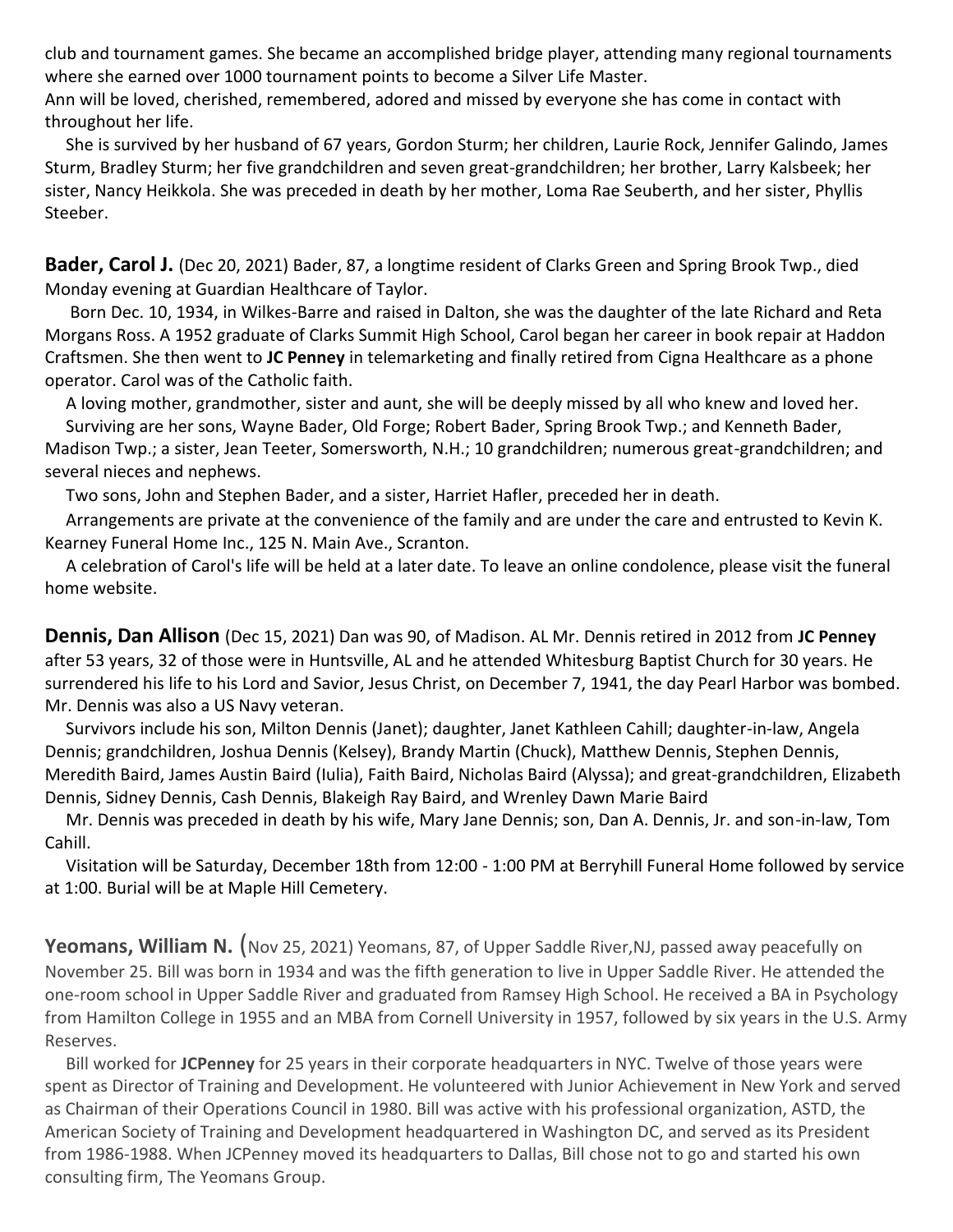Bill was active in his hometown of Upper Saddle River, serving on the Library Board in the 1970s and was the first president of the Upper Saddle River Historical Society in 1977 and was still active on its board. He was on the Environmental Committee for 13 years and the Historic Preservation Commission. He was co-chair of USR's Vision 20-20 Committee and served as the Town Historian for 20 years. He was also a volunteer at The Valley Hospital. Bill loved to write. He had eight business books published, including one that was a "business best seller", *1000 Things You Never Learned in Business School.* He wrote *The Lore of Upper Saddle River*, a history of the town, as well as numerous articles for the USR Historical Society Newsletter. He also wrote over 15 humorous columns for *The Town Journal Newspaper* in the 1980s.

Painting was a lifelong hobby for Bill, begun alongside his father when he was a boy. His watercolors were in several local shows and he is known in town for his painting "Once in Upper Saddle River" that depicts homes and businesses now gone.

Bill is survived by his wife of 52 years, Kay (nee Murphy), his brother David and his wife Sheila, his niece Sheryl Jordan and her husband Peter, and two grand-nieces, Edith and Anne Jordan.

Visitation will be held at Van Emburgh-Sneider-Pernice Funeral Home, 109 Darlington Avenue, Ramsey on Friday, December 3 from 3 to 7 p.m. A Funeral Service will be celebrated on Saturday, December 4 at 10 a.m. at the Old Stone Church in Upper Saddle River. In lieu of flowers, memorial donations may be made to The USR Historical Society, 245 Lake Street, USR, NJ 07458 or The Valley Hospital Foundation, 223 North Van Dien Avenue, Ridgewood, NJ 07450.

**Hercher, Robert (**Nov 26, 2021) It is with Heavy Heart that I tell you of the passing of my Dad. He worked his whole 40+ year career **with JCP** mostly as a District Personnel Manager, and loved every minute of it. He is survived by his spouse, Ruthe. Bob was a Century Club Member.

Robert "Bob" J. Hercher lived from 04-03-1931 to 11-26-2021 spending 37 years working for the **JC Penney Co**. He received his 50 Pin in 2004 and was inducted in the Century Club in April 2021. Bob wishes to be cremated and his ashes held until Ruthe, his wife, passes and both will be buried together on the Oregon Coast. Bob and Ruthe were members of the Northwest RMG where he served his early years with JCPenney, and the Northern California/Northern Nevada RMG where he served as the Sacramento District Personnel Manager, retiring on April 30, 1991 *( Brian Hetcher, No obituary available)*

**Riehl, John "Jack"** (Nov 29, 2021) John, age 85, passed surrounded by family and friends in his home in Albuquerque, NM.

His employment with **JCPenney** began as a summer job during college that led to a full career, spanning 42 years. At the age of 35, he was the youngest District Manager in the history of JCP. His career took him to several locations including New York, Atlanta, Chicago, and Milan, Italy. He wore many titles, including executive, but had never been a store manager so requested the opportunity to run the JCP in the Southcenter Mall in Seattle before retiring and it was granted. He was very fulfilled in his work and made many friends. Jack received many rewards and honors. He retired in 1996 at the age of 60 and spent many hours studying the Bible and published two Christian studies.

Jack is survived by his wife of 63 years, Laura Riehl, three daughters and spouses: Kathy and Walter Lane, Kim and Kirk Thomas, Karen and Scott Conner, seven grandchildren and 4 great grandchildren (with one on the way).

**Jamtgaard, Paula Irene** ( Nov 27, 2021) died peacefully at Diamond Willow Assisted Living with family by her side. She loved her family and friends fiercely. She also loved the Iowa Hawkeyes, every dog she ever met, playing darts, Diet Coke, a cold beer, and BBQ chips. Paula was small in stature but was a force of nature when passionate about something or when provoked. She will be remembered for her loving heart, her welcoming demeaner, and her open arms ready to give hugs to whoever needed one. Paula was always willing to listen and encouraged others to follow their dreams and their hearts. Alzheimer's dimmed her light but never crushed her spirit.

Paula was born in Hawarden, IA in 1945 to Edmund and Marie Burton and graduated from Hawarden High School in 1963. She met her husband, Dennis Jamtgaard **(JCP Retired Store Manager**), in the baby nursery of the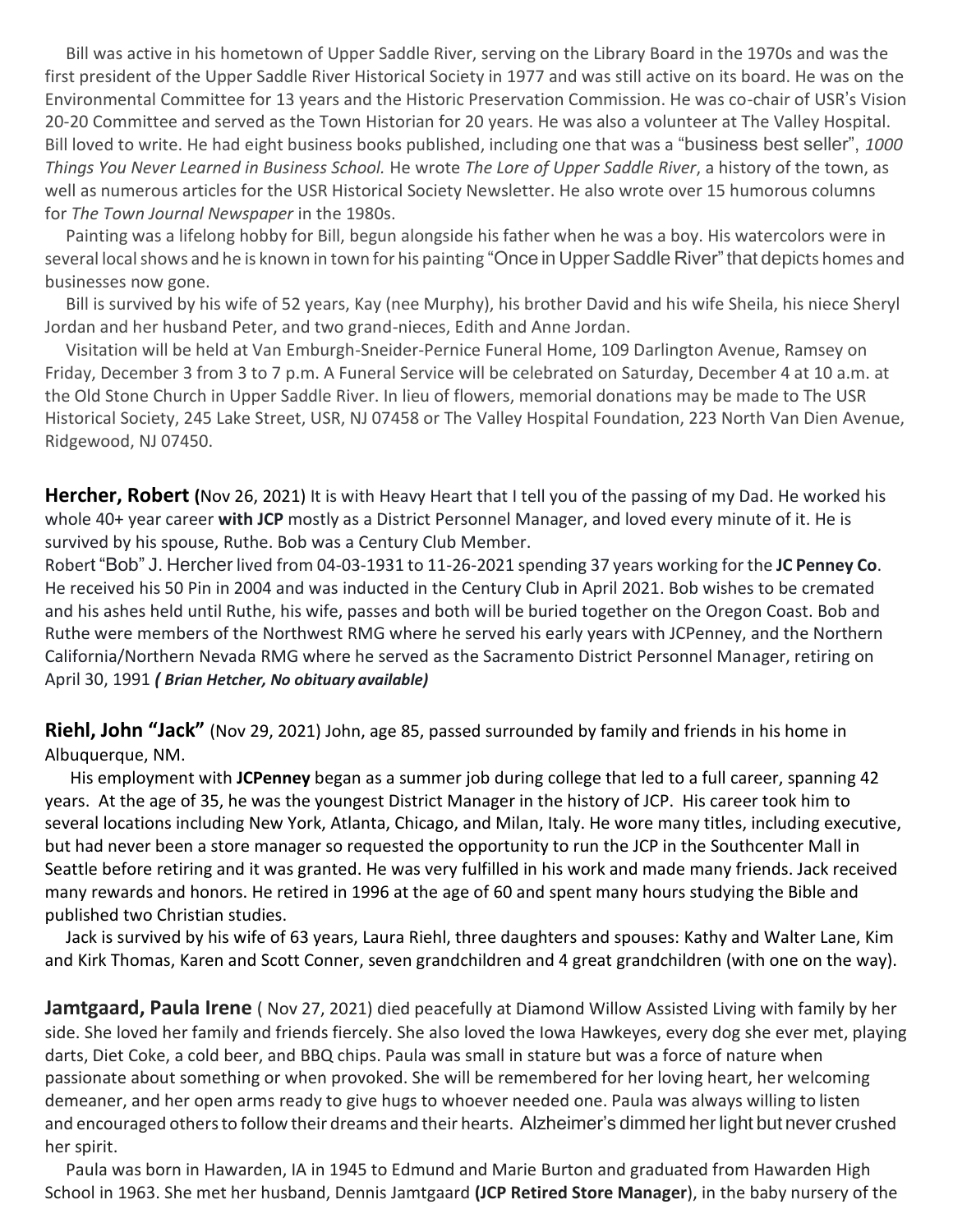Hawarden hospital on the day they were born. He was born just 3 hours before her. Paula's mother often told a story about the day theywere born. Dennis' father stopped in herroomat the hospital and commented, "Wouldn't it be something if these two got married someday?!"

Paula married the love of her life on Thanksgiving Day, November 25, 1965, in Hawarden. They lived in several different communities in Iowa and South Dakota throughout their married lives. Paula worked most of her life as a receptionist and billing specialist at various doctor offices. They retired in 2000 and split their time between Grand Rapids, MN and Sierra Vista, AZ.

Paula is survived by her husband of 56 years, Dennis Jamtgaard; her sons, Jay (Kim) Jamtgaard from Grand Rapids, MN and Ben (Meg) Jamtgaard from Littleton, CO; daughter, Kellie (Rob) Riley from Ada, MI; and her seven beautiful grandchildren who she loved watching grow up, Brynn Riley, Rhys Riley, Haley Jamtgaard, Lucas Jamtgaard, Jada Jamtgaard, Karlee Jamtgaard, and Kate Jamtgaard. She is also survived by her brother Tom (Lois) Burton from Mesa, AZ and many nieces and nephews.

Paula received wonderful care from both Diamond Willow and Essentia Hospice.

There will not be a funeral service held at this time. Paula's family requests that in lieu of flowers, donations be made to either Essentia Hospice or Eldercircle of Grand Rapids in her memory. Her family appreciates all the messages of love and support that they have received.

Arrangements are with the Rowe Funeral Home and Cremation Services of Grand Rapids, MN. To sign the online guestbook or send condolences visit

**McLaughlin Sr., Michael Patrick** (Nov 16, 2021) Michael, 73, of Venice, passed away with his devoted wife by his side. Mike was born in Ann Arbor Michigan on July 20, 1948 to Sally and Patrick McLaughlin as the eldest of five sons.

Mike is survived by his loving wife Maureen, his four brothers, his two sons Michael Jr. and Shon, daughter Maria, and 11 grandchildren. Mike was pre-deceased by his parents and son, Joseph.

Mike enjoyed sports, particularly golf and basketball. He was basketball All-American in high school and played in college. Mike graduated with a Bachelor of Arts from the University of South Florida where he majored in math, because he enjoyed processing and working with numbers.

He had a successful career in retail management and worked for the **J. C. Penney** corporation for over 40 years which took him to Kentucky, Maryland, Virginia, Ft Lauderdale, and to their corporate offices in New York and Dallas before he retired to Venice.

Mike was passionate about politics and loved trivia, crossword puzzles, and word jumbles. He completed his final cross word puzzle and word jumble in the hospital before passing away. Mike was a loving husband, father, and "Papa."

Mike will be deeply missed by his family and friends. The family is having a private service.

**Cogburn, Gordon F.** (Nov 16, 2021*) (no obituary found*) Cogburn passed away in Gresham, Oregon on November 16, 2021. He was a **J.C. Penney** associate for 40 years, store manager of 7 different stores, and worked as a district manager during his career. He retired in 1991 from the J. C. Penney store in Modesto, California. Born and raised in Lakeview, Oregon, he attended Oregon State University where he met and married his wife of nearly 62 years, Verdalee Currey. Verdalee preceded him in death in 2014. He leaves behind 4 children, their spouses, 8 grandchildren, and 8 great-grandchildren, the most recent of which was born the day before he died.

**Engelke Robert, "Bob"** (Nov 4, 2021) It is with complete sadness that I am writing this to all of you, Robert's friends. After a long bout of debilitating health issues, my cousin is free of pain. He passed from this world at about 12:30 last night. I would imagine he is enjoying a wonderful cruise right now. Thank you to those who checked on him*. (Posted on Facebook, Nov 4th by his cousin—no obituary found)*

**Kluver, David W.(**Aug 7, 2021) David Kluver, age 77, passed away on Saturday, Aug. 7th, 2021, with his family at his side following a courageous two-year battle with glioblastoma. He was born to William and Clara (Ludwigs)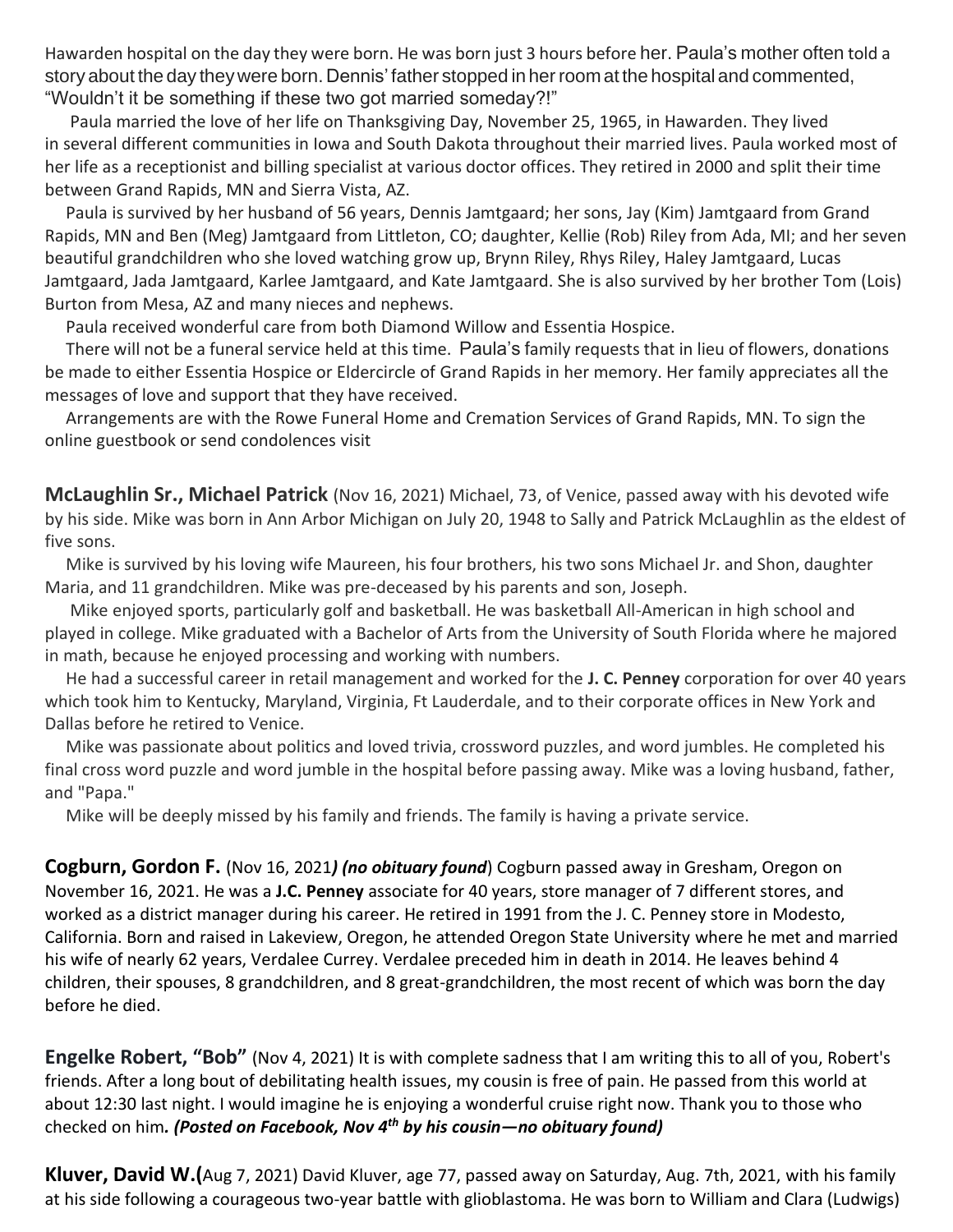Kluver in LeMars, Iowa. He grew up in rural southern Minnesota helping with the family farm. David attended public high school in Sleepy Eye, MN, and graduated in 1963. He served in the Army Reserves from 1964-1970.

After attending Business College in Minneapolis, MN, David took a job with **JCPenney** as a shoe salesman. He spent 37 years with the company working his way up the corporate ladder, and he retired as a store manager in Corona, California.

Golfing was one of David's favorite activities as he spent many mornings on the golf course with close friends in California and Arizona. He loved to travel, especially going on annual fishing trips to Leech Lake in Minnesota. Nothing gave David greater joy than spending time with his children and grandchildren. They have fond memories of golfing and fishing with Grandpa. Be it baseball, football, soccer, or dance recitals, David watched as their number one fan. He had a close and special relationship with each of his sons-in-law, Jeff Klitzka and Fred Schmidt. David felt his life was truly blessed with his loving wife, children, grandchildren, and life-longfriends.

Heissurvivedbyhiswife,Karen"Buttercup"ofalmost39years;daughters,MichelleKlitzka(Jeff),Wendy Kluver, stepdaughter Lori Schmidt (Fred); Grandchildren, Brandon Modahl, Melissa Modahl, Amanda Kluver, David Klitzka, Paige Klitzka, and Ryan Schmidt; Great-grandchild, Aviana Modahl; and future great-grandchild, Everly Schmidt.

Survivors also include four siblings: Dennis (Merlie) Kluver, Kenneth (Phyllis) Kluver, Dianne (Anthon)

Anderson, and Thomas (Dixie) Kluver.

He was the best role model a family could have. He will be dearly missed and will be forever in our hearts. David wanted his passing to be as gentle as possible for the family. At his request, no services will be held. If he touched your life along the way and you would like to honor his memory-enjoy your family, support those around you, and treat others with respect and kindness.

**Feit, James "Jim"** (Oct 29, 2021) Jim, 79, passed away on October 29th, 2021 in Sheridan, WY where he spent his summers. During the winter he loved living in Cabo San Lucas. He was born on May 2, 1942 to Henry and Frieda Feit.

Jim is survived by his wife Joanne, brother Charles and many nieces and nephews.

Jim'spassionsbesidesMerchandisingfor**JCPenney**forover36yearswerefishing,birdhunting,golf,traveling and especially NASCAR and the Denver Broncos.

He was an inspiration to many and will be deeply missed by his family and many friends.

Therewillbenoservice.Donations,inJim'smemory,canbemadetothecharityofyourchoiceor

Tunnels to Towers [https://t2t.org](https://t2t.org/)

Kane Funeral Home has been entrusted with local arrangements.

**Schauble, Milton** (Oct 10, 2021) Schauble peacefully passed away at home on Oct. 10, 2021, due to congestive heart failure. Milt was born June 15, 1925, in Fayette, N.D., the second son of eight boys and one girl to Robert C and Mary Schauble.

After moving to St. John, Wash., in 1937, graduating early from St. John High in 1944, was inducted into the U.S. Army and served in Leyete, S. Philippines Liberation. He received the Philippines Liberation Medal with one Bronze Service Star, the Asiatic Pacific Theater Service Medal and Victory Medal.

He attained the rank of Staff Sergeant and was an expert in carbine and a MM M-1 rifle sharp shooter. He received his honorable discharge in August of 1946 and attended Gonzaga University in Spokane, Wash., for two years while working part time for **JCPenney**.

In September of 1948, his aspiration to become a CPA was abandoned to start a career with **JCPenney**. This was when he met Catherine (Cathy) who, at the time, was employed at another JCPenney store. They married on June 24, 1950, at St. Aloysius Church in Spokane. Milt and Cathy moved to Missoula, Mont., in 1952, then to Bonners Ferry, Idaho in 1959, where **Milt managed the JCPenney** store for 39 years, retiring in 1985. They raised nine children: two sons followed by seven daughters born between 1951 and 1968.

In 1992, Milt and Cathy moved to Post Falls, Idaho. In their retirement years, they enjoyed traveling and spending time with their grandchildren and great-grandchildren.

Milt was an Honorary Life member of the Knights of Columbus, which he served for decades with honor and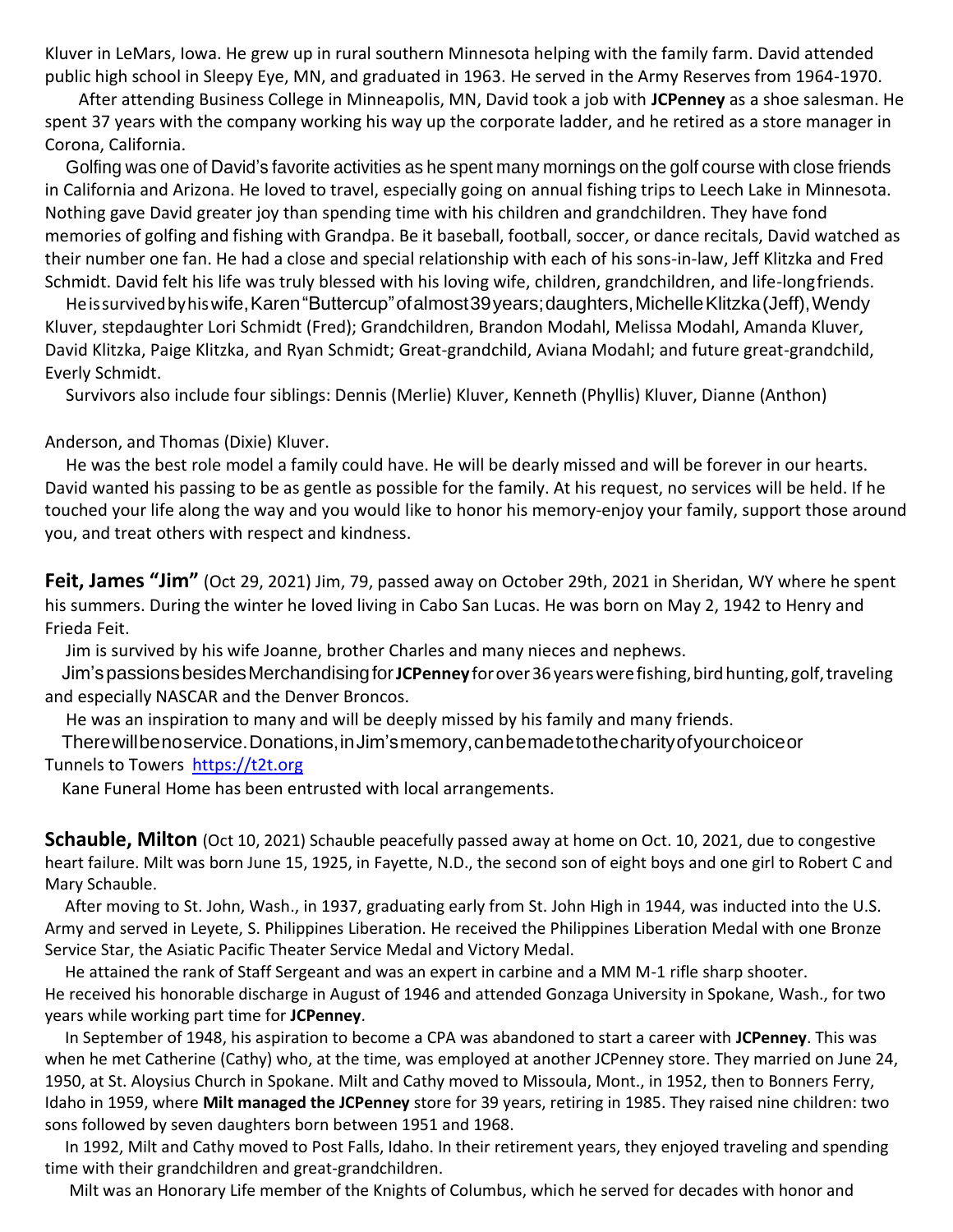distinction. He was also a faithful member in the American Legion and served on numerous committees and boards, always willing to lend a helping hand where needed. He held a deep devotion to God and the Catholic faith. Strong morals, integrity and work ethics embodied his everyday life. This was evidenced by a lifetime full of community service and selfless dedication to serve others.

A good and decent man with a kind and gentle spirit who touched so many and was admired by all, his friendly smile and engaging manner was the icing on the cake.

Milt was preceded in death by his wife of 70 years, Catherine (August 2020); his parents; sister Elizabeth (Ray) Delong; brothers John, William, Don, Philip, Rollin and Albert (Betty) Schauble; brothers-in-law Bryan, Wilson, Bernard, Delbert and Stanley Hobbs; sisters-in-law Evelyn, Bessie, Hazel, Beulah and June; son-in-law Duane Primozich; grandson, Michael Kendall Schauble and great-granddaughter Ashley Marie Schauble.

Milt is survived by sons David and Jeffrey; daughters Christine, Elizabeth, Victoria, Margaret (Bill Thibeau), Mikele (Paul Bruner), Becky and Rachelle (Todd Smith), Brother Joe (Carolyn); brother-in-law Duane (Bobbi) Hobbs; sisters-inlaw Maureen, Dorothy, Colleen; 21 grandchildren, 16 great-grandchildren and numerous nieces, nephews and cousins.

A funeral Mass with a Military Funeral Honors Ceremony will be held Friday, Oct. 22, 2021, at 11 a.m. at St. Thomas Catholic Church, 919 E Indiana St., in Coeur d'Alene. Inurnment with Catherine will be held Oct. 29, 2021, at 2:30 p.m. atSt.ThomastheApostleCemetery,ShermanAvenueandS23rdSt.,inCoeurd'Alene. Towatchthelive-stream pleasevisitEnglishFuneralChapel'sFacebookpage. Inlieuofflowers,memorialsmaybemadetoSt.ThomasCatholic Church.

**Carney, Phyllis Ann** (Oct 14, 2021) Carney, a beloved wife, mother, sister, aunt, and friend, passed away peacefully on October 14, 2021 at age 93 in Houston, TX.

She was born in Winona, MN on July 5, 1928 to John and Jeanette Lubinski. Upon graduating high school, Phyllis began a career in retail at a local women's ready-to-wear shop where she met her husband, Richard (Dick) Carney, who worked at a neighboring department store. After following Richard's career with **JCPenney**, which moved the couple from Minnesota to Nebraska to Illinois to New York and then back to Nebraska again, they settled in Sioux Falls, SD in April of 1977. They welcomed the birth of their only child, Tim, in March of 1968.

Phyllis loved to bowl, read murder mysteries, and watch tv shows and movies of the same genre. Upon retirement she fell in love with the desert southwest, spending winters in Mesa, AZ to get away from the long South Dakota winters, along with Richard and many treasured friends from the Midwest.

During retirement her biggest hobby involved keeping a diary – she chronicled every day from late 1990 until just a few years ago.

Phyllis is survived by her husband, Richard, as well as their son Tim (Kevin), of Houston, TX. She was preceded in death by her parents, as well as brothers Frank (Hazel) and Tony (Leona).

Visitation with family present will be from 5-7 Thursday October 21st, 2021 at Miller Funeral Home, 507 S Main Avenue. The funeral service is scheduled for 11:00am on Friday October 22, 2021 at Holy Spirit Catholic Church, 3601 E Dudley Ln, with burial to follow at St Michael Catholic Cemetery. In lieu of flowers, please donate to The Furniture Mission of South Dakota on her behalf.

**Manchester, Maxine Mae** ((Oct 22, 2021) It is with sadness that I begin this message to you, as my a new found friend, Maxine Mae Manchester (Rasmussen) has taken flight to the "Great Beyond" earlier today.

At 92 years of senior age, very proper, kind and an "always excited" resident in the Valley of the Sun, Maxine was living life to the fullest, loved her chocolate candy, a sip or two of champagne, and a special outing to the Cheese Cake Factory for Sunday Brunch, a Mimosa, share a waffle with fruit (but always carrying her own special syrup).

In early June, Maxine drove from Arizona to Washington, for a family reunion, stopping in Lake Havasu, NV, on to Bakersfield, CA before arriving to see her surviving brother, Mike, his family...nieces, Melissa, Amy, Sarah, Susan and nephews, Mike and Ted and their families.

She returned to her residence in Peoria, after about this 10 days visit with family members.

Maxine is pre-deceased by her husband, Verdell Rasmussen, a daughter, and is survived by one daughter, Nicole.

Mr. Rasmussen was a **JCP Store Manager** here in Scottsdale, in California as well as in Oahu, Hawaii. He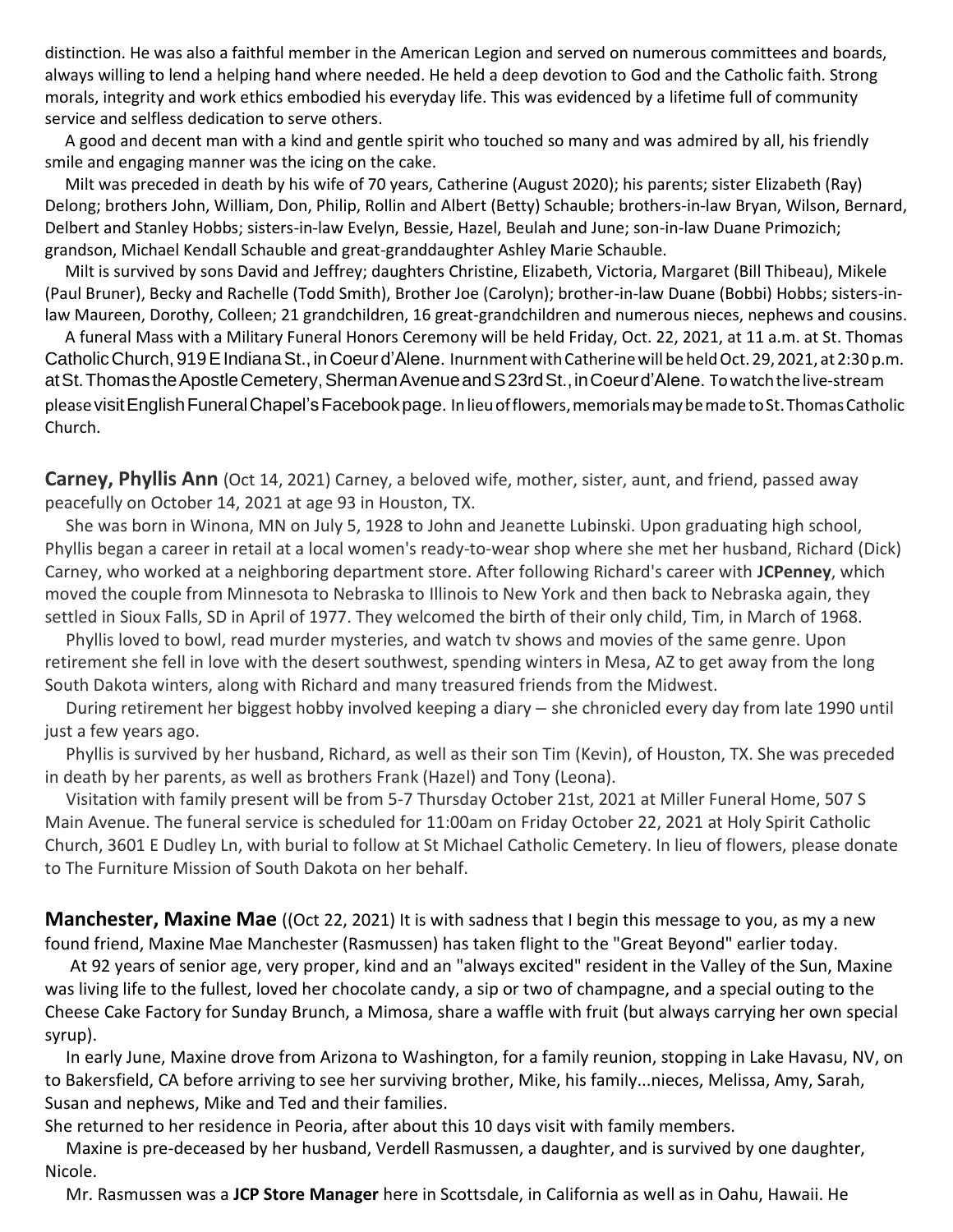passed away prior to or shortly after retirement.

Cpndolences may be directed to Maxine's brother, Mr. Mike Manchester at his business, 750 Vandercook Way, Longview, WA 98632-4017*. (Vyda J Bridwell, Secretary, Valley of the Sun RMG))*

**Asby, Donald Keith** (Sept 26, 2021) Asby, of Wayzata, MN passed away peacefully on September 26, 2021. He is survived by his three children, Tom (Margaret), Michelle (Jim), Teri (Larry), seven grandchildren, six great grand children, two nieces, two nephews and his special friend Judy Nelson and her family.

Don was born February 12, 1931 in Wapello, Iowa to Oran and Della (nee Hutchcroft) Asby. A proud Hawkeye, Don graduated from the University of Iowa in 1952. He was employed in various management positions by **JCPenney** for 37 years and was recognized with the Chairman's Award for Excellence 5 times throughout his career.

Family and friends will remember Don as a loving father, proud grandfather and great grandfather, as well as a gracious soul who had a kind word for everyone. He will be missed at Folkestone for his warm smile and skills as a competitive bridge partner.

Due to Covid-19 restrictions, private services will be held at St. Luke Presbyterian Church. In lieu of flowers, memorial contributions may be made indicating a gift in memory of Donald Asby to the University of Iowa Center for Advancement, P.O. Box 4550, Iowa City, Iowa 52244-4550 or to St. Luke Presbyterian Church, 3121 Groveland School Road, Wayzata, MN 55391.

**Burmeister, Roger W.** (Oct 3, 2021), 93, of La Crosse, passed away on Sunday, October 3, 2021 at the Gundersen Health System. He was born May 9, 1928 to Arthur and Olga (Nelson) Burmeister. He married his high school sweetheart, Charlotte Burgdorf, on June 17, 1950 in Winona, MN, and they were married for 53 years. She preceded him in death on July 8, 2003.

Roger worked his entire career for **JCPenney**, over 41 years. He started working in Winona and later was transferred to La Crosse in the downtown store. He also helped to open the JCPenney Valley View Mall store and retiredasMerchandiseManager.InRoger'syoungeryearshelikedfishingandhunting. Laterinlife,heenjoyed playing golf and bowling. He also took tremendous pride in tending to his beautiful rose and vegetable gardens. Roger will be lovingly remembered and missed by his family. He is survived by his son Steven (Georgia) Burmeister, daughter Lynne (David) Griesel, and son-in-law Jon (Beth) Krzykowski; grandchildren: Chris (Val) Burmeister, Tessa and Leah Griesel, and Joanie (Chris) Kiel; great-grandchildren: Nolan and Lucas Burmeister, and Kendall Kiel.

In addition to his wife, he was preceded in death by his parents, a daughter Karen Krzykowski, and two brothers: Arthur and Glen Burmeister.

Funeral services will be held on Monday, October 11, 2021 at 11:00 a.m. at Our Redeemer Lutheran Church, 2135 Weston Street, La Crosse. Pastor Mark Bartusch will officiate and burial will be in the Oak Grove Cemetery. Friends may visit with the family on Monday at the church from 10:00 a.m. until time of services. Masks are required for all attending. In lieu of flowers memorials may be given to Our Redeemer Lutheran Church. The Dickinson Family Funeral Home & Crematory is assisting the family with services.

Online condolences may be shared at **[www.dickinsonfuneralhomes.com](http://www.dickinsonfuneralhomes.com/)**.

**Schultz, Rober Lee** (Sept 25, 2021) It is indeed with sadness and grief that we announce the death of Robert Lee Schultz (Bob). However, it is with great love, pride, and reverence that we respectfully share some of his life's story.

Bob was born on June 16, 1921 in Leroy, Texas to Alvin and Emma Schultz. He had 2 sisters, Viola and Esther, and one brother, Wilburn, who have all preceded him in death. Bob died on September 25, 2021 at his residence at Celebration Senior Living in Denison, Texas. He was very much loved by the staff and he loved them as well. Boblivedindependentlyuntilhewas97yearsold,movingtoAssistedLivingto"gethismoney'sworthoutofhis long-termcarepolicyhehadboughtmany yearsago."Heenjoyedbeingthecenterof attention and"being spoiled rotten" by the staff as he quickly became a favorite.

Bob attended Brenham schools all the way through high school. It was in high school that he met the love of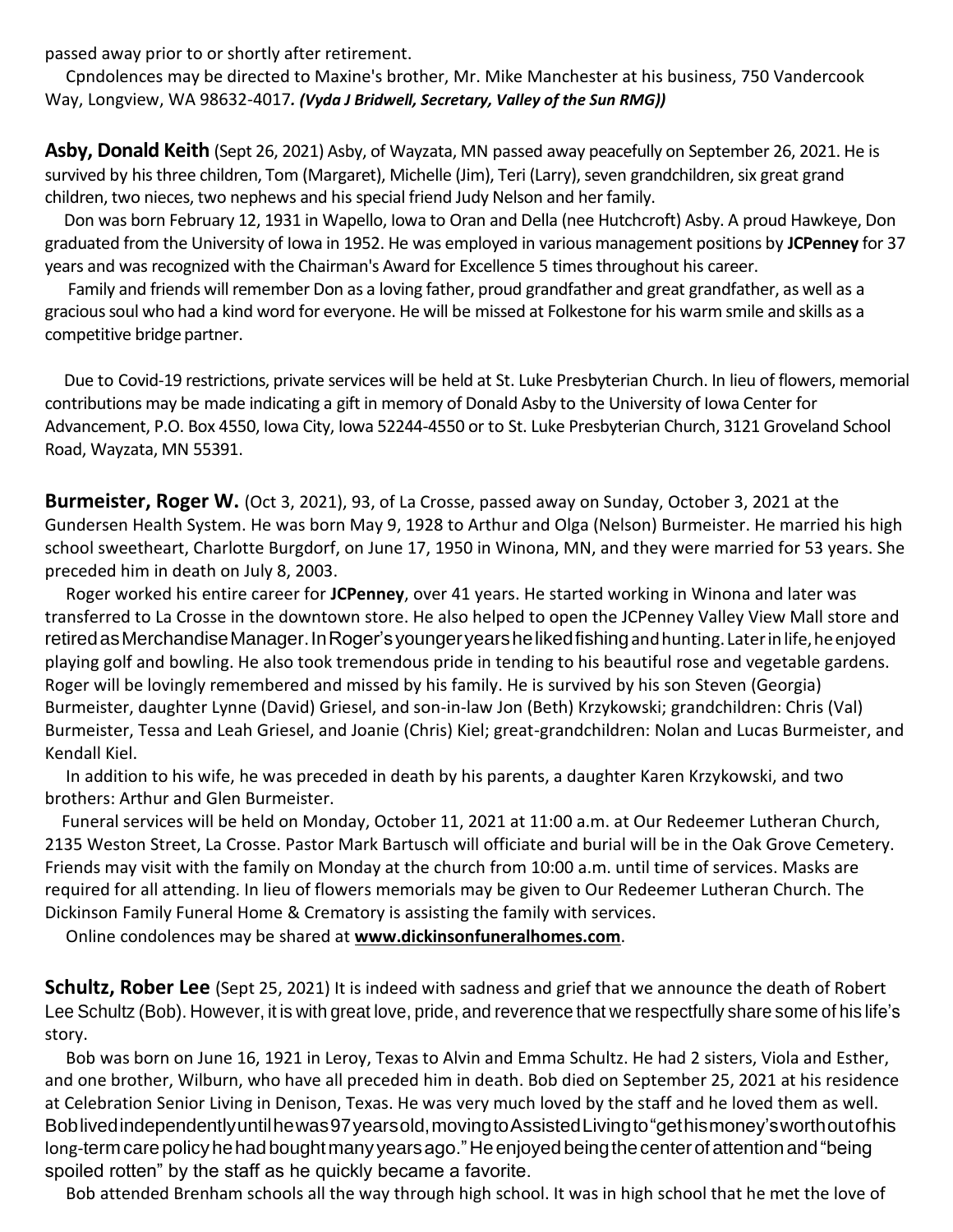his life, Elizabeth Seward. She was a Cheerleader and he was in the band. In addition to being in the Brenham Cubs band, he also had his own orchestra (Bobby Lee and his Orchestra) and began playing his trumpet at age 12 for dances around the county. After graduation, Bob went to Texas A&M, beginning a love for that school that existedtohisdeath.Hewassoproudofbeing"Classof44."In1942,AttheendoftheirJunioryear,Bobandhis classmates were awakened one morning and told to report to the Mess Hall, where they were given uniforms and drafted into the U.S. Army to join the WWII efforts abroad as Corporals. It was just that quick.When interviewed, so that a position could be found that best fit his skills, he said that he could shoot a rifle…A statement he said that he immediately regretted because he was assigned to the Fifth Army in the 351st "Spearhead" Infantry Regiment, 88th Blue Devil Division that fought in the Italian Campaign. He later said that he sure wished he had told them that his special talent was driving. That way maybe he would have been given a tank instead of a rifle with no protection. He was sent to Officer Training School at Ft. Benning, Georgia where he was commissioned as a 2nd Lieutenant. By the end of the war, his rank was that of 1st Lieutenant.

Prior to leaving for Africa and then on to Italy, Bob married his high school sweetheart, Elizabeth Seward, in a small church in Yuma Arizona where he was enrolled in special training. Bob and Elizabeth and a friend and his new wife then drove cross country to Roanoke, Virginia, where he traveled on a freighter that crisscrossed the oceantododge"Uboats"toAlgiers,Africa.Bobwasoverseas18monthsduringwhichtimeheearnedthe Combat Infantryman Badge, a Bronze Star, and 2 Purple Hearts.

When Bob returned to Brenham after the War, he reenrolled in Texas A&M, completed his degree in Wildlife Management and a second degree in Business Administration. Upon graduation, he interviewed with the **J.C. Penney** company in downtown Houston and was hired as a management trainee. This began his 40 year career with the company.

Bob first became a **J.C. Penney manager in Portales, New Mexico**. His next store was in Port Arthur, Texas. He moved his family to his next store in Clovis, New Mexico, then onto San Antonio, Texas, followed by Jefferson City, Missouri. From Missouri, Bob accepted the management position at Amigo Land Mall in Brownsville, Texas, followed by his final store in North Little Rock Arkansas. He enjoyed great success as a store manager and was acknowledged as being one of the top J.C. Penney store managers in the nation.

Right before retirement, Bob lost Elizabeth and moved to Temple, Texas to be closer to his daughter, Betty and her daughter, Carey. He and Elizabeth had been married for almost 45 years . He eventually remarried Christina Romine, an old family friend, and they enjoyed 17 years of a happy marriage until she too, passed away.

Bob loved the Lord and was a long-time member of Christ Episcopal Church in Temple, Texas. He is survived by his two sons, Robert Schultz of Columbia, Missouri, Bill Schultz and his wife, Carrie of Land O Lakes, Florida, his daughter Betty and son-in-law, Ken Higdon of Denison, Texas and granddaughter, Dr. Carey Brooks who resides with her husband, Craig, and 3 children, Ella (11), Garrett (10) and Caleb (6) in Celina, Texas. Through his marriage to Christina, Bob happily gained additional family members: 2 more sons, Roger Romine and his wife, Sandy of Newland, North Carolina and Dr. Lee Romine and his wife, Rindy of Natchitoches, Louisiana. Grandchildren include Chrissy Dollar and her husband, Jon, with their son Leo of Austin, Texas, Michael Romine of Dallas, Texas, Holly Romine of Santa Barbara, California and Hannah Horr of Sand Diego, California.

Bob was a role model to many, a successful businessman, and a wonderful husband, father, and grandfather. He was a great friend to many. He will be very missed and though not with us in physical body, he will always remain in our hearts.

**Slusser, William Scott** (Sept 18, 2021) William, age 64, passed away peacefully at home on Saturday, September 18, 2021. He was preceded in death by his parents, William E. Slusser and Faith "Toddy" Slusser, and his infant son, Kevin Slusser. He is survived by his wife of 44 years, Lori Slusser, his son, Eric Slusser, his daughter, Kristen Rzonca (Michael), his aunt, Zelma Slusser, his cousins Tani Salkowski, Kirk Smith, and Erik Smith, and his sisters-in-law Diane Sherry (Markus) and Janice Birr (Allan).

Scott was born on October 1, 1956 in Huntington, Indiana. He spent his childhood years playing with his cousins along the banks of the Wabash River. They were like siblings to him.

In1970,Scott'sfamilymovedtoCapeCoral,Floridaandhequicklybecamefriendswithhisneighbors.The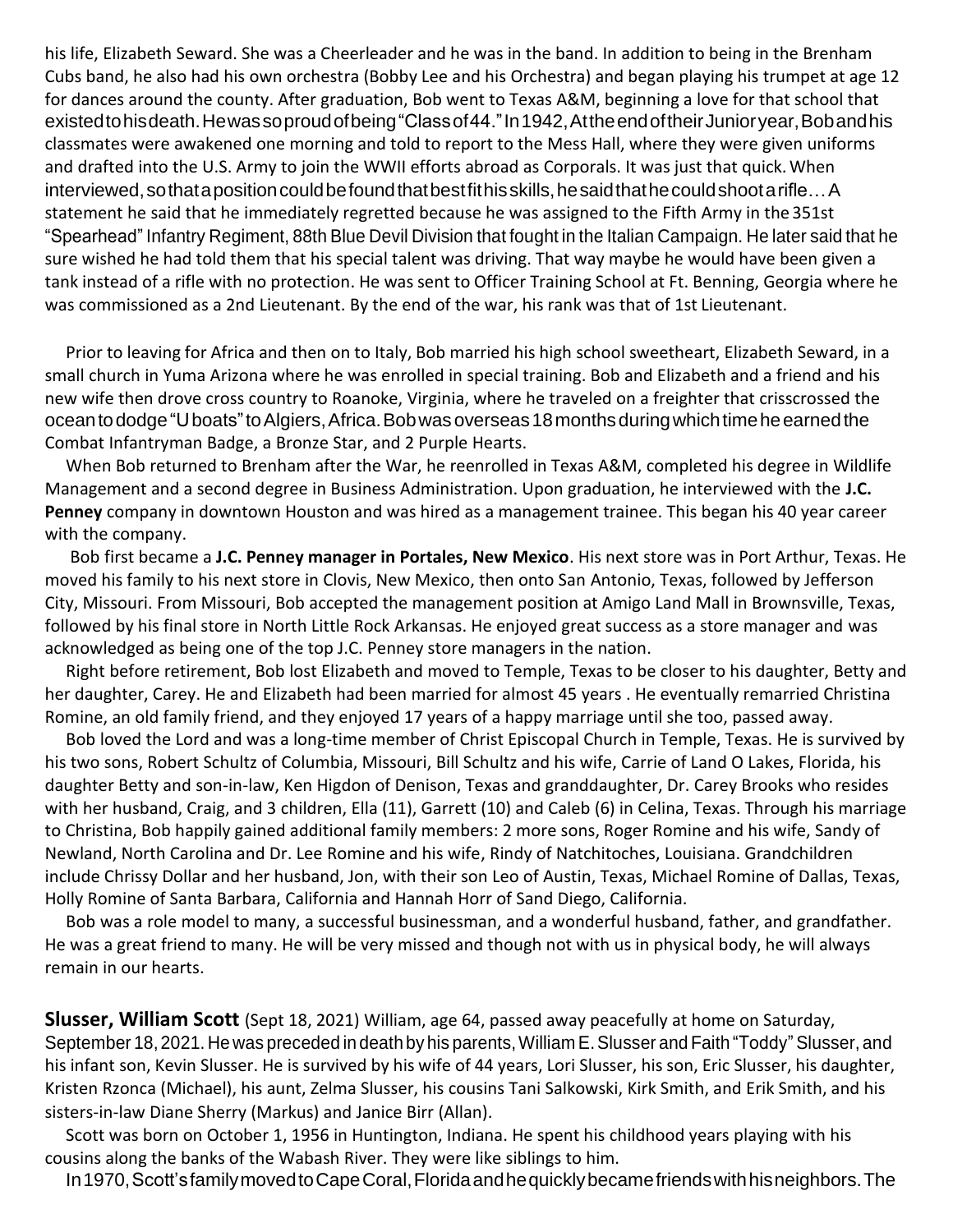group affectionately called themselves "the gang". Eventually bicycles were traded for golf clubs and Scott, Brian, Dave, and JR continued as a foursome.

Scott found love with Lori at Cypress Lake High School. Three days after getting married, they moved to Tallahassee to attend Florida State University. He earned a bachelor's degree in Business Administration. Upon graduation, Scott began his career at **JCPenney** where his hard work and tenacity led to several promotions. His career with JCPenney would span 24 years in five cities with many colleagues turning into lifelong friends.

Scott began his second career at the City of Cape Coral in the Human Resources Department in 2007. He worked there for 12 years before retiring.

For over 30 years, Scott, along with his buddies Tony D., Tony S., Lee, Phil, and Charlie, gathered for biannual golf trips. These weekend getaways always included spirited debates about college football, politics, and the best bands (The Beatles always won).

Scott was an avid reader with an especially deep library of American politics and history. He also wrote short stories, song lyrics, and poetry. His work has appeared in The Storyteller, Westward Quarterly, Poet's Ink Review, and Long Story Short.

Scott's greatest joy was spending time with his sweetheart Lori. Scott was proud of his children who became curious, well-versed, and kind adults. You could always count on Scott playing his music loud, drinking his coffee black, and enjoying the evening sunset.

A private service for family members will be held at Coral Ridge Cemetery. Fond memories and expressions of sympathy may be shared at [www.CoralRidgeFuneralHome.com](http://www.coralridgefuneralhome.com/) for the Slusser family.

**Uitermark,John t** (Sep 7, 2021) John, 87, passed away on Tuesday, September 7, 2021. A public visitation will be held on Sunday, September 12, 2021, from 2-4:00p.m. at Grandon Funeral and Cremation Care, 414 Lincoln Way, Ames, Iowa 50010. With a graveside service held on Monday September 13, at 1:00 p.m. at Hubbard Cemetery, 418 S Wisconsin St, Hubbard, IA 50122.

John was born on August 28, 1934, to Floyd and Hazel (Berve) Uitermarkt in Hubbard, Iowa. John was a graduate of Hubbard High School with the class of 1952. After graduation John enlisted in the United States Marines Corps and served his country honorably from 1953 until 1956. John soon enrolled at Ellsworth Jr. College in Iowa Falls and graduated in 1958. Later that year he was married to the love of his life Marjorie Zenger. The two would welcome a daughter Laura in 1960, only to be blessed with their second child, Phillip in late December of 1961. Soon after John started his work at **JCPenney** as a trainee. It was not long after John had worked his way to the **District Personnel Manger of JCPenney Co. in Minneapolis, MN** in 1970. John worked the rest of his career at JCPenney retiring on March 5, 1993. John will be remembered by countless friends and family for always leaving such a lasting impression.

Left to cherish John's memory is his wife, Marge, son Phil, grandchildren: Michael, Jessica, Johnathan, Christopher, and Brandon; great-grandchildren: Tyler, William, Grayson, Bryce, Mia, and Morgan. Also, John is survived by his siblings, Tom (Margaret) Uitermarkt, and sister Mary Ann Mulford.

John is preceded in death by his parents Floyd and Hazel, and daughter Laura.

Online condolences may be made at [www.grandonfuneralandcremationdcare.com](http://www.grandonfuneralandcremationdcare.com/)

**Shelton, Baker Joseph** (Aug 30, 2021) Good Evening JCPenney Partners/Spouses: It is with sadness that I advise that Baker Joseph Shelton, has passed on August 30, 2021 at a glorious age of 98 years.

He is survived by three sons; Steve, Mark and Kent, the daughters-in-law, seven grandchildren and 5 great-

grandchildren. His wife and partner, Dollie, pre-deceased Joe, but his wishes will be honored and he will be interred 10:00 AM, September 12, 2021, at Green Acres Cemetery at 401 N. Hayden Road, Scottsdale, AZ

Daughter-in-law, Sarah, reported that Joe had just completed a skit about butterflies, a "metamorphosis". He had entered into hospice services the week prior and passed peacefully.

"Joe" was hi-lighted in the Spring 2021 Issue of Partners, and I located his "story" that he prepared for a 2007 Partners "veterans" project, and will share some of the information again.

Baker "Joe" Shelton was born in Virginia in December of 1922, raised in High Point, NC, served in WWII in the Navy, and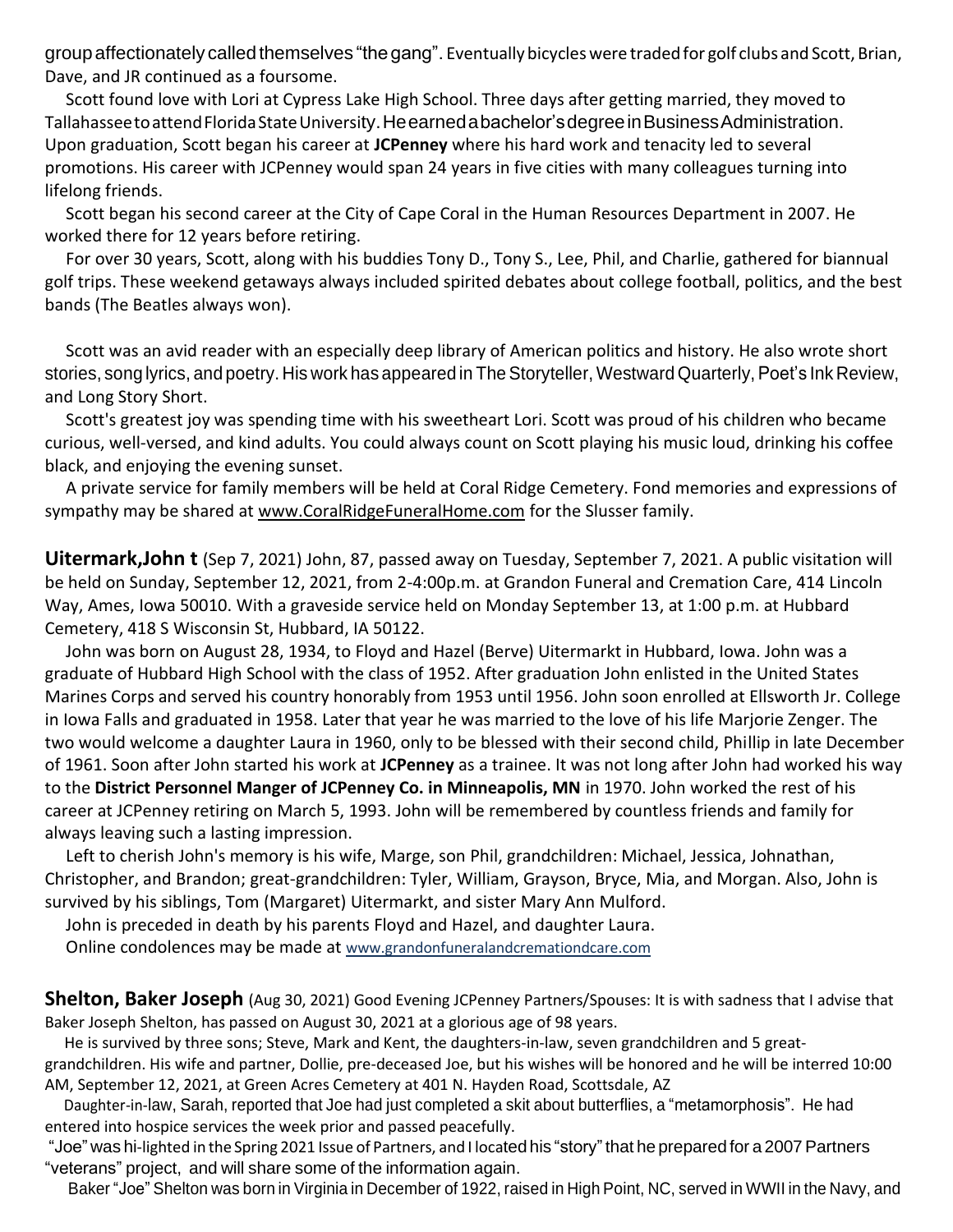honorably discharged in December 1945. Must have loved the South Pacific and worked his way back to California, settling in San Mateo, CA.

"Joe"attendedcollegeandworkedparttimeat aMontgomeryWardstore,andthena **J.C. Penney** store,met hiswife, married in 1947. He was recruited by Blake Gordon to join on a full time basis, as Men's Department Manager at a new store in Walnut Creek, CA in October of 1951. His JCP career, kept him in California - Fullerton and Inglewood, until late 1960's. Early 1970's came to the Greater Phoenix area as the District Merchandiser – Hardlines, then was District Distribution Merchandiser, retiring out of the Paradise Valley, AZ store after 37 years plustwo.

One of "Joe" hobbies then and during his retirement years was to write personalized poems for fellow Associates who were transferred or retired. Thus, it was very appropriate for him in 1952, to celebrate J. C. Penney's 50<sup>th</sup> Anniversary, to write "Penney Teamwork" and was so graciously acknowledged by Mr. Penney.

After"Joe's"retirement,heplayedalittlegolf,gave15yearsasaDocentvolunteerattheScottsdaleCenterfortheArts, received the James Cash Penney Award for Community Service, and assisted in this facility receiving grants from the J. C. Penney Company. He was very involved in the Pappas School for those children less fortunate, and graciously servedthe

ValleyoftheSunHCSC–RMGasTreasurer. Healways"treasured"thefriendshipswiththePenneypeople,whoare indeed, a "cut above the rest".

Condolences may be directed to the family, c/o Mr. Kent Shelton, 2335 W. Estrella Drive, Chandler, AZ 85224. *Info provided by Vyda Bridwell*

**Miles, James Joseph** (Aug 15, 2021) Miles, 88, of Wichita Falls, passed away on Sunday, August 15, 2021 peacefully with his family at home. Memorial services will be at 10:30 am on August 23, 2021 at Our Lady Queen of Peace Church with Father Alex Ambrose officiating. Arrangements are under the direction of Lunn's Colonial Funeral Home.

A son of the late Pauline (Alears) and Joseph C. Miles, James was born on March 12, 1933, in Manitowoc, Wisconsin. James known as Jim or Jimmy by his friends graduated from Lincoln High School in 1951 in Manitowoc, WI. He went on to graduate from Marquette University in 1955. He received a ROTC Commission 2nd lieutenant in 1955 and served as a basic training officer at Fort Leonard Wood, Missouri for two years.

In 1953 Jim met Adrea the love of his life in Two Rivers, WI. She was his caretaker and the mostwonderful mother. He would always speak of her beauty and that no one else could compare. They enjoyed trips to the casino and spending time with their children and grandchildren.

In 1957 Jim's **JCPenney** career began in Milwaukee, WI. He traveled as store manager to Gary, Indiana; Melrose Park, Illinois; Harvey, Illinois; Tulsa, Oklahoma; Houston, Texas; and finally landed in Wichita Falls, TX. Jim was proud to have been a rotary member since 1978 and was a Paul Harris Fellow in 1985. He served as a board member of The Salvation Army plus numerous other civic organizations. He was also a YMCA member since 1977.

Jim and Adrea spent their retirement living between their home in Wichita Falls, TX and their cabin in Door County, WI. They enjoyed spending time with all their friends and family enjoying the beautiful weather of Door County especially spending time with the late Sarah and Marvin Daubner and family.

Along with his parents, James was also preceded in death by his brother Leroy Miles, his son Jimmy Miles, and his daughter-in-law Kelly Miles.

He is survived by his wife of 68 years, Adrea Miles; his son Joel Miles; his daughter Renae Miles Harper and husband Mike Harper; his daughter Catherine Miles; and his son Jon Miles; daughter-in-law, Charlotte; and their 11 grandchildren, Ken, Gregory, Drew, Caroline, Mary, Joseph, Justin, Taylor, Tanner, Shannon and Brett. He was blessed to have met his many great grandchildren.

A special thanks to Hospice of Wichita Falls for the care and comfort during Jim's last months. They brought such joy to our home.

In lieu of flowers memorial contributions may be sent to Hospice of Wichita Falls or the Salvation Army.

**Byrne III, John William** (July 20, 2021) (Jack) died at the age of 95 on July 20, 2021, at home in Naples, FL. He was born September 21, 1925, in Brooksville, KY, the son of Varina and John W. Byrne Jr., both deceased. He was preceded in death by a sister, Olga Byrne Fryer.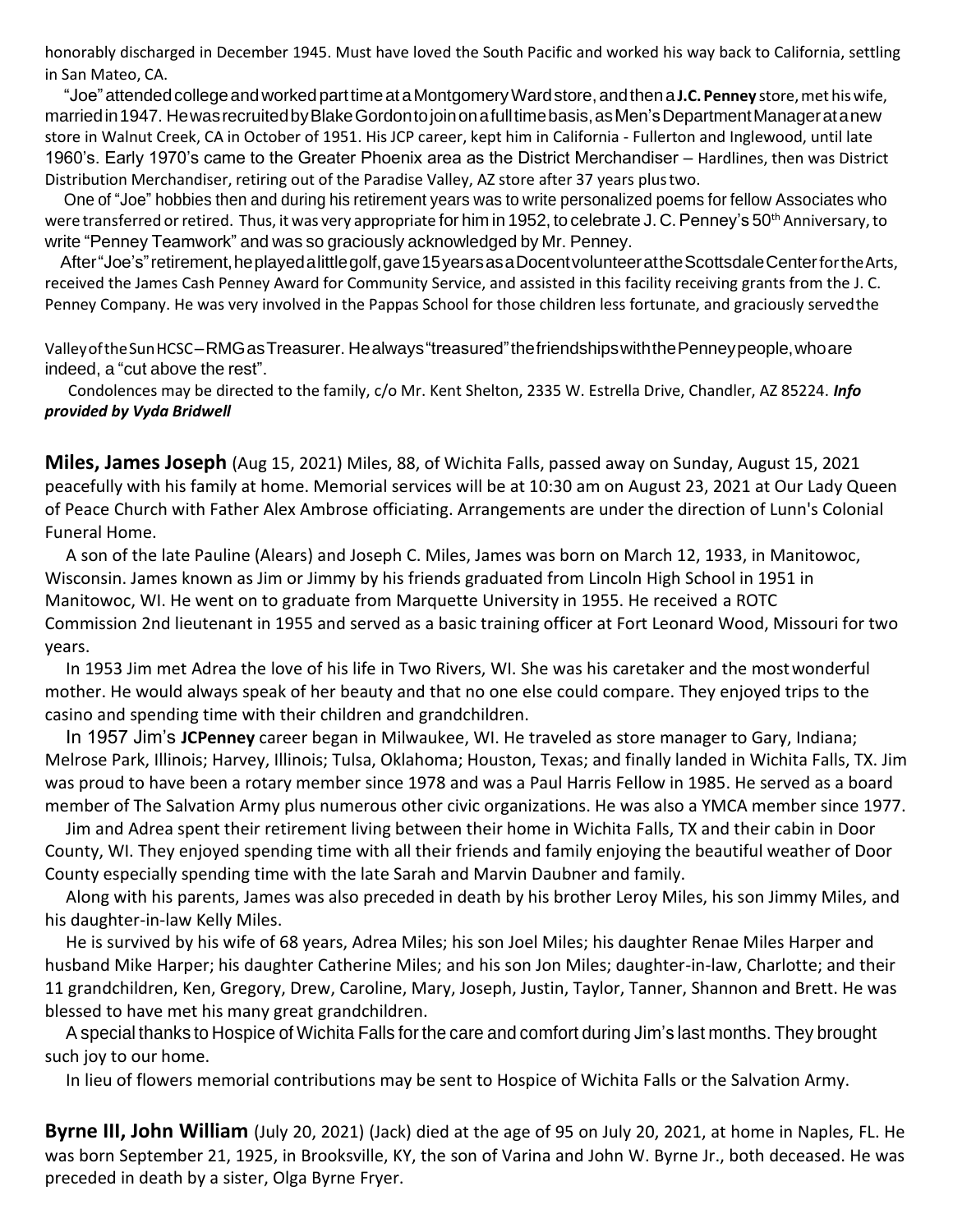Jack was a graduate of Bellevue, KY High School and Miami University, Oxford, OH, where he was a member of Sigma Chi Fraternity, Alpha Chapter. He was a veteran of WWII, serving as a navigator/bombardier on a B-29. Jack worked for **JC Penney** his entire 37-year business career, retiring at Keowee Key in Salem, SC in 1985. He joined Saint Mark United Methodist Church in Seneca, SC, enjoyed golfing, gardening, singing in the choir and served on the Advisory Board of the Salvation Army of Oconee County, SC.

Mr. Byrne is survived by his wife of 71 years, Shirley Stearns Byrne of Naples, FL and their three children: Captain John W. Byrne IV, USN Ret. and his wife, Carmela, of Downingtown, PA, Lisa Byrne Brown of Springfield, IL and David S. Byrne of Naples, FL; as well as 6 grandchildren and 4 great-grandchildren.

Placement of ashes in the Saint Mark columbarium will take place at a later date. In lieu of flowers, memorial contributions in Jack's name may be made to Saint Mark United Methodist Church, 616 Quincy Rd., Seneca, SC 29678 or the Salvation Army of Oconee County, SC, 100 Debra Street, Sececa, SC 29678.

**Carpineta, Carol** (Aug 8, 2021) was born in San Francisco, California in 1944 and passed away August 2021. She was 76. The oldest of four children, she graduated From Sequoia High School in Redwood City, California and attended Sierra College.

She was a member of the International Order of Rainbow Girls, Cerbat Lanes bowling league and the Catholic Church. She married Jerry Carpineta in 1966. She was a loving wife; mother of three sons, Matthew, Mark, and Kyle; a proud grandmother of two grandchildren; and an aunt to many nephews and nieces. She lived all over the west but retired in Arizona.

Sheworkedasaretailclerk,andexcelledatknowinghercustomers,theirneedsandherstore'sinventory well. She enjoyed genealogy, and documenting volumes of family history and tracing family roots. She had sucha deep interest in family history; she collected antique photos of generations past from all over the country and was known to sidetrack family vacations, so she could walk a cemetery to look for possible heritage here and there.

She was a talented artist, painter, avid crafter and master of the fiber arts. Carol knitted, crocheted and made beautiful quilts, many of them for our service men and women serving in war zones overseas. She tailored and sewed clothing, made Halloween costumes and just about anything else you can imagine.

She loved music, gardening, canning, cooking, and baking, and made the best Christmas cookies you'd ever taste. She also had a magical superpower of being able to make a box of Kleenex appear from thin air just about anywhere she went. She left a legacy of working with her head and hands to make hearts around herhappy and will be greatly missed.

Funeral Mass celebrated at 10 a.m. Aug. 26 at St. Mary Catholic Church, Kingman, Arizona. Reception to follow at the Church hall. Interment will be held at Calvary Catholic Cemetery in Flagstaff, Arizona.

In lieu of flowers the family asks that donations be made to the Arizona ALS association.

**Chenoweth, Joyce Marlene** (Carey) (Aug 5, 2021) Marlene passed away Thursday, August 5, 2021, with her family by her side. She was born September 19, 1937, in Galloway, Ohio. Marlene was a graduate of Hilliard, Ohio Class of 1955. She worked at the State Office and in the accounting offices of General Motors, Columbus, Ohio. She is a member of P.E.O. Chapter FA Gahanna, Ohio.

She was preceded in death by father: Frank Edward Carey, and mother: Florence G. Dysert; brothers: Silas E, and Thomas Carey, step-brother: Sunny Younkin; step-sister: Mary Lou Marbaugh.

She is survived by husband: John; sons: Jeffery (Nancy), Steven (Jill); daughter: Kari (Pete) Schuster; grandchildren: Tom (Nicole) Schuster, Daniel (Candice) Schuster, Karlee (Corey) Schoen, Steven Schuster, Jack A. Chenoweth, William H. Chenoweth, John D. Chenoweth, and Dale Chenoweth; great-grandchildren: Aurora Schuster, and James Schuster; sister: Sharon (Cliff) Dowler; step-brother: David Younkin; sisters-in-law: Cheryl Carey, Diane Carey, and Sheila (Kevin) Porter; brothers-in-law: Dan Chenoweth, and Gary Arrington. She is also survived by many nieces, nephews, and her lifelong friend Donna Coblentz.

Marlene loved ballroom dancing and music. She performed solo and sang in many choruses. Her hobbies were cooking, camping, and family. She supported woman through her participation and leadership in the Philanthropic Organization P.E.O.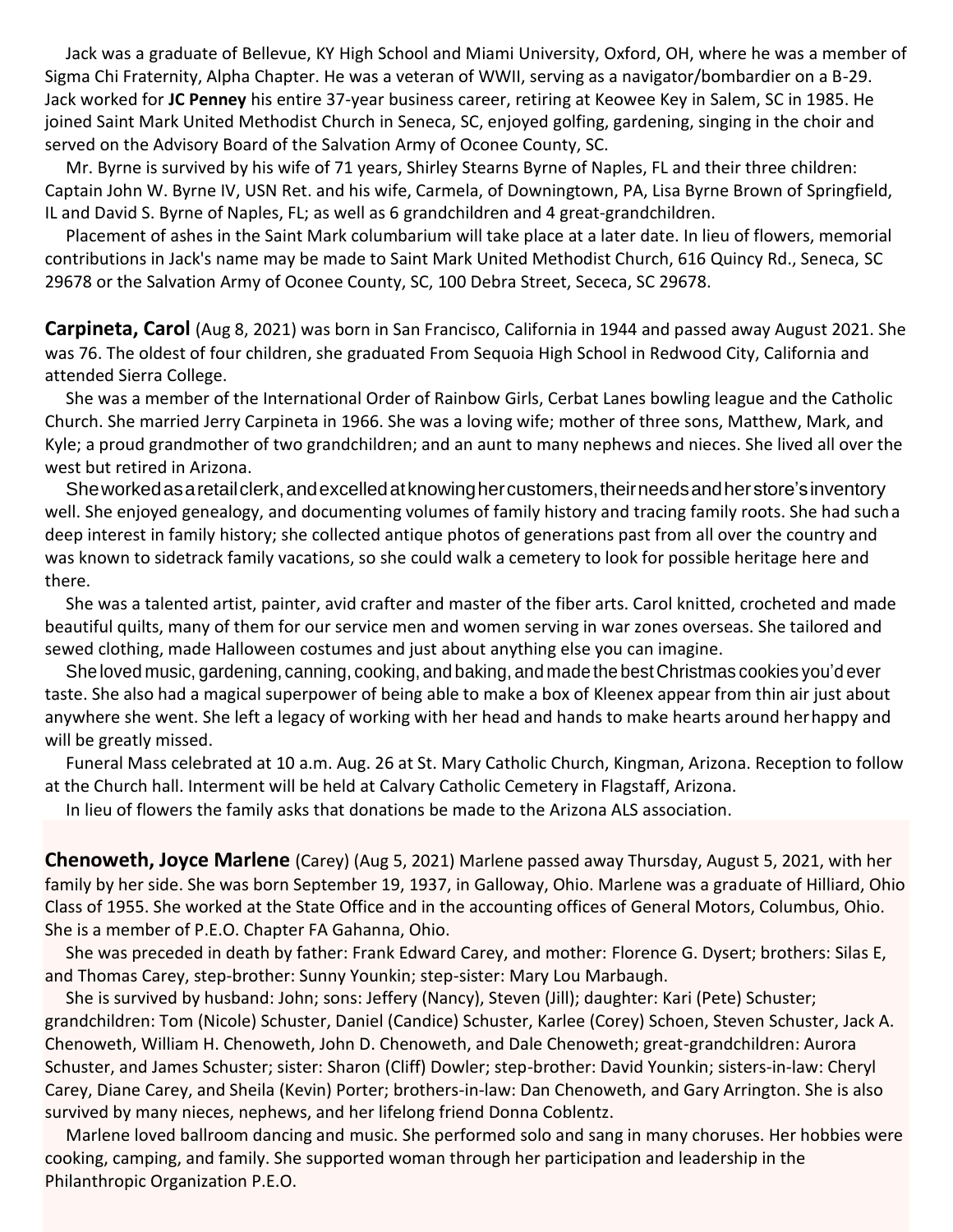She loved attending her children's football, baseball and cheerleading competitions. She was an avid fan of Cleveland Indians, and Pittsburgh Steelers.

The family will welcome friends 12 Noon–2:00 P.M., on Wednesday, August 11, 2021, a Celebration of Life Service to follow at TIDD FAMILY FUNERAL HOME, 5265 Norwich Street, Hilliard, OH. 43026. A second Service will be held on August 12, 2021, family will welcome friends from 1-3 P.M., a Celebration of Life Service to follow at First Evangelical Lutheran Church, 230 West Main Street, Beach City, OH, 44608. In Lieu of flowers memorial contributions may be made to Ohio's Hospice Life Care, 1900 Akron Road, Wooster, Ohio, 44691. A Private family Inurnment Dover Burial Park, Dover, Ohio.

To plant Memorial Trees in memory of **Joyce Marlene Chenoweth**, please [click here to visit our Sympathy](https://www.tiddfuneralservice.com/obituary/joyce-chenoweth/gifts?campaign=obituaryInline-gifts-textLink-obitText) [Store.](https://www.tiddfuneralservice.com/obituary/joyce-chenoweth/gifts?campaign=obituaryInline-gifts-textLink-obitText)

**Shipley, Brenda J.** (July 11, 2021) It is with deep sorrow that we announce the death of Brenda J. Shipley of Lafayette, Indiana, who passed away on July 11, 2021, at the age of 80, leaving to mourn family and friends. You can send your sympathy in the guestbook provided and share it with the family. You may also light a candle in honor of Brenda J. Shipley.

She was predeceased by : her parents, John Richardson and Evelyn Kennedy. She is survived by : her husband Ron Shipley; her daughters, Kimberly Chapman of Austin, TX and Sherri Furgason (Eric); her grandchildren, Amber Mattes, Brandon Mattes (Jessica), Michelle Cowen (Scott), Keegan Furgason, Ashley Houser (Christopher), Zach Chapman, Alex Chapman and Leah Chapman; her sister Jeanette Neal; and also, Roy and Ethel Murphy.

Visitation was held on Thursday, July 15th 2021 from 11:00 AM to 12:00 PM at the Soller-Baker Funeral Homes & Crematory, Lafayette Chapel (400 Twyckenham Blvd, Lafayette, IN 47909). A funeral service was held on Thursday, July 15th 2021 at 12:00 PM at the same location.

Memorial contributions may be made to Natalie's Second Chance No Kill Animal Shelter in Brenda's memory.

**Hutchens, Thomas "Tom"** (July 18, 2021Thomas Dunn Hutchens left to be with Jesus on July 18, 2021. Tom was a devoted Husband, Father, "Papa" to 9 grandchildren, Uncle and Friend to so many.

Tom was born July 24, 1940 in Murray, KY to Walter and Vera Hutchens and was also preceded into Heaven by his brothers Bob and Porter Hutchens. He leaves behind the love of his life Nancy Owen Hutchens, daughters Carole Pizzuto (John) of Charlotte, Kristi James (David) of Denver, Karen Weaver (Blake) of Dallas and son Thomas Hutchens, Jr. (Crystal) of Atlanta as well as grandchildren Traci Dayvault (Ryan), Mark Pizzuto, Thomas "Max" Hutchens III, Sadie Hutchens, Jake Hutchens, Kylie James, Kassidy James, Brynn Weaver and Ellie Weaver.

Tom graduated from Murray State University and was later named a MSU Distinguished Alumni. While at Murray State he was the President of Sigma Chi Fraternity and was the first MSU Sigma Chi to be named a "Significant Sig" by the National Fraternity. He moved all around the country but was always a proud Kentucky Colonel!

Tom's only job after college was a 41-year career with the **JCPenney Company** where he retired asPresident and COO. At Penney's, Tom made lifelong friends and was a leader and mentor to many. He lived with his family in many places but was most fond of Dallas, TX where he became an avid fan of the Cowboys and Blue Bell Homemade Vanilla ice cream. He enjoyed golf immensely as it allowed him to keep active and have an audience for his jokes. When not golfing, he most loved spending time with his family and friends.

Tom lived such an amazing life it is not possible to express it in words. He loved life and he loved those around him! He will be missed tremendously but the love he shared will carry on by all those he touched.

Visitation will be Saturday, July 24, 2021 from 1:00 pm to 3:00 pm at Lakeland Funeral Home in Eddyville, KY. Funeral services will be at 3:00 pm Saturday, July 24, 2021 at the funeral home with burial to follow in Macedonia Cemetery in Lyon County.

In lieu of flowers, the family asks for gifts to The Alzheimer's Foundation; <http://act.alz.org/goto/TomHutchens> or The MSU Foundation, 200 Heritage Hall, Murray, KY 42071; in the memo: Tom Hutchens Endowed Professorship.

You may light a candle or leave a message for the family at: [www.lakelandchapel.com.](http://www.lakelandchapel.com/)